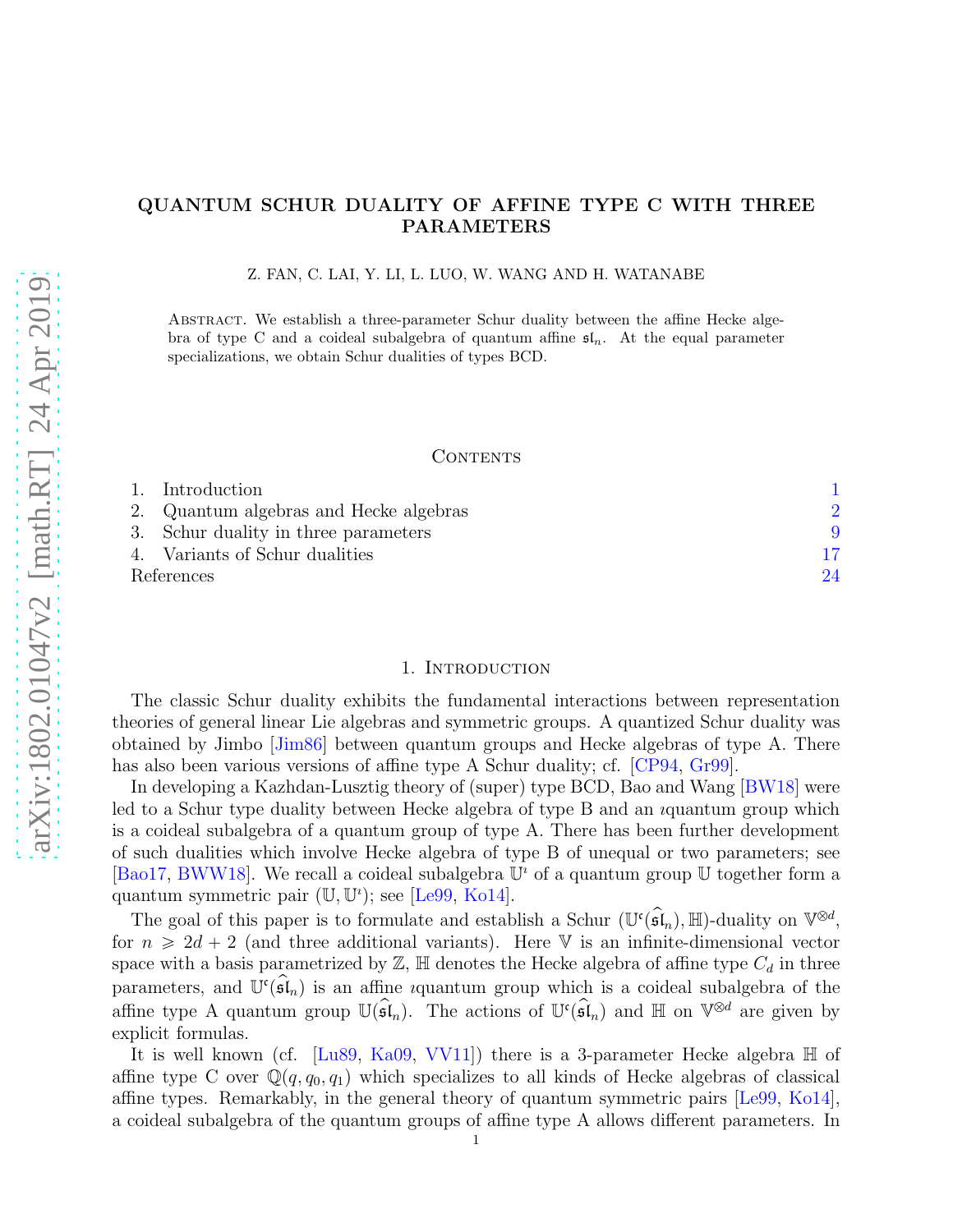our setting suitable choices of the parameters in the coideal subalgebras correspond to the 3 parameters of Hecke algebras of affine type C.

A geometric approach and a Hecke algebraic approach were systematically developed in [\[FLW16a,](#page-23-12) [FLW16b\]](#page-23-13) (also see [\[BKLW18\]](#page-23-14)) toward the realizations of coideal subalgebras of quantum groups of affine type A and constructions of their canonical bases. A Schur duality involving affine Hecke algebra of type C (of single parameter) was implicit in these papers and could be developed in those frameworks naturally. It is conceivable that there will be other type of Schur dualities (of single parameter) if one starts with different types of affine flag varieties or affine Hecke algebras, and it would take considerable work to set this up. Upon single parameter specializations, the 3-parameter duality here immediately leads to several dualities involving Hecke algebras of different affine types, which are expected to arise from geometric constructions using different types of flag varieties. In this way, the 3-parameter Schur duality in this paper could serve as a helpful guideline on the geometric and categorical realizations of various equal parameter Schur dualities of different types in the future.

In a very interesting work [\[CGM14\]](#page-23-15), Chen, Guay and Ma considered a duality which is reminiscent to our but different in several aspects. They considered 2-parameter (instead of 3-parameter here) affine Hecke algebras, and their formulation uses finite-dimensional tensor representations. The coideal algebra therein used a different definition via reflection equations, and it is not known (though is expected) if it is isomorphic to some suitable specialization of the one used in this paper. It is interesting and should be possible to adapt our work to study finite-dimensional representations of the multi-parameter coideal algebras as well.

The paper is organized as follows. In Section [2,](#page-1-0) we define an infinite-dimensional tensor module  $\mathbb{V}^{\otimes d}$  for the affine Hecke algebra  $\mathbb{H}$ . The Schur  $(\mathbb{U}^{\mathfrak{c}}(\mathfrak{sl}_n), \mathbb{H})$ -duality is established in Section [3.](#page-8-0) In Section [4,](#page-16-0) inspired by the considerations in [\[FLW16a\]](#page-23-12)–[\[FLW16b\]](#page-23-13), we establish three additional variants of Schur duality: the  $(\mathbb{U}^n(\mathfrak{sl}_n), \mathbb{H})$ -duality, the  $(\mathbb{U}^{\iota_j}(\mathfrak{sl}_n), \mathbb{H})$ -duality, and the  $(\mathbb{U}^u(\mathfrak{sl}_\eta), \mathbb{H})$ -duality. Here  $\mathbb{U}^n(\mathfrak{sl}_n), \mathbb{U}^u(\mathfrak{sl}_n)$ ,  $\mathbb{U}^u(\mathfrak{sl}_\eta)$  denote different coideal subalgebras in  $\mathbb{U}(\widehat{\mathfrak{sl}}_{n-1}), \mathbb{U}(\widehat{\mathfrak{sl}}_{n-1}), \mathbb{U}(\widehat{\mathfrak{sl}}_{n-2}),$  respectively.

Acknowledgements. We thank Huanchen Bao for his work and idea which inspired the multiparameter Schur duality here. We thank East China Normal University and University of Virginia whose support and hospitality help to facilitate the work of this project. Z. Fan is partially supported by the NSF of China grant 11671108, the NSF of Heilongjiang Province grant LC2017001 and the Fundamental Research Funds for the central universities GK2110260131. L. Luo is supported by Science and Technology Commission of Shanghai Municipality grant 18dz2271000 and the NSF of China grant 11871214. W. Wang is partially supported by the NSF grant DMS-1702254. H. Watanabe is supported by JSPS KAKENHI Grant Number 17J00172. We thank the referee for a careful reading and helpful comments.

### 2. Quantum algebras and Hecke algebras

<span id="page-1-0"></span>In this section we give a quick review on the quantum group of affine type A, its coideal subalgebra  $\mathbb{U}^{\mathfrak{c}}(\mathfrak{sl}_n)$ , and the Hecke algebra  $\mathbb{H}$  of affine type C. We formulate the actions of  $\mathbb{U}^{\mathfrak{c}}(\mathfrak{sl}_n)$  and  $\mathbb{H}$  on the tensor space  $\mathbb{V}^{\otimes d}$ .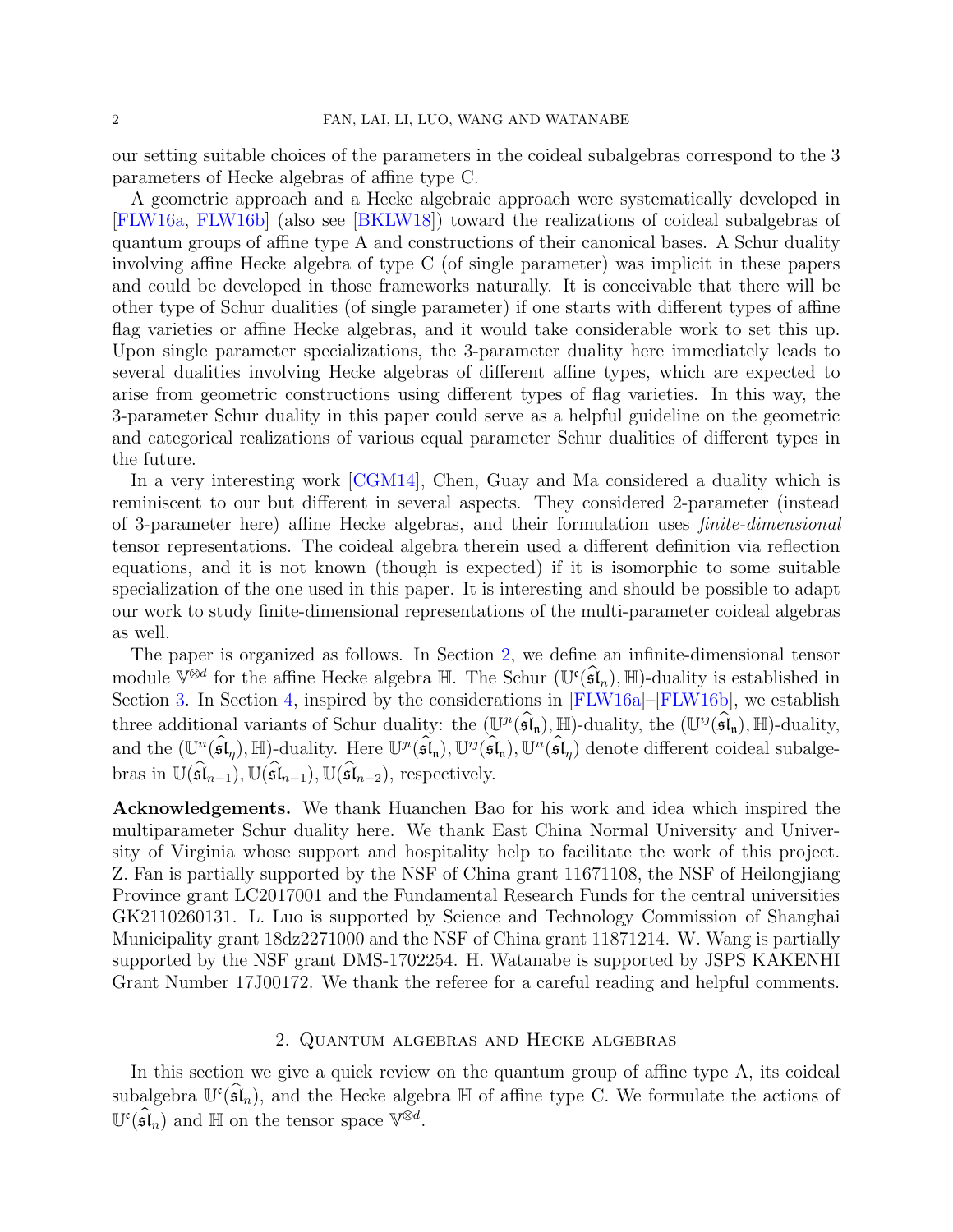<span id="page-2-1"></span>2.1. Quantum group of affine type A. Let  $q, q_0, q_1$  be indeterminates, and denote by  $\mathbb F$ the field

$$
\mathbb{F} = \mathbb{Q}(q, q_0, q_1).
$$

The quantum affine  $\mathfrak{gl}_n$  is the associative algebra  $\mathbb{U}(\mathfrak{gl}_n)$  over  $\mathbb F$  generated by

$$
\mathbf{E}_i, \mathbf{F}_i \quad (0 \le i \le n-1) \quad \mathbf{D}_a^{\pm 1} \quad (0 \le a \le n-1)
$$

subject to the following relations for  $0 \le a, b \le n - 1$  and for  $0 \le i, j \le n - 1$ :

 $(1)$  q-Cartan relations:

$$
\mathbf{D}_a \mathbf{D}_b = \mathbf{D}_b \mathbf{D}_a, \quad \mathbf{D}_a \mathbf{D}_a^{-1} = 1 = \mathbf{D}_a^{-1} \mathbf{D}_a,
$$
  
\n
$$
\mathbf{D}_a \mathbf{E}_j \mathbf{D}_a^{-1} = q^{\delta_{aj} - \delta_{a-1,j}} \mathbf{E}_j, \quad \mathbf{D}_a \mathbf{F}_j \mathbf{D}_a^{-1} = q^{-\delta_{aj} + \delta_{a-1,j}} \mathbf{F}_j,
$$
  
\n
$$
\mathbf{E}_i \mathbf{F}_j - \mathbf{F}_j \mathbf{E}_i = \delta_{ij} \frac{\mathbf{K}_i - \mathbf{K}_i^{-1}}{q - q^{-1}}.
$$

(Here and below  $\mathbf{K}_i := \mathbf{D}_i \mathbf{D}_{i+1}^{-1}$  and  $\mathbf{D}_n = \mathbf{D}_0$ ) (2) q-Serre relations:

$$
\begin{aligned}\n\mathbf{E}_i^2 \mathbf{E}_j + \mathbf{E}_j \mathbf{E}_i^2 &= (q + q^{-1}) \mathbf{E}_i \mathbf{E}_j \mathbf{E}_i, & \text{if } |i - j| &= 1, \\
\mathbf{F}_i^2 \mathbf{F}_j + \mathbf{F}_j \mathbf{F}_i^2 &= (q + q^{-1}) \mathbf{F}_i \mathbf{F}_j \mathbf{F}_i, & \text{if } |i - j| &= 1, \\
\mathbf{E}_i \mathbf{E}_j &= \mathbf{E}_j \mathbf{E}_i, & \mathbf{F}_i \mathbf{F}_j &= \mathbf{F}_j \mathbf{F}_i, & \text{if } i \neq j \pm 1,\n\end{aligned}
$$

where  $i \equiv j$  means  $i \equiv j \pmod{n}$ . The quantum affine  $\mathfrak{sl}_n$  is the F-subalgebra  $\mathbb{U}(\widehat{\mathfrak{sl}}_n)$  of  $\mathbb{U}(\widehat{\mathfrak{gl}}_n)$  generated by  $\mathbf{E}_i, \mathbf{F}_i, \mathbf{K}_i^{\pm 1}$   $(0 \le i \le n-1)$ .

**Remark 2.1.** The algebra  $\mathbb{U}(\mathfrak{gl}_n)$  does not contain a "Heisenberg subalgebra" and it differs from  $\mathbb{U}(\mathfrak{sl}_n)$  only on the finite Cartan subalgebra; it plays only an auxiliary role as it allows for simpler formulas. The algebra  $\mathbb{U}(\widehat{\mathfrak{sl}}_n)$  has level 0 and is sometimes called the quantum loop algebra of  $\mathfrak{sl}_n$ .

The comultiplication  $\Delta$  on  $\mathbb{U}(\mathfrak{gl}_n)$  is given as follows:

$$
\Delta(\mathbf{E}_i) = \mathbf{E}_i \otimes \mathbf{K}_i^{-1} + 1 \otimes \mathbf{E}_i, \quad \Delta(\mathbf{F}_i) = \mathbf{F}_i \otimes 1 + \mathbf{K}_i \otimes \mathbf{F}_i, \quad \Delta(\mathbf{D}_a) = \mathbf{D}_a \otimes \mathbf{D}_a.
$$

Let V be the F-vector space with basis  $\{v_j \mid j \in \mathbb{Z}\}\$ . It has a natural module structure over  $\mathbb{U}(\mathfrak{gl}_n)$  (and hence over  $\mathbb{U}(\mathfrak{sl}_n)$ ) as follows:

<span id="page-2-0"></span>
$$
\mathbf{E}_{i}v_{j+1} = \begin{cases} v_{j} & \text{if } j = i; \\ 0 & \text{else,} \end{cases} \quad \mathbf{F}_{i}v_{j} = \begin{cases} v_{j+1} & \text{if } j = i; \\ 0 & \text{else,} \end{cases} \quad \mathbf{D}_{a}v_{j} = \begin{cases} qv_{j} & \text{if } j = a; \\ v_{j} & \text{else.} \end{cases} \tag{2.1.1}
$$

2.2. An *i*quantum group. From now on we take an integer  $r \geq 1$ , and let

$$
n=2r+2.
$$

Let  $\mathbb{U}^{\mathfrak{c}}(\hat{\mathfrak{gl}}_n)$  be the associative algebra over  $\mathbb F$  generated by

$$
\mathbf{e}_i, \mathbf{f}_i \quad (0 \leq i \leq r), \quad \mathbf{h}_a^{\pm 1} \quad (0 \leq a \leq r+1),
$$

subject to the following relations (in which  $\mathbf{k}_i := \mathbf{h}_i \mathbf{h}_{i+1}^{-1}$ ) for  $0 \leq a, b \leq r + 1, 0 \leq i, j \leq r$ :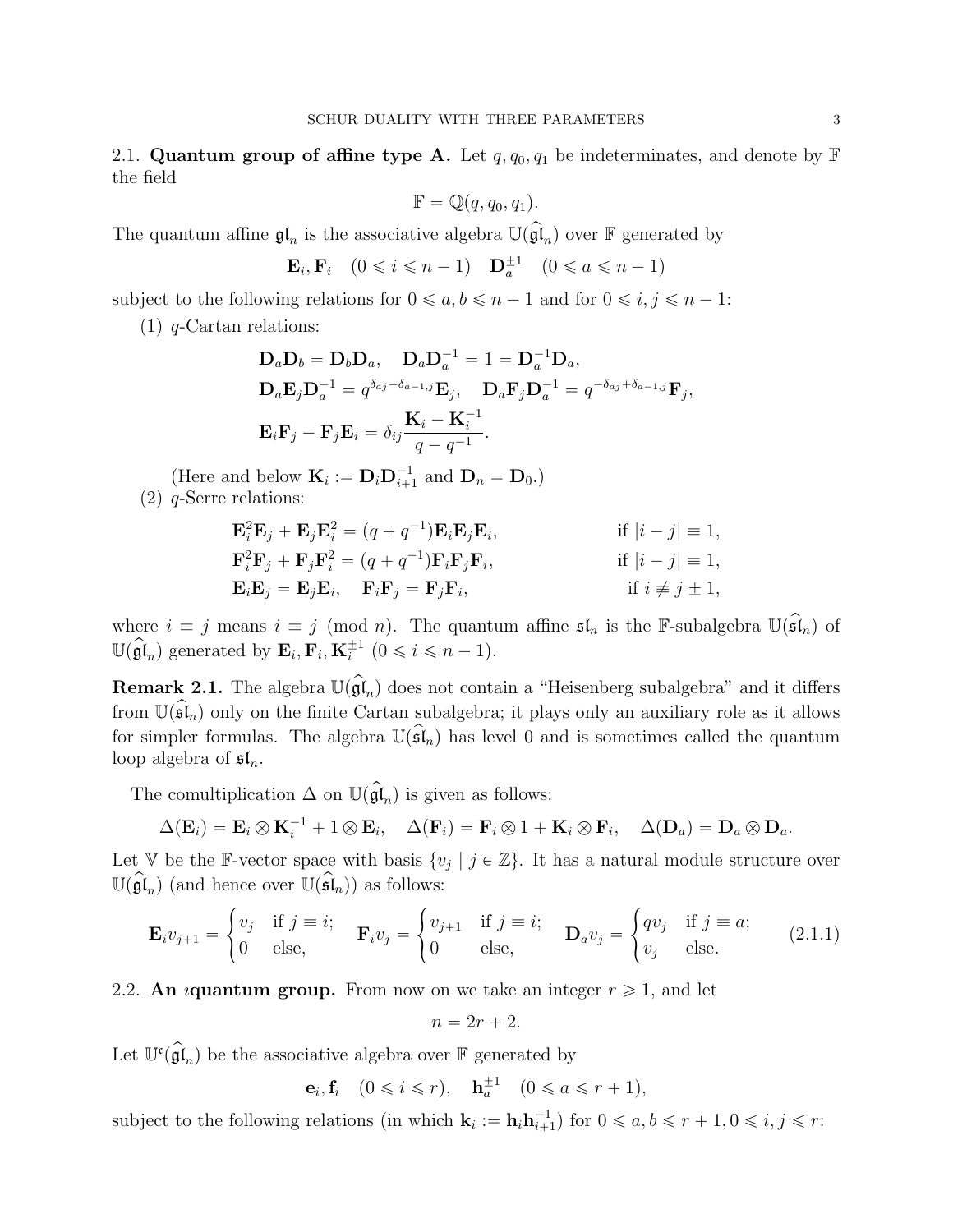(1) q-Cartan relations:

$$
\mathbf{h}_a \mathbf{h}_b = \mathbf{h}_b \mathbf{h}_a, \quad \mathbf{h}_a \mathbf{h}_a^{-1} = 1 = \mathbf{h}_a^{-1} \mathbf{h}_a,
$$
\n
$$
\mathbf{h}_a \mathbf{e}_j \mathbf{h}_a^{-1} = \begin{cases} q^{2\delta_{0j}} \mathbf{e}_j & \text{if } a = 0; \\ q^{-2\delta_{rj}} \mathbf{e}_j & \text{if } a = r + 1; \\ q^{\delta_{aj} - \delta_{a-1,j}} \mathbf{e}_j & \text{otherwise,} \end{cases} \quad \mathbf{h}_a \mathbf{f}_j \mathbf{h}_a^{-1} = \begin{cases} q^{-2\delta_{0j}} \mathbf{f}_j & \text{if } a = 0; \\ q^{2\delta_{rj}} \mathbf{f}_j & \text{if } a = r + 1; \\ q^{\delta_{aj} - \delta_{a-1,j}} \mathbf{e}_j & \text{otherwise,} \end{cases}
$$
\n
$$
\mathbf{e}_i \mathbf{f}_j - \mathbf{f}_j \mathbf{e}_i = \delta_{i,j} \frac{\mathbf{k}_i - \mathbf{k}_i^{-1}}{q - q^{-1}} \quad (i, j) \neq (0, 0), (r, r).
$$

(2) q-Serre relations:

$$
\begin{aligned}\n\mathbf{e}_{i}^{2}\mathbf{e}_{j} + \mathbf{e}_{j}\mathbf{e}_{i}^{2} &= (q + q^{-1})\mathbf{e}_{i}\mathbf{e}_{j}\mathbf{e}_{i}, \quad \mathbf{f}_{i}^{2}\mathbf{f}_{j} + \mathbf{f}_{j}\mathbf{f}_{i}^{2} = (q + q^{-1})\mathbf{f}_{i}\mathbf{f}_{j}\mathbf{f}_{i}, \quad \text{if } |i - j| = 1, \\
\mathbf{e}_{i}\mathbf{e}_{j} &= \mathbf{e}_{j}\mathbf{e}_{i}, \quad \mathbf{f}_{i}\mathbf{f}_{j} = \mathbf{f}_{j}\mathbf{f}_{i}, \quad \text{if } i \neq j \pm 1, \\
\mathbf{e}_{r}^{2}\mathbf{f}_{r} + \mathbf{f}_{r}\mathbf{e}_{r}^{2} &= (q + q^{-1})(\mathbf{e}_{r}\mathbf{f}_{r}\mathbf{e}_{r} - q^{2}q_{0}q_{1}^{-1}\mathbf{e}_{r}\mathbf{k}_{r} - q^{-2}\mathbf{e}_{r}\mathbf{k}_{r}^{-1}), \\
\mathbf{f}_{r}^{2}\mathbf{e}_{r} + \mathbf{e}_{r}\mathbf{f}_{r}^{2} &= (q + q^{-1})(\mathbf{f}_{r}\mathbf{e}_{r}\mathbf{f}_{r} - q^{2}q_{0}q_{1}^{-1}\mathbf{k}_{r}\mathbf{f}_{r} - q^{-2}\mathbf{k}_{r}^{-1}\mathbf{f}_{r}), \\
\mathbf{e}_{0}^{2}\mathbf{f}_{0} + \mathbf{f}_{0}\mathbf{e}_{0}^{2} &= (q + q^{-1})(\mathbf{e}_{0}\mathbf{f}_{0}\mathbf{e}_{0} - q_{1}q\mathbf{e}_{0}\mathbf{k}_{0} - q_{0}^{-1}q^{-1}\mathbf{e}_{0}\mathbf{k}_{0}^{-1}), \\
\mathbf{f}_{0}^{2}\mathbf{e}_{0} + \mathbf{e}_{0}\mathbf{f}_{0}^{2} &= (q + q^{-1})(\mathbf{f}_{0}\mathbf{e}_{0}\mathbf{f}_{0} - q_{1}q\mathbf{k}_{0}\mathbf{f}_{0} - q_{0}^{-1}q^{-1}\mathbf{k}_{0}^{-1}\mathbf{f}_{0}).\n\end{aligned}
$$

Let  $\mathbb{U}^{\mathfrak{c}}(\widehat{\mathfrak{sl}}_n)$  be the subalgebra of  $\mathbb{U}^{\mathfrak{c}}(\widehat{\mathfrak{gl}}_n)$  generated by  $\mathbf{e}_i, \mathbf{f}_i, \mathbf{k}_i^{\pm}$   $(0 \leq i \leq r)$ . Sometimes,  $\mathbb{U}^{\mathfrak{c}}(\mathfrak{sl}_n)$  and  $\mathbb{U}^{\mathfrak{c}}(\mathfrak{gl}_n)$  are called *i*quantum groups.

We adopt the following identification for all  $i \in \mathbb{Z}$ :

<span id="page-3-1"></span><span id="page-3-0"></span>
$$
\mathbf{E}_i = \mathbf{E}_{i+n}, \quad \mathbf{F}_i = \mathbf{F}_{i+n}, \quad \mathbf{D}_i = \mathbf{D}_{i+n}, \quad \mathbf{K}_i = \mathbf{K}_{i+n}.
$$

<span id="page-3-2"></span>**Proposition 2.2.** There are injective  $\mathbb{F}\text{-}algebra \ homomorphisms \ y : \mathbb{U}^{\mathfrak{c}}(\mathfrak{gl}_n) \to \mathbb{U}(\mathfrak{gl}_n)$  and  $y: \mathbb{U}^{\mathfrak{c}}(\mathfrak{sl}_n) \to \mathbb{U}(\mathfrak{sl}_n)$  defined by

$$
\mathbf{h}_a \mapsto \mathbf{D}_a \mathbf{D}_{-a}, \quad (0 \le a \le r+1) \tag{2.2.1}
$$

$$
\mathbf{e}_{i} \mapsto \mathbf{E}_{i} + \mathbf{F}_{-i-1} \mathbf{K}_{i}^{-1}, \quad \mathbf{f}_{i} \mapsto \mathbf{E}_{-i-1} + \mathbf{F}_{i} \mathbf{K}_{-i-1}^{-1}, \quad (1 \leq i \leq r-1)
$$
 (2.2.2)

$$
\mathbf{e}_0 \mapsto \mathbf{E}_0 + q_0^{-1} \mathbf{F}_{-1} \mathbf{K}_0^{-1}, \quad \mathbf{f}_0 \mapsto \mathbf{E}_{-1} + q_1 q^{-1} \mathbf{F}_0 \mathbf{K}_{-1}^{-1}.
$$
 (2.2.3)

$$
\mathbf{e}_r \mapsto \mathbf{E}_r + q^{-1} \mathbf{F}_{-r-1} \mathbf{K}_r^{-1}, \quad \mathbf{f}_r \mapsto \mathbf{E}_{-r-1} + q_0 q_1^{-1} \mathbf{F}_r \mathbf{K}_{-r-1}^{-1}, \tag{2.2.4}
$$

It follows that  $\mathbf{k}_a \mapsto \mathbf{K}_a \mathbf{K}_{-a-1}^{-1}$ ,  $(0 \leq a \leq r)$ . It turns out  $(\mathbb{U}(\widehat{\mathfrak{gl}}_n), \mathbb{U}^{\mathfrak{c}}(\widehat{\mathfrak{gl}}_n))$  forms a quantum symmetric pair `a la Letzter and Kolb.

*Proof.* Noting that the subalgebra of  $\mathbb{U}(\mathfrak{gl}_n)$  generated by the right-hand sides of  $(2.2.1)$ - $(2.2.4)$  is a quantum symmetric pair coideal subalgebra (in the sense of  $[Ko14]$ ) associated with the affine Dynkin diagram and involution below, the proposition follows from [\[Ko14,](#page-23-8) Theorem 7.8.  $\Box$ 

Combining  $(2.1.1)$  and  $(2.2.1)-(2.2.4)$  $(2.2.1)-(2.2.4)$ , we obtain an explicit description of the  $\mathbb{U}^{\mathfrak{c}}(\mathfrak{gl}_n)$ action on V as below.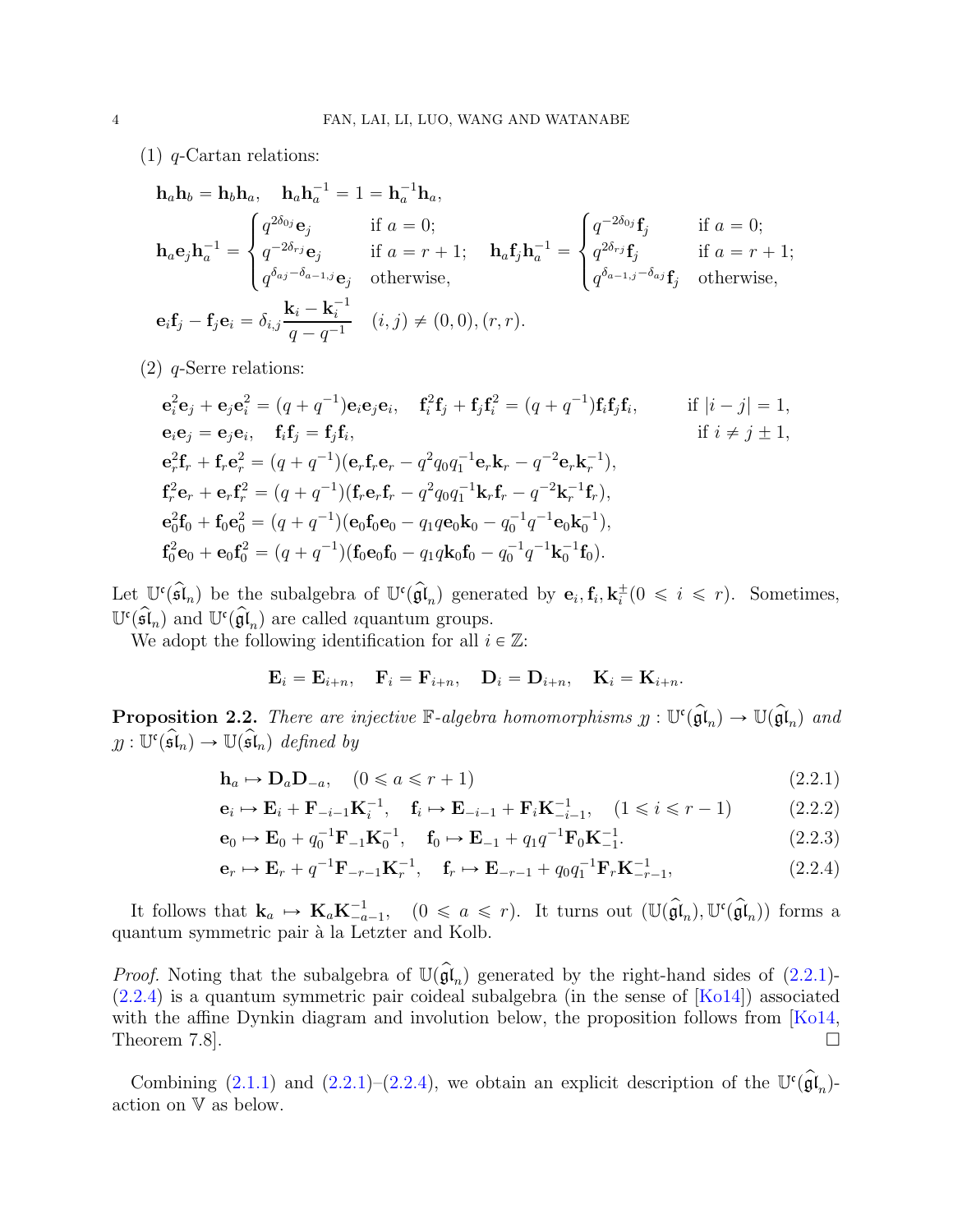FIGURE 1. Dynkin diagram of type  $A_{2r+1}^{(1)}$  with involution of type  $jj \equiv \mathfrak{c}$ .



<span id="page-4-1"></span>**Lemma 2.3.** The vector space  $\mathbb{V}$  admits a  $\mathbb{U}^{\mathfrak{c}}(\mathfrak{\hat{gl}}_n)$ -action as below. For  $0 \leq a \leq r+1$  and for  $i \neq 0, r$ ,

$$
\mathbf{h}_{a}(v_{j}) = \begin{cases} q^{2}v_{j} & \text{if } a = 0, r + 1; a \equiv j; \\ qv_{j} & \text{if } a \neq 0, r + 1; \pm a \equiv j; \\ v_{j} & \text{otherwise,} \end{cases}
$$
(2.2.5)

$$
\mathbf{e}_{i}(v_{j}) = \begin{cases} v_{j-1} & \text{if } j \equiv i+1; \\ v_{j+1} & \text{if } -j \equiv i+1; \\ 0 & \text{otherwise,} \end{cases} \quad \mathbf{f}_{i}(v_{j}) = \begin{cases} v_{j+1} & \text{if } j \equiv i; \\ v_{j-1} & \text{if } -j \equiv i; \\ 0 & \text{otherwise;} \end{cases}
$$
 (2.2.6)

$$
\mathbf{e}_{0}(v_{j}) = \begin{cases} v_{j-1} & \text{if } j = 1; \\ q_{0}^{-1}v_{j+1} & \text{if } j = -1; \\ 0 & \text{otherwise}; \end{cases} \quad \mathbf{f}_{0}(v_{j}) = \begin{cases} q_{1}v_{j+1} + v_{j-1} & \text{if } j = 0; \\ 0 & \text{otherwise}; \end{cases}
$$
 (2.2.7)

$$
\mathbf{e}_r(v_j) = \begin{cases} v_{j-1} + v_{j+1} & \text{if } j \equiv r+1; \\ 0 & \text{otherwise}; \end{cases} \quad \mathbf{f}_r(v_j) = \begin{cases} q_0 q_1^{-1} v_{j+1} & \text{if } j \equiv r; \\ v_{j-1} & \text{if } j \equiv r+2; \\ 0 & \text{otherwise}. \end{cases} \tag{2.2.8}
$$

2.3. Affine Hecke algebra in 3 parameters. Let W be the Weyl group of affine type  $C_d$ generated by  $S = \{s_0, s_1, \ldots, s_d\}$  with the affine Dynkin diagram

$$
\circ \Rightarrow \circ \cdots \cdots \cdots \circ \Leftarrow \circ
$$
  
0 1 d - 1 d

Recall that  $\nabla$  is the natural representation of  $\mathbb{U}(\mathfrak{sl}_n)$  with  $\mathbb{F}$ -basis  $\{v_i \mid i \in \mathbb{Z}\}$ . The tensor space  $\mathbb{V}^{\otimes d}$  then has an F-basis  $\{M_f \mid f \in \mathbb{Z}^d\}$ , where

$$
M_f = v_{f_1} \otimes \cdots \otimes v_{f_d} \in \mathbb{V}^{\otimes d}
$$
 for  $f = (f_1, \ldots, f_d) \in \mathbb{Z}^d$ 

The group W admits a natural right action on  $\mathbb{Z}^d$ . Precisely, for  $f = (f_1, \ldots, f_d) \in \mathbb{Z}^d$ , we have

<span id="page-4-0"></span>
$$
f \cdot s_i = \begin{cases} (f_1, \dots, f_{i-1}, f_{i+1}, f_i, f_{i+2}, \dots, f_d) & \text{if } i \neq 0, d; \\ (-f_1, f_2, \dots, f_d) & \text{if } i = 0; \\ (f_1, f_2, \dots, f_{d-1}, n - f_d) & \text{if } i = d. \end{cases}
$$
 (2.3.1)

.

Let  $\mathbb H$  be the affine Hecke algebra of type  $C_d$  with three parameters, that is,  $\mathbb H$  is an F-algebra generated by

 $T_i \quad (0 \leq i \leq d-1), \quad X_a^{\pm 1} \quad (1 \leq a \leq d),$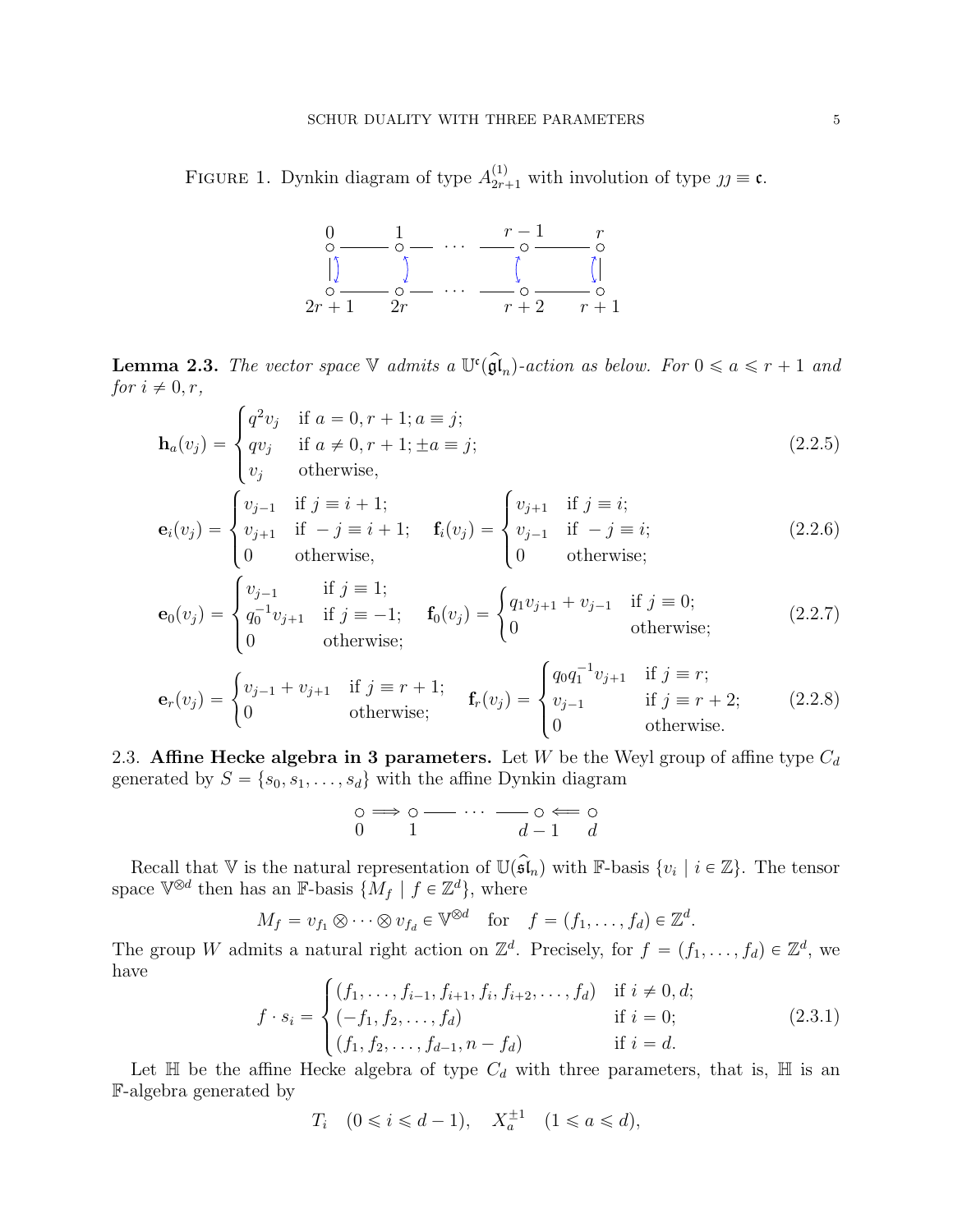subject to the following relations, for  $1 \leq a, b \leq d$  and for  $0 \leq i, j, k \leq d - 1$ ,

(1) Toric relations:

<span id="page-5-4"></span><span id="page-5-1"></span>
$$
X_a X_a^{-1} = 1 = X_a^{-1} X_a, \quad X_a X_b = X_b X_a.
$$

(2) Hecke relations:

$$
(T_0 - q_0^{-1})(T_0 + q_1) = 0, \quad (T_i - q^{-1})(T_i + q) = 0 \quad (i \neq 0),
$$
  
\n
$$
T_k T_{k-1} T_k = T_{k-1} T_k T_{k-1} \quad (k \neq 0, 1),
$$
  
\n
$$
(T_0 T_1)^2 = (T_1 T_0)^2, \quad T_i T_j = T_j T_i \quad (|i - j| > 1).
$$
\n(2.3.2)

(3) Bernstein-Lusztig relations:

$$
T_0 X_1^{-1} T_0 = q_0^{-1} q_1 X_1 + (q_0^{-1} q_1 - 1) T_0,
$$
\n(2.3.3)

$$
T_i X_i T_i = X_{i+1} \ (i \neq 0), \quad T_i X_j = X_j T_i \ (j \neq i, i+1). \tag{2.3.4}
$$

We remark that the Hecke algebra  $\mathbb H$  of affine type  $C_d$  in this paper can be matched with the version in [\[VV11,](#page-23-11) Appendix A] with the following parameter correspondence: our  $q \leftrightarrow$  their p, our  $q_0 \leftrightarrow$  their  $q_1$ , our  $q_1 \leftrightarrow$  their  $q_0$ . Also see [\[Ka09\]](#page-23-10) in somewhat different notations.

The algebra  $\mathbb H$  contains a subalgebra  $\mathbb H_A$  generated by  $T_1, \ldots, T_{d-1}, X_1^{\pm 1}, \ldots, X_d^{\pm 1}$ , which is an affine Hecke algebra of type A.

We define  $T_d \in \mathbb{H}$  by

<span id="page-5-3"></span><span id="page-5-0"></span>
$$
T_d := q_0^{-1} X_d T_{d-1}^{-1} \cdots T_1^{-1} T_0^{-1} T_1^{-1} \cdots T_{d-1}^{-1}.
$$
\n(2.3.5)

<span id="page-5-5"></span>**Lemma 2.4.** The element  $T_d \in \mathbb{H}$  satisfies the following relations:

(1)  $(T_d - q_1^{-1})(T_d + q_0^{-1}) = 0.$ (2)  $T_dT_i = T_iT_d$ , for all  $0 \le i \le d - 2$ .  $(3)$   $(T_{d-1}T_d)^2 = (T_dT_{d-1})^2$ , if  $d \ge 2$ .

Proof. These relations are verified by direct computations. Here we only present proofs for (1) and (3) while leaving the verification of (2) to the reader.

Thanks to  $(2.3.4)$ , we have

$$
X_d T_{d-1}^{-1} \cdots T_1^{-1} T_0^{-1} = T_{d-1} \cdots T_1 (X_1 T_0^{-1}).
$$

Hence

<span id="page-5-2"></span>
$$
q_0 T_d = T_{d-1} \cdots T_1 (X_1 T_0^{-1}) T_1^{-1} \cdots T_{d-1}^{-1}.
$$
\n(2.3.6)

It follows from  $(2.3.3)$  that  $(X_1T_0^{-1} - q_0q_1^{-1})(X_1T_0^{-1} + 1) = 0$ , and thus  $(q_0T_d - q_0q_1^{-1})(q_0T_d +$  $1) = 0$  by  $(2.3.6)$ . Part  $(1)$  follows.

We compute

$$
(T_{d-1}^{-1}T_d^{-1})^2 = q_0^2 T_{d-2} \dots T_1 T_0 T_1 \dots T_{d-1} X_d^{-1} T_{d-2} \dots T_1 T_0 T_1 \dots T_{d-1} X_d^{-1}
$$
  
\n
$$
= q_0^2 T_{d-2} \dots T_1 T_0 T_1 \dots T_{d-1} T_{d-2} \dots T_1 T_0 T_1 \dots T_{d-2} T_{d-1}^{-1} X_{d-1}^{-1} X_d^{-1},
$$
  
\n
$$
(T_d^{-1}T_{d-1}^{-1})^2 = q_0^2 T_{d-1} \dots T_1 T_0 T_1 \dots T_{d-1} X_d^{-1} T_{d-2} \dots T_1 T_0 T_1 \dots T_{d-1} X_d^{-1} T_{d-1}^{-1}
$$
  
\n
$$
= q_0^2 T_{d-1} \dots T_1 T_0 T_1 \dots T_{d-1} T_{d-2} \dots T_1 T_0 T_1 \dots T_{d-2} T_{d-1}^{-1} X_{d-1}^{-1} X_d^{-1} T_{d-1}^{-1}
$$
  
\n
$$
= q_0^2 T_{d-1} \dots T_1 T_0 T_1 \dots T_{d-1} T_{d-2} \dots T_1 T_0 T_1 \dots T_{d-2} T_{d-1}^{-2} X_{d-1}^{-1} X_d^{-1}.
$$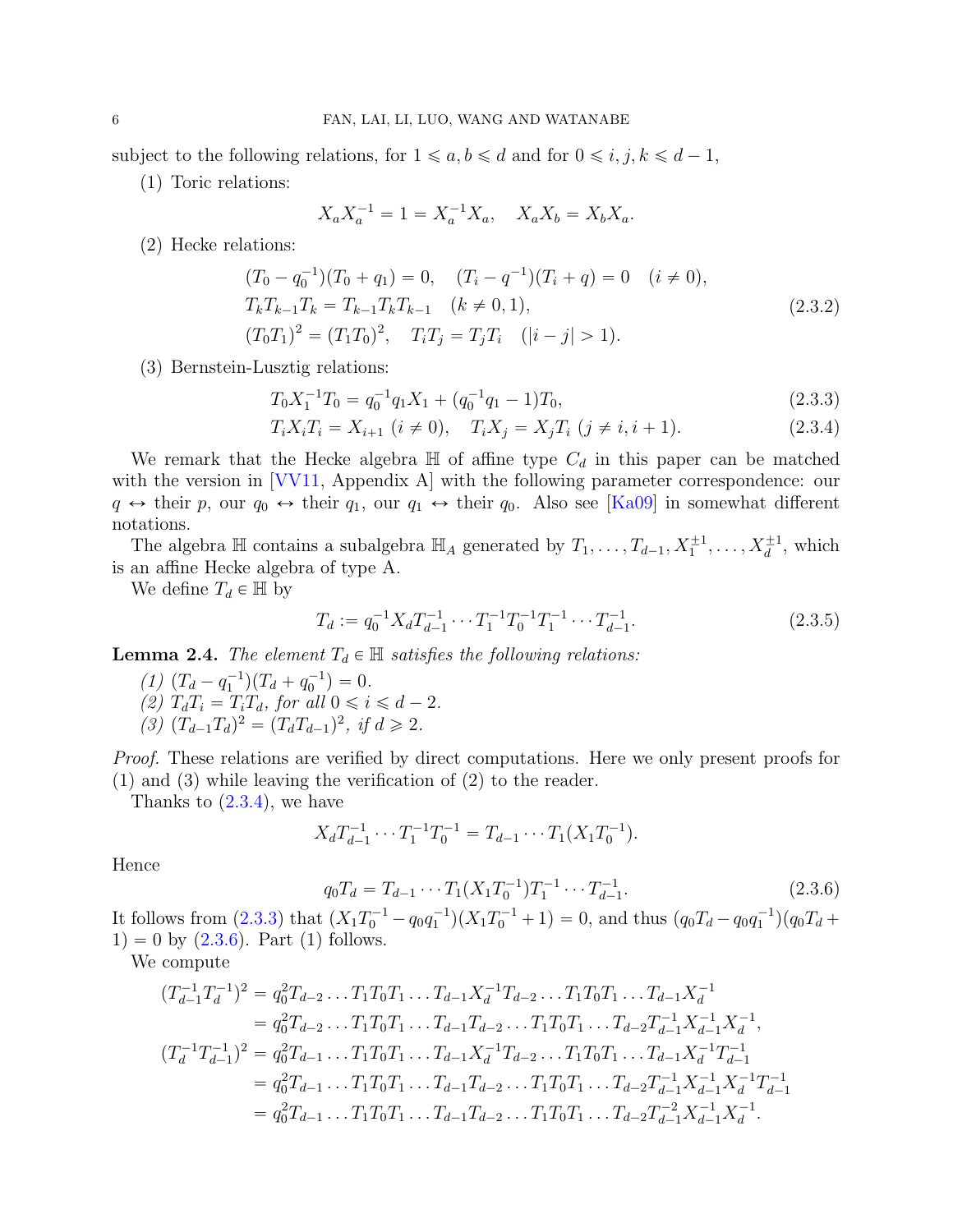Thus, to show the identity in (3) it suffices to show that

<span id="page-6-0"></span>
$$
(T_{d-2}\dots T_0\dots T_{d-1}\dots T_0\dots T_{d-2})T_{d-1} = T_{d-1}(T_{d-2}\dots T_0\dots T_{d-1}\dots T_0\dots T_{d-2}).
$$
 (2.3.7)

Let  $\alpha_0 = -2\epsilon_1, \alpha_i = \epsilon_i - \epsilon_{i+1}$  for  $1 \leq i \leq d-1$ . The highest root in the finite type C Weyl group is  $\theta = \alpha_0 + 2\alpha_1 + ... + 2\alpha_{d-2} + \alpha_{d-1} = -\epsilon_{d-1} - \epsilon_d$  and hence

<span id="page-6-1"></span>
$$
s_{\theta} s_{d-1} = s_{d-1} s_{\theta}.
$$
\n(2.3.8)

Therefore,  $(2.3.7)$  follows by  $(2.3.8)$  and noting that  $s_{d-2} \ldots s_0 \ldots s_{d-1} \ldots s_0 \ldots s_{d-2}$  is a reduced expression of  $s_{\theta}$ .

It follows by  $(2.3.4)-(2.3.5)$  $(2.3.4)-(2.3.5)$  that the algebra  $\mathbb H$  is generated by  $T_0, T_1, \ldots, T_d$ . For any  $w \in W$  with a reduced form  $w = s_{i_1} \cdots s_{i_l}$ , set

<span id="page-6-4"></span>
$$
T_w := T_{i_1} \cdots T_{i_l} \tag{2.3.9}
$$

and

<span id="page-6-5"></span>
$$
q_w := q_{s_{i_1}} \cdots q_{s_{i_l}} \quad \text{where} \quad q_{s_i} := \begin{cases} q_1 & \text{if } i = 0; \\ q & \text{if } i \neq 0, d; \\ q_0^{-1} & \text{if } i = d. \end{cases} \tag{2.3.10}
$$

It follows by the braid relations in  $(2.3.2)$  and Lemma [2.4](#page-5-5) that  $T_w$  is independent of the choice of the reduced form of w. Since the  $q_{s_i}$ 's satisfy the same braid relations,  $q_w$  is uniquely determined by  $w$ , too.

2.4. A tensor module for Hecke algebra. We first recall a well-known action of the Hecke algebra  $\mathbb{H}_A$  of affine type A on  $\mathbb{V}^{\otimes d}$ ; see [\[KMS95\]](#page-23-16). We introduce linear operators  $z_1, \ldots, z_d$  which act on  $\mathbb{V}^{\otimes d}$  (from the right) as below:

$$
M_f z_i = M_{(f_1,\ldots,f_{i-1},f_i+n,f_{i+1},\ldots,f_d)}.
$$

Since each  $f_i \in \mathbb{Z}$  has a unique expression  $f_i = \overline{f}_i + c_i n$ , for some  $c_i \in \mathbb{Z}$  such that  $-r \leq \overline{f}_i \leq$  $r + 1$ , each basis element  $M_f$  has a unique expression

<span id="page-6-3"></span><span id="page-6-2"></span>
$$
M_f = M_{\overline{f}} Z_f, \quad Z_f = z_1^{c_1} \dots z_d^{c_d}.
$$

Recall the right W-action on  $\mathbb{Z}^d$  in [\(2.3.1\)](#page-4-0). Following [\[KMS95,](#page-23-16) (32)], the action of  $\mathbb{H}_A$  is given by, for  $1 \leq i \leq d - 1$  and  $1 \leq a \leq d$ ,

$$
M_f T_i = \begin{cases} M_{f \cdot s_i} + (q^{-1} - q) M_{\overline{f}} P_+^{(i)}(Z_f) & \text{if } \overline{f}_{i+1} > \overline{f}_i; \\ q^{-1} M_{\overline{f}} Z_{f \cdot s_i} + (q^{-1} - q) M_{\overline{f}} P_+^{(i)}(Z_f) & \text{if } \overline{f}_{i+1} = \overline{f}_i; \end{cases}
$$
(2.4.1)

$$
\left\{ M_{f \cdot s_i} + (q^{-1} - q) M_{\overline{f}} P_{-}^{(i)}(Z_f) \right\} \qquad \text{if } \overline{f}_{i+1} < \overline{f}_i, \\
M_f X_a = M_f z_a^{-1}.\n\tag{2.4.2}
$$

Here  $P_{\pm}^{(i)}$  are operators given by

$$
P_{-}^{(i)}(Z_f) = \frac{z_{i+1}(Z_{f \cdot s_i}) - z_i Z_f}{z_{i+1} - z_i}, \quad P_{+}^{(i)}(Z_f) = \frac{z_i(Z_{f \cdot s_i} - Z_f)}{z_{i+1} - z_i}.
$$
 (2.4.3)

Now we shall enhance the action of  $\mathbb{H}_A$  on  $\mathbb{V}^{\otimes d}$  to an action of the Hecke algebra  $\mathbb H$  of affine type C in 3 parameters. For convenience we denote the basis elements of  $V$  by

$$
v_i z^j := v_{i+nj}, \quad (-r \leq i \leq r+1, j \in \mathbb{Z}).
$$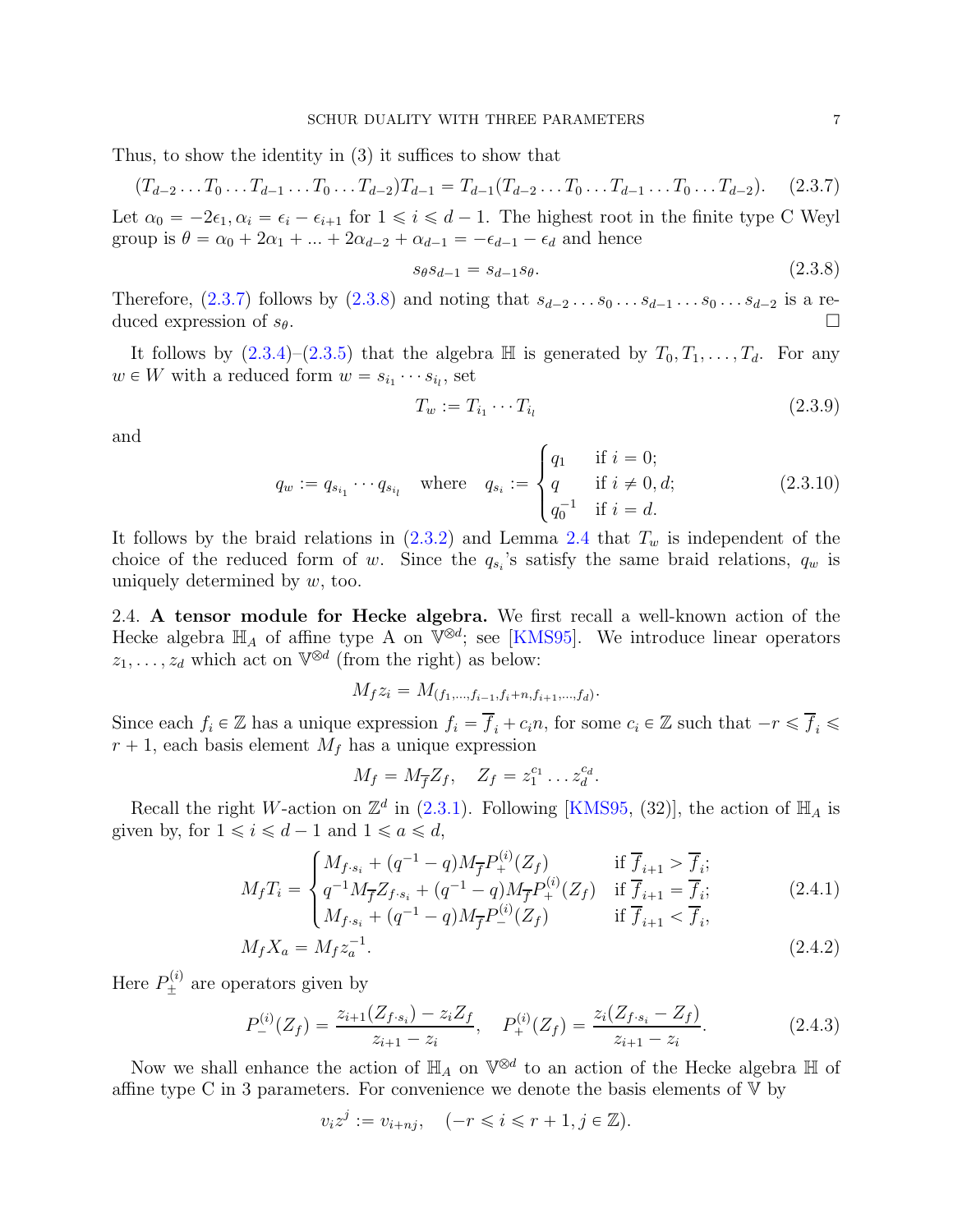Define

$$
M_f T_0 = (v_{f_1} T_0) \otimes v_{f_2} \otimes \ldots \otimes v_{f_d}, \qquad (2.4.4)
$$

where  $v_{f_1} T_0$  is given by (below we assume  $f_1 = k + n j$ , for  $-r \leq k \leq r + 1$ ):

<span id="page-7-0"></span>
$$
\begin{cases} q_{0}^{-1}q_{1}v_{-k}z^{-j} + (q_{1} - q_{0}^{-1})\sum_{l=1}^{j} v_{k}z^{j-2l} + (q_{0}^{-1}q_{1} - 1)\sum_{l=1}^{j} v_{k}z^{j+1-2l} & \text{if } k = r + 1, j \geq 0; \\ v_{-k}z^{-j} + (q_{0}^{-1} - q_{1})\sum_{l=1}^{j} v_{k}z^{-j-2l} + (1 - q_{0}^{-1}q_{1})\sum_{l=2}^{j} v_{k}z^{-j+1-2l} & \text{if } k = r + 1, j < 0; \\ v_{-k}z^{-j} + (q_{1} - q_{0}^{-1})\sum_{l=1}^{j} v_{k}z^{j-2l} + (q_{0}^{-1}q_{1} - 1)\sum_{l=1}^{j} v_{k}z^{j+1-2l} & \text{if } 0 < k \leq r, j \geq 0; \\ v_{-k}z^{-j} + (q_{0}^{-1} - q_{1})\sum_{l=1}^{j} v_{k}z^{-j-2l} + (1 - q_{0}^{-1}q_{1})\sum_{l=1}^{j} v_{k}z^{-j+1-2l} & \text{if } 0 < k \leq r, j < 0; \\ q_{0}^{-1}v_{0}z^{-j} + (q_{1} - q_{0}^{-1})\sum_{l=1}^{j} v_{0}z^{j-2l} + (q_{0}^{-1}q_{1} - 1)\sum_{l=1}^{j} v_{0}z^{j+1-2l} & \text{if } k = 0, j \geq 0; \\ q_{1}v_{0}z^{-j} + (q_{0}^{-1} - q_{1})\sum_{l=0}^{j} v_{0}z^{-j-2l} + (1 - q_{0}^{-1}q_{1})\sum_{l=1}^{j} v_{0}z^{-j+1-2l} & \text{if } k = 0, j < 0; \\ q_{0}^{-1}q_{1}v_{-k}z^{-j} + (q_{1} - q_{0}^{-1})\sum_{l=1}^{j} v_{k}z^{j-2l} + (q_{0}^{-1}q_{1} - 1)\sum_{l=1}^{j} v_{k}z^{j+1-2l} & \text{if } -r \leq k < 0, j > 0; \\ q_{0}
$$

The formula  $(2.4.5)$  above is obtained as follows. We first define the action of  $T_0$  on  $\{v_k | -r \leq k \leq r +1\}$  in V, and then extend the action to all the basis vectors by the relation  $(2.3.3).$  $(2.3.3).$ 

**Proposition 2.5.** The formulas in  $(2.4.1)-(2.4.5)$  $(2.4.1)-(2.4.5)$  $(2.4.1)-(2.4.5)$  define an action of  $\mathbb{H}$  on  $\mathbb{V}^{\otimes d}$ .

Proof. It suffices to check the Hecke relation  $(2.3.2)$  and the Bernstein-Lusztig relation  $(2.3.3)$ for  $T_0$ . This follows by a direct computation, and here we only present the borderline cases in [\(2.4.5\)](#page-7-0). It is useful to give the following formulas for the borderline cases in [\(2.4.5\)](#page-7-0), for  $1 \leqslant k \leqslant r$ ,

$$
v_{r+1}T_0 = q_0^{-1}q_1v_{-r-1},
$$
  
\n
$$
v_{-r-1}T_0 = v_{r+1} + (q_0^{-1} - q_1)v_{-r-1},
$$
  
\n
$$
v_kT_0 = v_{-k},
$$
  
\n
$$
v_{k-n}T_0 = v_{n-k} + (q_0^{-1} - q_1)v_{k-n} + (1 - q_0^{-1}q_1)v_k,
$$
  
\n
$$
v_0T_0 = q_0^{-1}v_0,
$$
  
\n
$$
v_{-n}T_0 = q_0^{-1}v_n + (q_0^{-1} - q_1)v_{-n} + (1 - q_0^{-1}q_1)v_0,
$$
  
\n
$$
v_{-k}T_0 = q_0^{-1}q_1v_k + (q_0^{-1} - q_1)v_{-k},
$$
  
\n
$$
v_{n-k}T_0 = q_0^{-1}q_1v_{k-n} + (q_0^{-1}q_1 - 1)v_{-k}.
$$

We start with checking  $(2.3.2)$  for these cases as follows:

$$
v_{r+1}(T_0 - q_0^{-1})(T_0 + q_1) = q_0^{-1}q_1(v_{r+1} + q_0^{-1}v_{-r-1}) - q_0^{-1}(q_0^{-1}q_1v_{-r-1} + q_1v_{r+1}) = 0,
$$
  
\n
$$
v_{-r-1}(T_0 - q_0^{-1})(T_0 + q_1) = q_0^{-1}q_1v_{-r-1} + q_1v_{r+1} - q_1(v_{r+1} + q_0^{-1}v_{-r-1}) = 0,
$$
  
\n
$$
v_k(T_0 - q_0^{-1})(T_0 + q_1) = (q_0^{-1}q_1v_k + q_0^{-1}v_{-k}) - q_0^{-1}(v_{-k} + q_1v_k) = 0,
$$
  
\n
$$
v_{-k}(T_0 - q_0^{-1})(T_0 + q_1) = q_0^{-1}q_1(v_{-k} + q_1v_k) - q_1(q_0^{-1}q_1v_k + q_0^{-1}v_{-k}) = 0,
$$
  
\n
$$
v_0(T_0 - q_0^{-1})(T_0 + q_1) = 0,
$$
  
\n
$$
v_{-n}(T_0 - q_0^{-1})(T_0 + q_1) = q_0^{-1}(q_1v_{-n} + (q_0^{-1}q_1 - 1)v_0 + q_1v_n)
$$
  
\n
$$
+ (1 - q_0^{-1}q_1)(q_0^{-1} + q_1)v_0 - q_1(q_0^{-1}v_n + (1 - q_0^{-1}q_1)v_0 + q_0^{-1}v_{-n}) = 0,
$$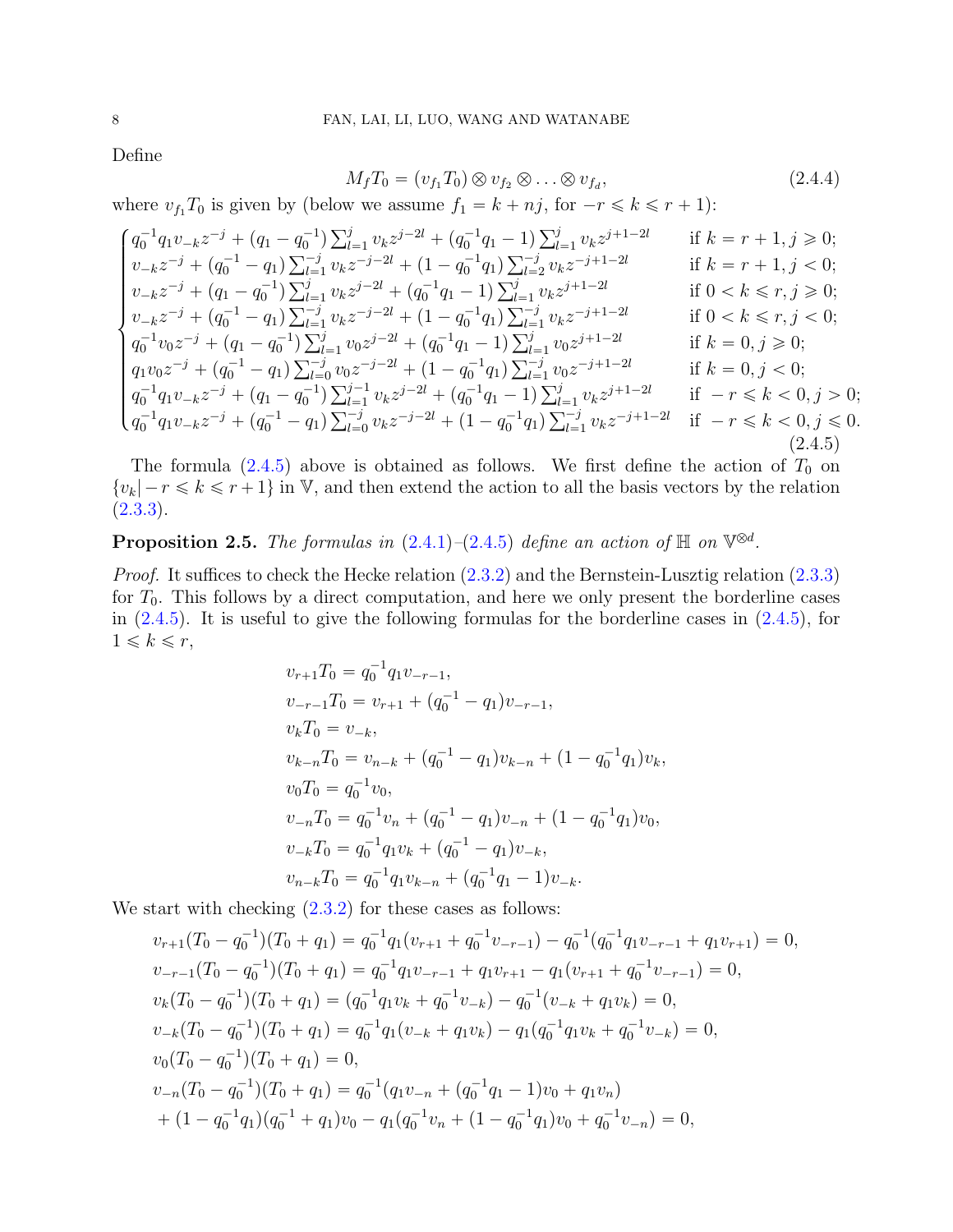$$
v_{k-n}(T_0 - q_0^{-1})(T_0 + q_1) = q_0^{-1}q_1v_{k-n} + (q_0^{-1}q_1 - 1)v_{-k} + q_1v_{n-k}
$$
  
\n
$$
- q_1(v_{n-k} + q_0^{-1}v_{k-n} + (1 - q_0^{-1}q_1)v_k) + (1 - q_0^{-1}q_1)(v_{-k} + q_1v_k) = 0,
$$
  
\n
$$
v_{n-k}(T_0 - q_0^{-1})(T_0 + q_1) = q_0^{-1}q_1(v_{n-k} + q_0^{-1}v_{k-n} + (1 - q_0^{-1}q_1)v_k)
$$
  
\n
$$
+ (q_0^{-1}q_1 - 1)(q_0^{-1}q_1v_k + q_0^{-1}v_{-k}) - q_0^{-1}(q_0^{-1}q_1v_{k-n} + (q_0^{-1}q_1 - 1)v_{-k} + q_1v_{n-k}) = 0.
$$

The Bernstein-Lusztig relation [\(2.3.3\)](#page-5-1) for the extremal cases follow from the following computation:

$$
v_{r+1}T_0X_1^{-1}T_0 = (q_0^{-1}q_1)^2v_{-r-1},
$$
  
\n
$$
v_{-r-1}T_0X_1^{-1}T_0 = q_0^{-1}q_1v_{-3(r+1)} + (q_0^{-1}q_1 - 1)(v_{r+1} + (q_0^{-1} - q_1)v_{-r-1}),
$$
  
\n
$$
v_kT_0X_1^{-1}T_0 = q_0^{-1}q_1v_{k-n} + (q_0^{-1}q_1 - 1)v_{-k},
$$
  
\n
$$
v_{-k}T_0X_1^{-1}T_0 = q_0^{-1}q_1v_{-k-n} + (q_0^{-1}q_1 - 1)(q_0^{-1}q_1v_k - (q_0^{-1} - q_1)v_{-k}),
$$
  
\n
$$
v_0T_0X_1^{-1}T_0 = q_0^{-1}(q_1v_{-n} + (q_0^{-1}q_1 - 1)v_0),
$$
  
\n
$$
v_{-n}T_0X_1^{-1}T_0 = q_0^{-1}q_1v_{-2n} + (q_0^{-1}q_1 - 1)(q_0^{-1}v_n + (1 - q_0^{-1}q_1)v_0 + (q_0^{-1} - q_1)v_{-n}),
$$
  
\n
$$
v_{k-n}T_0X_1^{-1}T_0 = q_0^{-1}q_1v_{k-2n} + (q_0^{-1}q_1 - 1)(v_{n-k} + (q_0^{-1} - q_1)v_{k-n} + (1 - q_0^{-1}q_1)v_k),
$$
  
\n
$$
v_{n-k}T_0X_1^{-1}T_0 = q_0^{-1}q_1v_{-k} + (q_0^{-1}q_1 - 1)(q_0^{-1}q_1v_{k-n} + (q_0^{-1}q_1 - 1)v_{-k}).
$$

The proposition is proved.

The action of  $T_i$   $(0 \le i \le d-1)$  on the set  $\{M_f \mid 0 \le f_1 \le f_2 \le \cdots \le f_d \le r+1\}$  behaves nicely as below:

$$
M_f T_i = \begin{cases} q^{-1} M_f & \text{if } 0 \le f_i = f_{i+1} \le r+1, \\ M_{f \cdot s_i} & \text{if } 0 \le f_i < f_{i+1} \le r+1, \end{cases} \quad (i \ne 0)
$$
\n(2.4.6)

<span id="page-8-1"></span>
$$
M_f T_0 = \begin{cases} q_0^{-1} M_f & \text{if } f_1 = 0, \\ M_{f \cdot s_0} & \text{if } 0 < f_1 < r + 1; \\ q_0^{-1} q_1 M_{f \cdot s_0} & \text{if } f_1 = r + 1. \end{cases}
$$
 (2.4.7)

Combining  $(2.4.6)-(2.4.7)$  $(2.4.6)-(2.4.7)$  with  $(2.4.2)$ , we obtain the following.

<span id="page-8-3"></span><span id="page-8-0"></span>**Corollary 2.6.** The tensor space  $\mathbb{V}^{\otimes d}$  is generated by  $\{M_f \mid 0 \leq f_1 \leq f_2 \leq \cdots \leq f_d \leq r+1\}$ as an H-module.

## <span id="page-8-2"></span>3. Schur duality in three parameters

In this section, we establish the Schur  $(\mathbb{U}^{\mathfrak{c}}(\mathfrak{sl}_n), \mathbb{H})$ -duality on  $\mathbb{V}^{\otimes d}$ . To that end, we study the structures of the affine Schur algebra.

# 3.1. Affine Schur algebras. From now on, we fix

$$
r, d \in \mathbb{Z}
$$
 such that  $r \geq d \geq 1$ .

Recall  $n = 2r + 2$ . Let  $\mathbb{N} = \{0, 1, 2, \ldots\}$ . Denote the set of (weak) compositions of d into  $r + 2$  parts by

<span id="page-8-4"></span>
$$
\Lambda_{n,d} := \left\{ \lambda = (\lambda_0, \lambda_1, \dots, \lambda_{r+1}) \in \mathbb{N}^{r+2} \mid \sum_{i=0}^{r+1} \lambda_i = d \right\}.
$$
 (3.1.1)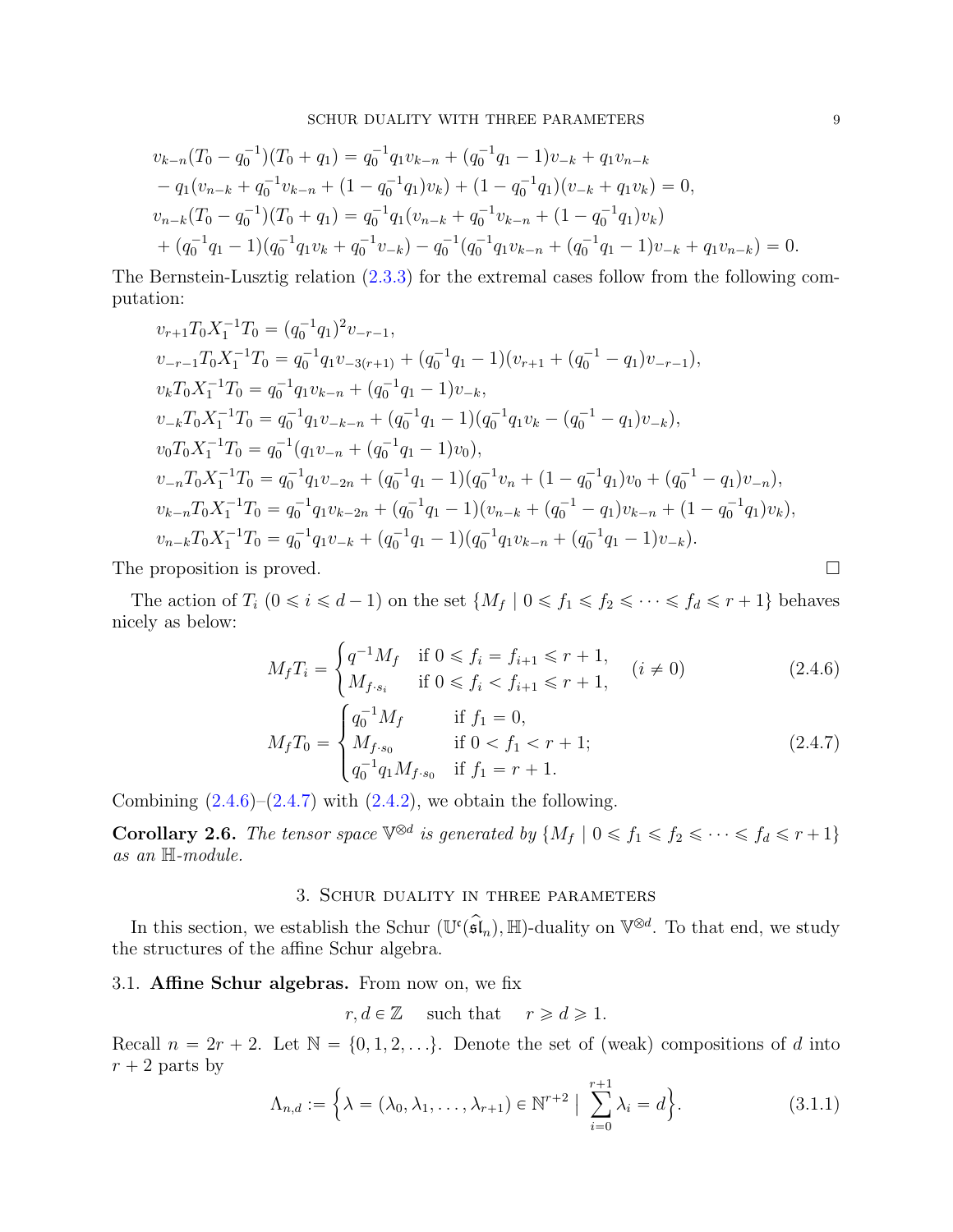For  $\lambda \in \Lambda_{n,d}$ , let  $W_{\lambda}$  be the parabolic (finite) subgroup of W generated by  $S \setminus \{s_{\lambda_0}, s_{\lambda_{0,1}}, \ldots, s_{\lambda_{0,r}}\},$ where  $\lambda_{0,i} = \lambda_0 + \lambda_1 + \ldots + \lambda_i$  for  $1 \leq i \leq r$ ; note  $\lambda_{0,r} = d - \lambda_{r+1}$ .

We note that the element

$$
\omega := \big(0, \underbrace{1, \dots, 1}_{d}, \underbrace{0, \dots, 0}_{r-d}, 0\big) \in \Lambda_{n,d}
$$

makes sense under the assumption  $r \geq d$ .

Recall  $T_w$  in [\(2.3.9\)](#page-6-4) and  $q_w$  in [\(2.3.10\)](#page-6-5). For any finite subset  $X \subset W$  and for  $\lambda \in \Lambda_{n,d}$ , set

$$
T_X:=\sum_{w\in X}q_w^{-1}T_w\quad\text{and}\quad x_\lambda:=T_{W_\lambda}.
$$

<span id="page-9-0"></span>**Lemma 3.1.** For  $\lambda \in \Lambda_{n,d}$  and for  $i \in \{0, 1, \ldots, d\} \setminus \{\lambda_0, \lambda_{0,1}, \ldots, \lambda_{0,r}\}\$ , we have

$$
x_{\lambda}T_i = \begin{cases} q_0^{-1}x_{\lambda} & \text{if } i = 0; \\ q^{-1}x_{\lambda} & \text{if } i \neq 0, d; \\ q_1^{-1}x_{\lambda} & \text{if } i = d. \end{cases}
$$

*Proof.* Let us write  $x_{\lambda} = \sum_{w s_i < w} q_w^{-1}(T_w + q_{s_i} T_{ws_i})$ . Then

$$
(T_w + q_{s_i}T_{ws_i})T_i = T_{ws_i}(T_i + q_{s_i})T_i = p_{s_i}T_{ws_i}(T_i + q_{s_i}) = p_{s_i}(T_w + q_{s_i}T_{ws_i}),
$$

where

$$
p_{s_i} := \begin{cases} q_0^{-1} & \text{if } i = 0; \\ q^{-1} & \text{if } i \neq 0, d; \\ q_1^{-1} & \text{if } i = d. \end{cases}
$$

The lemma follows.  $\Box$ 

The affine Schur algebra  $\mathbb{S}_{n,d}^{\mathfrak{c}}$  of 3-parameter is defined as the following F-algebra

$$
\mathbb{S}_{n,d}^{\mathfrak{c}}:=\mathrm{End}_{\mathbb{H}}(\oplus_{\lambda\in\Lambda_{n,d}}x_{\lambda}\mathbb{H})=\bigoplus_{\lambda,\mu\in\Lambda_{n,d}}\mathrm{Hom}_{\mathbb{H}}(x_{\mu}\mathbb{H},x_{\lambda}\mathbb{H}).
$$

Denote by  $\ell(q)$  the length of  $q \in W$ . Let

$$
\mathscr{D}_{\lambda} := \{ g \in W \mid \ell(wg) = \ell(w) + \ell(g), \forall w \in W_{\lambda} \}.
$$
\n(3.1.2)

Then  $\mathscr{D}_{\lambda}$  (respectively,  $\mathscr{D}_{\lambda}^{-1}$  $\nabla_{\lambda}^{-1}$ ) is the set of minimal length right (respectively, left) coset representatives of  $W_{\lambda}$  in W. Denote by

$$
\mathcal{D}_{\lambda\mu} = \mathcal{D}_{\lambda} \cap \mathcal{D}_{\mu}^{-1} \tag{3.1.3}
$$

the set of minimal length double coset representatives for  $W_{\lambda} \backslash W/W_{\mu}$ .

For  $\lambda, \mu \in \Lambda_{n,d}$  and  $g \in \mathscr{D}_{\lambda\mu}$ , define  $\phi_{\lambda,\mu}^g \in \mathbb{S}_{n,d}^{\mathfrak{c}}$  by

$$
\phi_{\lambda,\mu}^g(x_\nu) = \delta_{\mu,\nu} T_{W_\lambda g W_\mu}, \quad \forall \nu \in \Lambda_{n,d}.
$$

It is straightforward to show that  $\{\phi_{\lambda,\mu}^g \mid \lambda, \mu \in \Lambda_{n,d}, g \in \mathscr{D}_{\lambda,\mu}\}\)$  form an F-basis of  $\mathbb{S}^{\mathfrak{c}}_{n,d}$  (cf., e.g., [\[DJ89,](#page-23-17) [DDF12,](#page-23-18) [FLW16b\]](#page-23-13)).

Define the right H-module

$$
\mathbb{T}^{\mathfrak{c}}_{n,d}:=\bigoplus_{\lambda\in\Lambda_{n,d}}x_{\lambda}\mathbb{H}.
$$

Thanks to Corollary [2.6](#page-8-3) and Lemma [3.1,](#page-9-0) we have the following.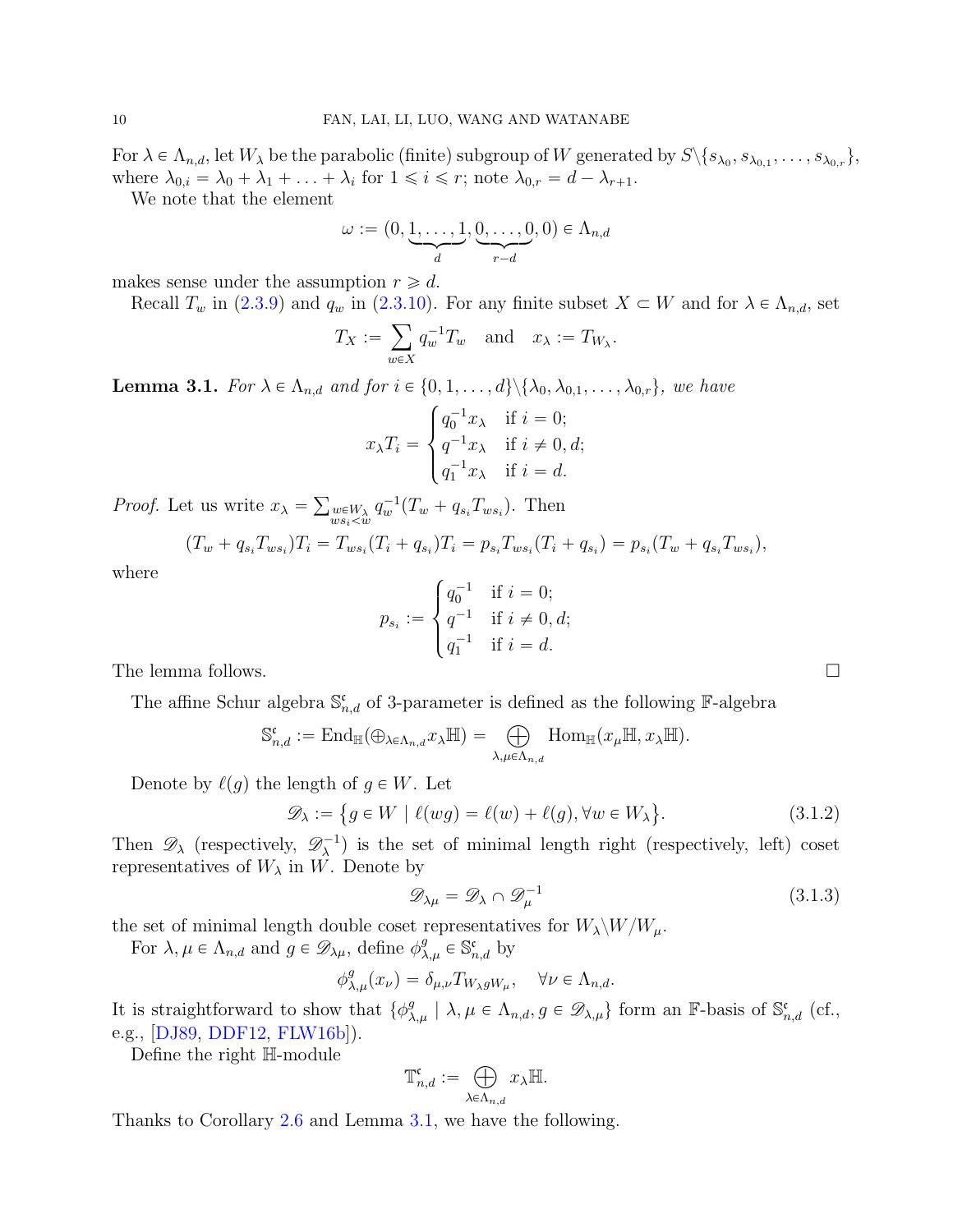<span id="page-10-1"></span>**Lemma 3.2.** There exists a unique  $\mathbb{H}$ -module isomorphism  $\kappa : \mathbb{T}^{\mathfrak{c}}_{n,d} \longrightarrow \mathbb{V}^{\otimes d}$  which sends

$$
x_{\lambda} \mapsto M_{\lambda} := M_{(0^{\lambda_0}, \dots, r+1^{\lambda_{r+1}})} = v_0^{\otimes \lambda_0} \otimes \dots \otimes v_{r+1}^{\otimes \lambda_{r+1}} \in \mathbb{V}^{\otimes d}, \quad \forall \lambda \in \Lambda_{n,d}.
$$
 (3.1.4)

This induces an algebra isomorphism  $\mathbb{S}^{\mathfrak{c}}_{n,d} \simeq \text{End}_{\mathbb{H}}(\mathbb{V}^{\otimes d})$ .

3.2. The  $\eta$ -Schur duality.

<span id="page-10-0"></span>**Proposition 3.3.** The actions of  $\mathbb{U}^{\mathfrak{c}}(\widehat{\mathfrak{sl}}_n)$  and  $\mathbb{H}$  on  $\mathbb{V}^{\otimes d}$  commute.

*Proof.* It is known that the actions of  $\mathbb{U}(\mathfrak{sl}_n)$  and  $\mathbb{H}_A$  on  $\mathbb{V}^{\otimes d}$  commute. It remains to check that the  $T_0$ -action commutes with the  $\mathbb{U}^{\mathfrak{c}}(\mathfrak{sl}_n)$ -action, and it suffices to check the special case  $d = 1.$ 

It follows from a direct computation (using Lemma [2.3](#page-4-1) and  $(2.4.5)$ ) that the  $T_0$ -action commutes with the actions of all generators of  $\mathbb{U}^{\mathfrak{c}}(\mathfrak{sl}_n)$ . The calculation is simple except for  $\mathbf{e}_0, \mathbf{e}_r$  and  $\mathbf{f}_0, \mathbf{f}_r$ , which are complicated but similar – here we only provide a verification for  $(\mathbf{e}_0 v) T_0 = \mathbf{e}_0 (v T_0)$  and  $(\mathbf{e}_r v) T_0 = \mathbf{e}_r (v T_0)$  for  $v = v_k z^j \in \mathbb{V}$ .

(1) We claim that  $(\mathbf{e}_0v)T_0 = \mathbf{e}_0(vT_0)$ .

Indeed, if  $k \neq \pm 1$ , then  $(\mathbf{e}_0 v_k z^j) T_0 = 0 = \mathbf{e}_0(v_k z^j T_0)$ . There are four cases remaining. If  $k = 1$  and  $j \geqslant 0$ , we have

$$
(\mathbf{e}_0 v_1 z^j) T_0 = q_0^{-1} v_0 z^{-j} + (q_1 - q_0^{-1}) \sum_{l=1}^j v_0 z^{j-l} + (q_0^{-1} q_1 - 1) \sum_{l=1}^j v_0 z^{j+l-2l}
$$
  
=  $\mathbf{e}_0 \left( v_{-1} z^{-j} + (q_1 - q_0^{-1}) \sum_{l=1}^j v_1 z^{j-l} + (q_0^{-1} q_1 - 1) \sum_{l=1}^j v_1 z^{j+l-2l} \right)$   
=  $\mathbf{e}_0 (v_1 z^j T_0).$ 

If  $k = 1$  and  $j < 0$ , we obtain

$$
(\mathbf{e}_0 v_1 z^j) T_0 = q_1 v_0 z^{-j} + (q_0^{-1} - q_1) \sum_{l=0}^{-j} v_0 z^{-j-l} + (1 - q_0^{-1} q_1) \sum_{l=1}^{-j} v_0 z^{-j+l-2l}
$$
  
=  $\mathbf{e}_0 \Big( v_{-1} z^{-j} + (q_0^{-1} - q_1) \sum_{l=1}^{-j} v_1 z^{-j-l} + (1 - q_0^{-1} q_1) \sum_{l=1}^{-j} v_1 z^{-j+l-2l} \Big)$   
=  $\mathbf{e}_0 (v_1 z^j T_0).$ 

For  $k = -1$  and  $j > 0$ , we have

$$
(\mathbf{e}_0 v_{-1} z^j) T_0 = q_0^{-2} v_0 z^{-j} + q_0^{-1} (q_1 - q_0^{-1}) \sum_{l=1}^j v_0 z^{j-2l} + q_0^{-1} (q_0^{-1} q_1 - 1) \sum_{l=1}^j v_0 z^{j+1-2l}
$$
  
=  $\mathbf{e}_0 \Big( q_0^{-1} q_1 v_1 z^{-j} + (q_1 - q_0^{-1}) \sum_{l=1}^{j-1} v_{-1} z^{j-2l} + (q_0^{-1} q_1 - 1) \sum_{l=1}^j v_{-1} z^{j+1-2l} \Big)$   
=  $\mathbf{e}_0 (v_{-1} z^j T_0).$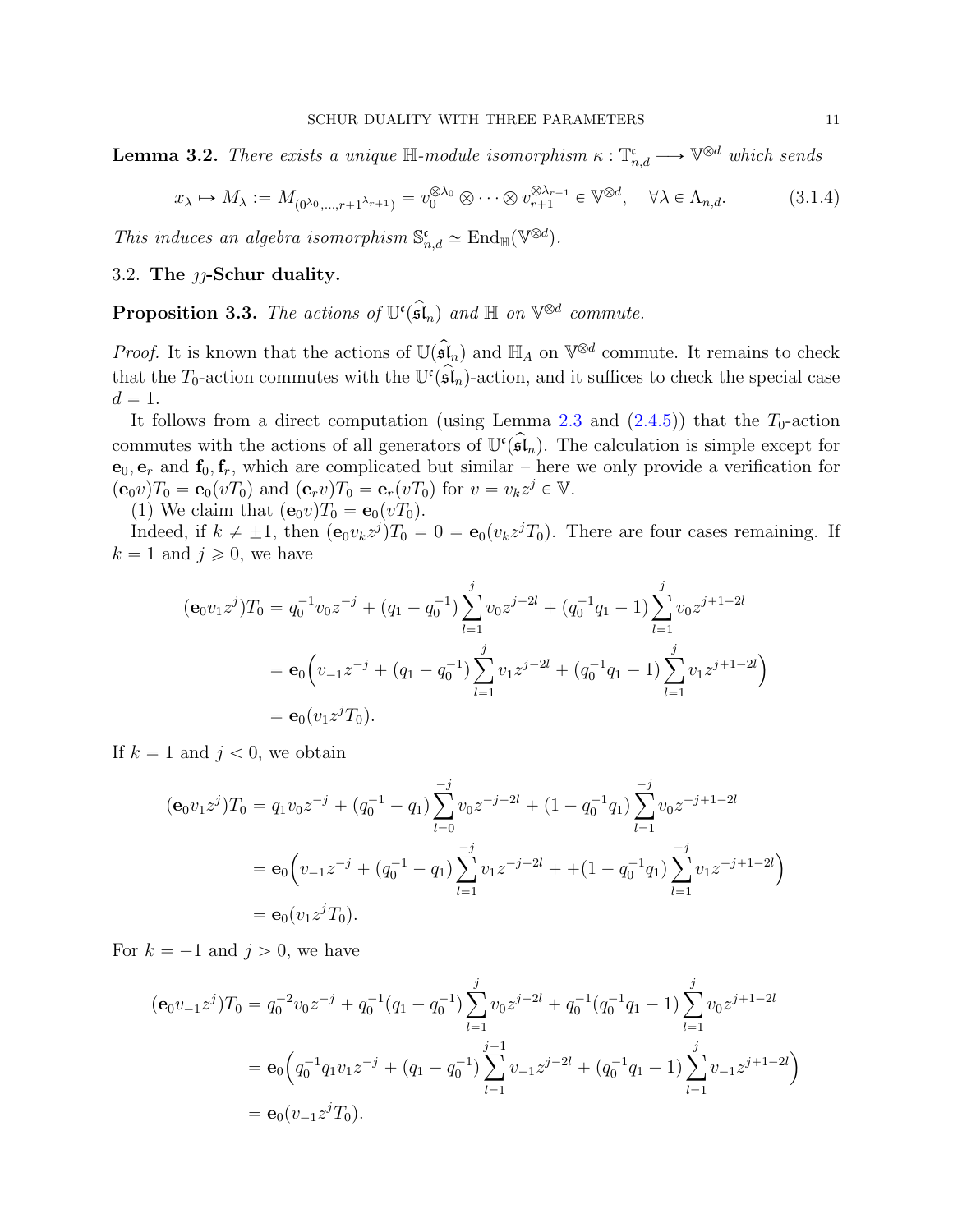Finally for  $k = -1$  and  $j \leq 0$ , we have

$$
(\mathbf{e}_0 v_{-1} z^j) T_0 = q_0^{-1} q_1 v_0 z^{-j} + q_0^{-1} (q_0^{-1} - q_1) \sum_{l=0}^{-j} v_0 z^{-j-l} + q_0^{-1} (1 - q_0^{-1} q_1) \sum_{l=1}^{-j} v_0 z^{-j+l-2l}
$$
  
=  $\mathbf{e}_0 \Big( q_0^{-1} q_1 v_1 z^{-j} + (q_0^{-1} - q_1) \sum_{l=0}^{-j} v_{-1} z^{-j-l} + (1 - q_0^{-1} q_1) \sum_{l=1}^{-j} v_{-1} z^{-j+l-2l} \Big)$   
=  $\mathbf{e}_0 (v_{-1} z^j T_0).$ 

(2) We claim that  $(\mathbf{e}_r v)T_0 = \mathbf{e}_r(vT_0)$ .

Indeed, if  $k \neq r + 1$ , then  $(e_r v_k z^j)T_0 = 0 = e_r(v_k z^j T_0)$ . There are two cases remaining. If  $k = r + 1$  and  $j \geqslant 0$ , we have

$$
(\mathbf{e}_{r}v_{r+1}z^{j})T_{0} = (v_{r}z^{j} + v_{-r}z^{j+1})T_{0}
$$
  
\n
$$
= v_{-r}z^{-j} + (q_{1} - q_{0}^{-1})\sum_{l=1}^{j} v_{r}z^{j-2l} + (q_{0}^{-1}q_{1} - 1)\sum_{l=1}^{j} v_{r}z^{j+1-2l}
$$
  
\n
$$
+ q_{0}^{-1}q_{1}v_{r}z^{-j-1} + (q_{1} - q_{0}^{-1})\sum_{l=1}^{j} v_{-r}z^{j+1-2l} + (q_{0}^{-1}q_{1} - 1)\sum_{l=1}^{j+1} v_{-r}z^{j+2-2l}
$$
  
\n
$$
= q_{0}^{-1}q_{1}v_{-r}z^{-j} + (q_{1} - q_{0}^{-1})\sum_{l=1}^{j} v_{r}z^{j-2l} + (q_{0}^{-1}q_{1} - 1)\sum_{l=1}^{j} v_{r}z^{j+1-2l}
$$
  
\n
$$
+ q_{0}^{-1}q_{1}v_{-r-2}z^{-j} + (q_{1} - q_{0}^{-1})\sum_{l=1}^{j} v_{r+2}z^{j-2l} + (q_{0}^{-1}q_{1} - 1)\sum_{l=1}^{j} v_{r+2}z^{j+1-2l}
$$
  
\n
$$
= \mathbf{e}_{r}(q_{0}^{-1}q_{1}v_{-r-1}z^{-j} + (q_{1} - q_{0}^{-1})\sum_{l=1}^{j} v_{r+1}z^{j-2l} + (q_{0}^{-1}q_{1} - 1)\sum_{l=1}^{j} v_{r+1}z^{j+1-2l})
$$
  
\n
$$
= \mathbf{e}_{r}(v_{r+1}z^{j}T_{0}).
$$

If  $k = r + 1$  and  $j < 0$ , we have

$$
(\mathbf{e}_r v_{r+1} z^j) T_0 = (v_r z^j + v_{-r} z^{j+1}) T_0
$$
  
\n
$$
= v_{-r} z^{-j} + (q_0^{-1} - q_1) \sum_{l=1}^{-j} v_r z^{-j-2l} + (1 - q_0^{-1} q_1) \sum_{l=1}^{-j} v_r z^{-j+1-2l}
$$
  
\n
$$
+ q_0^{-1} q_1 v_r z^{-j-1} + (q_0^{-1} - q_1) \sum_{l=0}^{-j-1} v_{-r} z^{-j-1-2l} + (1 - q_0^{-1} q_1) \sum_{l=1}^{-j-1} v_{-r} z^{-j-2l}
$$
  
\n
$$
= v_{-r} z^{-j} + (q_0^{-1} - q_1) \sum_{l=1}^{-j} v_r z^{-j-2l} + (1 - q_0^{-1} q_1) \sum_{l=2}^{-j} v_r z^{-j+1-2l}
$$
  
\n
$$
+ v_{-r-2} z^{-j} + (q_0^{-1} - q_1) \sum_{l=1}^{-j} v_{r+2} z^{-j-2l} + (1 - q_0^{-1} q_1) \sum_{l=2}^{-j} v_{r+2} z^{-j+1-2l}
$$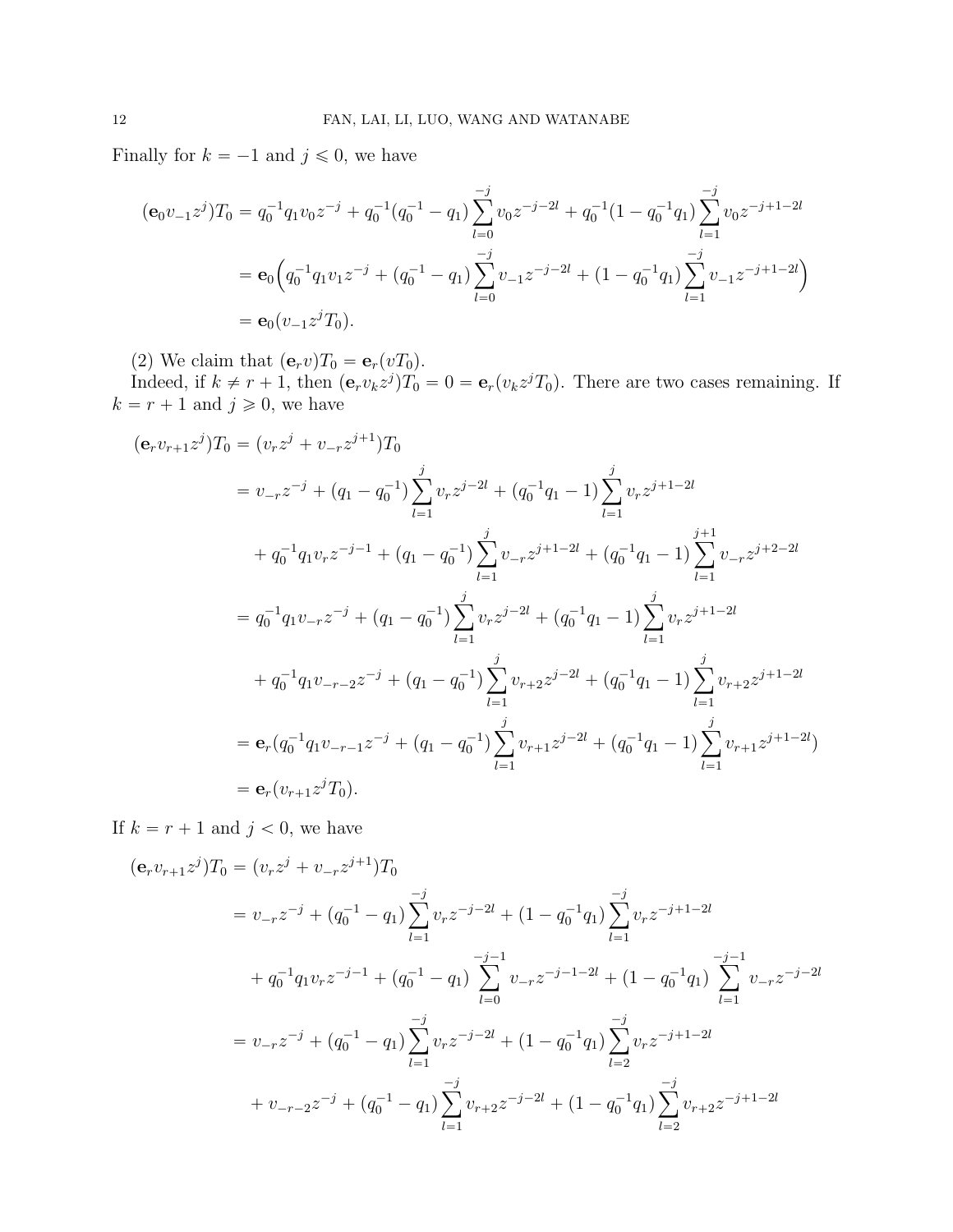$$
= \mathbf{e}_r(v_{-r-1}z^{-j} + (q_0^{-1} - q_1)\sum_{l=1}^{-j} v_{r+1}z^{-j-l} + (1 - q_0^{-1}q_1)\sum_{l=2}^{-j} v_{r+1}z^{-j+1-l} )
$$
  
=  $\mathbf{e}_r(v_{r+1}z^{j}T_0).$ 

The proposition is proved.

By Proposition [3.3](#page-10-0) and the above identification  $\mathbb{S}_{n,d}^{\mathfrak{c}} \simeq \text{End}_{\mathbb{H}}(\mathbb{V}^{\otimes d})$ , there exists an  $\mathbb{F}$ algebra homomorphism

$$
\Psi: \mathbb{U}^{\mathfrak{c}}(\widehat{\mathfrak{sl}}_n) \longrightarrow \mathbb{S}^{\mathfrak{c}}_{n,d}.
$$

The next lemma follows by a standard Vandermonde determinant type argument.

<span id="page-12-0"></span>**Lemma 3.4.** For each  $\lambda \in \Lambda_{n,d}$ , the element  $\phi_{\lambda,\lambda}^e \in \mathbb{S}_{n,d}^{\mathfrak{c}}$  belongs to the subalgebra of  $\mathbb{S}_{n,d}^{\mathfrak{c}}$ generated by  $\Psi(\mathbf{h}_a^{\pm 1}), 0 \leq a \leq r + 1$ .

Here, we define two families of maps  $\tilde{e}_i$ ,  $f_i: \Lambda_{n,d} \to \Lambda_{n,d} \sqcup \{0\}$  (0 is a formal symbol) by

$$
\widetilde{e}_i(\lambda) := \begin{cases}\n(\lambda_0, \dots, \lambda_{i-1}, \lambda_i + 1, \lambda_{i+1} - 1, \lambda_{i+2}, \dots, \lambda_{r+1}) & \text{if } \lambda_{i+1} > 0; \\
0 & \text{if } \lambda_{i+1} = 0, \\
\widetilde{f}_i(\lambda) := \begin{cases}\n(\lambda_0, \dots, \lambda_{i-1}, \lambda_i - 1, \lambda_{i+1} + 1, \lambda_{i+2}, \dots, \lambda_{r+1}) & \text{if } \lambda_i > 0; \\
0 & \text{if } \lambda_i = 0.\n\end{cases}
$$

By convention, it is understood that  $M_0 = 0$  and  $\phi_{0,\mu}^g = 0 = \phi_{\lambda,0}^g$ .

Recall the comultiplication  $\Delta$  of  $\mathbb{U}(\mathfrak{sl}_n)$  from Section [2.1.](#page-2-1) Then, we have

$$
\Delta^{(d-1)}(\mathbf{E}_i) = \sum_{k=0}^{d-1} 1^{\otimes k} \otimes \mathbf{E}_i \otimes (\mathbf{K}_i^{-1})^{\otimes d-k-1}, \quad \Delta^{(d-1)}(\mathbf{F}_i) = \sum_{k=0}^{d-1} \mathbf{K}_i^{\otimes k} \otimes \mathbf{F}_i \otimes 1^{\otimes d-k-1}.
$$

<span id="page-12-1"></span>**Lemma 3.5.** For  $0 \le i \le r$ , we have

$$
\Psi(\mathbf{e}_{i}) = \begin{cases}\n\sum_{\lambda \in \Lambda} q^{\lambda_{i+1}-1} \phi_{\tilde{e}_{i}(\lambda),\lambda}^{e} & \text{if } i \neq r; \\
\sum_{\lambda \in \Lambda} q^{3(\lambda_{r+1}-1)} q_{0} q_{1}^{-1} \phi_{\tilde{e}_{r}(\lambda),\lambda}^{e} & \text{if } i = r, \\
\sum_{\lambda \in \Lambda} q^{\lambda_{i}-1} \phi_{\tilde{f}_{i}(\lambda),\lambda}^{e} & \text{if } i \neq 0, r; \\
\sum_{\lambda \in \Lambda} q_{1} q^{2(\lambda_{0}-1)} \phi_{\tilde{f}_{0}(\lambda),\lambda}^{e} & \text{if } i = 0; \\
\sum_{\lambda \in \Lambda} q_{0} q_{1}^{-1} q^{\lambda_{r}-\lambda_{r+1}-1} \phi_{\tilde{f}_{r}(\lambda),\lambda}^{e} & \text{if } i = r.\n\end{cases}
$$

Proof. The proof is by a direct computation. Below we present the details only for verifying the most complicated equation

$$
\Psi(\mathbf{e}_r) = \sum_{\lambda \in \Lambda_{n,d}} q^{3(\lambda_{r+1}-1)} q_0 q_1^{-1} \phi_{\tilde{e}_r(\lambda),\lambda}^e.
$$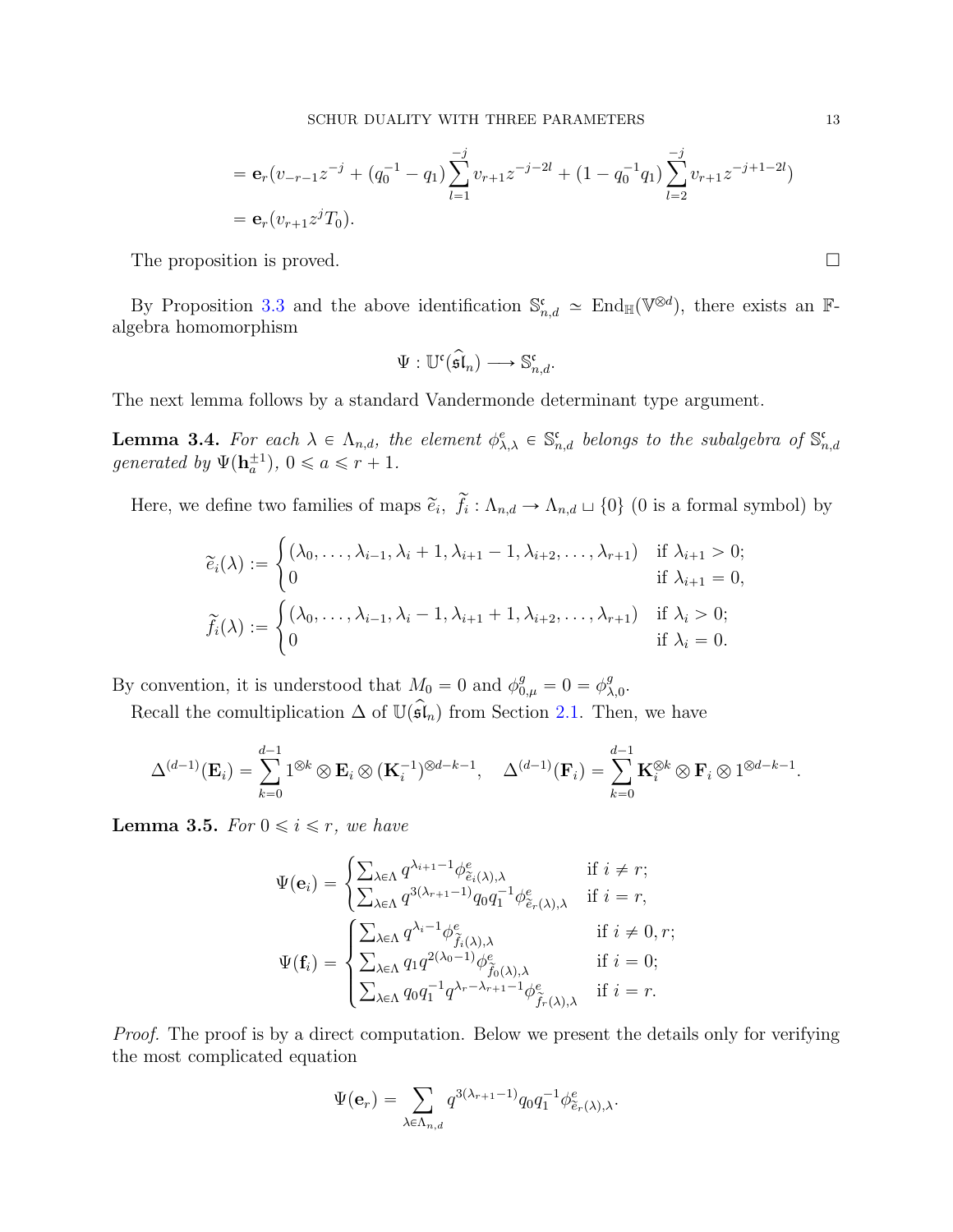First, we compute  $\Psi(\mathbf{e}_r)$ . It suffices to compute  $\Psi(\mathbf{e}_r)(M_\lambda)$  for all  $\lambda \in \Lambda_{n,d}$ . Since  $\mathbf{e}_r =$  ${\bf E}_r + q^{-1}{\bf F}_{-r-1}{\bf K}_r^{-1}$ , we have

$$
\Psi(\mathbf{e}_r)(M_{\lambda}) = \Delta^{(d-1)}(\mathbf{E}_r)M_{\lambda} + q^{-1-\lambda_r+\lambda_{r+1}}\Delta^{(d-1)}(\mathbf{F}_{-r-1})M_{\lambda}
$$
  
\n
$$
= \sum_{k=1}^{\lambda_{r+1}} q^{\lambda_{r+1}-k}M_{(0^{\lambda_0},...,r^{\lambda_r},r+1^{k-1},r,r+1^{\lambda_{r+1}-k})}
$$
  
\n
$$
+ q^{-1-\lambda_r+\lambda_{r+1}} \sum_{k=1}^{\lambda_{r+1}} q^{k-1}M_{(0^{\lambda_0},...,r^{\lambda_r},r+1^{k-1},r+2,r+1^{\lambda_{r+1}-k})}
$$

Next, we calculate  $\phi_{\tilde{e}_r(\lambda),\lambda}^e$ . It suffices to compute  $\phi_{\tilde{e}_r(\lambda),\lambda}^e(M_\lambda)$ . By the definition of  $\phi_{\tilde{e}_r(\lambda),\lambda}^e$ , it follows that

.

$$
\phi_{\tilde{e}_r(\lambda),\lambda}^e(M_\lambda) = \sum_{w \in W_\lambda \cap \mathscr{D}_{\tilde{e}_r(\lambda)}} q_w^{-1} M_{\tilde{e}_r(\lambda)} T_w.
$$

Note that  $W_{\lambda} \cap \mathscr{D}_{\tilde{e}_r(\lambda)} = \{ s_{\lambda_{0,r}} + 1 \cdots s_{\lambda_{0,r}+k-1} \}_{k=1}^{\lambda_{r+1}} \sqcup \{ s_{\lambda_{0,r}} + 1 \cdots s_{d-1} s_d s_{d-1} \cdots s_{\lambda_{0,r}+k} \}_{k=1}^{\lambda_{r+1}}.$ Moreover,  $s_{\lambda_{0,r}+1} \cdots s_{\lambda_{0,r}+k-1}$  and  $s_{\lambda_{0,r}+1} \cdots s_{d-1} s_d s_{d-1} \cdots s_{\lambda_{0,r}+k}$  are reduced expressions for  $1 \leq k \leq \lambda_{r+1}$ . Hence, we have

$$
\sum_{w \in W_{\lambda} \cap \mathscr{D}_{\tilde{e}_r(\lambda)}} q_w^{-1} M_{\tilde{e}_r(\lambda)} T_w = \sum_{k=1}^{\lambda_{r+1}} q^{-k+1} M_{\tilde{e}_r(\lambda)} T_{\lambda_{0,r+1}} \cdots T_{\lambda_{0,r}+k-1}
$$
  
+ 
$$
\sum_{k=1}^{\lambda_{r+1}} q^{-(2\lambda_{r+1}-k-1)} q_0 M_{\tilde{e}_r(\lambda)} T_{\lambda_{0,r}+1} \cdots T_{d-1} T_d T_{d-1} \cdots T_{\lambda_{0,r}+k}.
$$

It is easily verified that  $M_{\tilde{e}_r(\lambda)}T_{\lambda_{0,r}+1}\cdots T_{\lambda_{0,r}+k-1} = M_{(0^{\lambda_0},...,r^{\lambda_r},r+1^{k-1},r,r+1^{\lambda_{r+1}-k})}$ . In order to compute the other terms, we first note that, from [\(2.3.6\)](#page-5-2),

$$
T_{\lambda_{0,r}+1} \cdots T_{d-1} T_d T_{d-1} \cdots T_{\lambda_{0,r}+k}
$$
  
=  $q_0^{-1} T_{\lambda_{0,r}+1} \cdots T_{d-1} (T_{d-1} \cdots T_1 X_1 T_0^{-1} T_1^{-1} \cdots T_{d-1}^{-1}) T_{d-1} \cdots T_{\lambda_{0,r}+k}$   
=  $q_0^{-1} T_{\lambda_{0,r}+1} \cdots T_{d-1} T_{d-1} \cdots T_1 X_1 T_0^{-1} T_1^{-1} \cdots T_{\lambda_{0,r}+k-1}^{-1}$ .

It then follows from [\(2.3.3\)](#page-5-1) that

$$
T_{\lambda_{0,r}+1} \cdots T_{d-1} T_d T_{d-1} \cdots T_{\lambda_{0,r}+k}
$$
  
=  $q_0^{-1} T_{\lambda_{0,r}+1} \cdots T_{d-1} T_{d-1} \cdots T_1 q_0 q_1^{-1} (T_0 X_1^{-1} - (q_0^{-1} q_1 - 1)) T_1^{-1} \cdots T_{\lambda_{0,r}+k-1}^{-1}$   
=  $q_1^{-1} T_{\lambda_{0,r}+1} \cdots T_{d-1} T_{d-1} \cdots T_1 T_0 X_1^{-1} T_1^{-1} \cdots T_{\lambda_{0,r}+k-1}^{-1}$   
+  $(q_1^{-1} - q_0^{-1}) T_{\lambda_{0,r}+1} \cdots T_{d-1} T_{d-1} \cdots T_{\lambda_{0,r}+k}.$ 

Since for  $a \leq b$  we have  $T_a \cdots T_b T_b \cdots T_a = 1 + (q^{-1} - q) \sum_{l=a}^{b} T_a \cdots T_l \cdots T_a$ , we obtain

$$
T_{\lambda_{0,r+1}} \cdots T_{d-1} T_d T_{d-1} \cdots T_{\lambda_{0,r}+k}
$$
  
=  $q_1^{-1} \left( 1 + (q^{-1} - q) \sum_{l=1}^{\lambda_{r+1}-1} T_{\lambda_{0,r}+1} \cdots T_{\lambda_{0,r}+l} \cdots T_{\lambda_{0,r}+1} \right) T_{\lambda_{0,r}} \cdots T_1 T_0 X_1^{-1} T_1^{-1} \cdots T_{\lambda_{0,r}+k-1}^{-1}$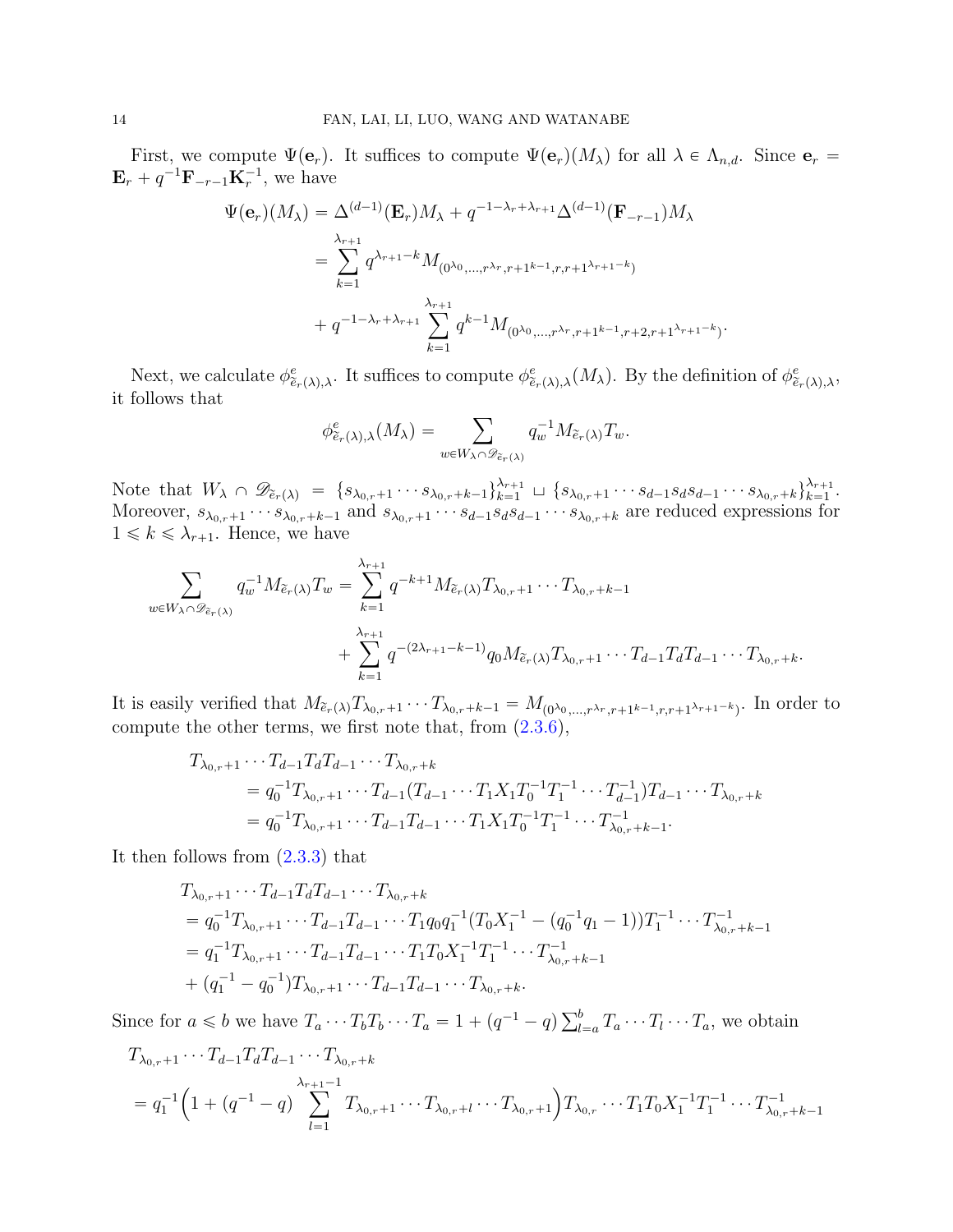+ 
$$
(q_1^{-1} - q_0^{-1})T_{\lambda_{0,r+1}} \cdots T_{\lambda_{0,r}+k-1} \left(1 + (q^{-1} - q) \sum_{l=k}^{\lambda_{r+1}-1} T_{\lambda_{0,r}+k} \cdots T_{\lambda_{0,r}+l} \cdots T_{\lambda_{0,r}+k}\right)
$$
  
\n=  $q_1^{-1}T_{\lambda_{0,r}} \cdots T_1T_0X_1^{-1}T_1^{-1} \cdots T_{\lambda_{0,r}+k-1}^{-1}$   
\n+  $q_1^{-1}(q^{-1} - q) \sum_{l=1}^{\lambda_{r+1}-1} T_{\lambda_{0,r}+1} \cdots T_{\lambda_{0,r}+l-1}T_{\lambda_{0,r}+l}T_{\lambda_{0,r}+l-1} \cdots T_1T_0X_1^{-1}T_1^{-1} \cdots T_{\lambda_{0,r}+k-1}^{-1}$   
\n+  $(q_1^{-1} - q_0^{-1})T_{\lambda_{0,r}+1} \cdots T_{\lambda_{0,r}+k-1}$   
\n+  $(q_1^{-1} - q_0^{-1})(q^{-1} - q) \sum_{l=k}^{\lambda_{r+1}-1} T_{\lambda_{0,r}+l} \cdots T_{\lambda_{0,r}+l-1}T_{\lambda_{0,r}+l}T_{\lambda_{0,r}+l-1} \cdots T_{\lambda_{0,r}+k}.$ 

Therefore, we need to compute

$$
M_{\tilde{e}_r(\lambda)} T_{\lambda_{0,r}} \cdots T_1 T_0 X_1^{-1} T_1^{-1} \cdots T_{\lambda_{0,r}+k-1}^{-1}, \qquad (3.2.1)
$$

<span id="page-14-2"></span><span id="page-14-1"></span><span id="page-14-0"></span>
$$
M_{\tilde{e}_r(\lambda)}T_{\lambda_{0,r}+1}\cdots T_{\lambda_{0,r}+l-1}T_{\lambda_{0,r}+l}T_{\lambda_{0,r}+l-1}\cdots T_{\lambda_{0,r}+k},\tag{3.2.2}
$$

$$
M_{\tilde{e}_r(\lambda)} T_{\lambda_{0,r}+1} \cdots T_{\lambda_{0,r}+l-1} T_{\lambda_{0,r}+l} T_{\lambda_{0,r}+l-1} \cdots T_1 T_0 X_1^{-1} T_1^{-1} \cdots T_{\lambda_{0,r}+k-1}^{-1},
$$
\n(3.2.3)

which are given as below:

$$
(3.2.1) = M_{\tilde{e}_r(\lambda)} T_{\lambda_{0,r}} \cdots T_1 T_0 T_1 \cdots T_{\lambda_{0,r}+k-1} X_{\lambda_{0,r}+k}^{-1} = q^{-\lambda_r} M_{0\lambda_{0,\dots,r}\lambda_{r,r+1}+k-1,-r+n,r+1} \lambda_{r+1}-k,
$$
  
\n
$$
(3.2.2) = M_{(0^{\lambda_{0},\dots,r}\lambda_{r,r+1}l,r,r+1} \lambda_{r+1}-l-1} T_{\lambda_{0,r}+l-1} \cdots T_{\lambda_{0,r}+k} = q^{-(l-k)} M_{(0^{\lambda_{0},\dots,r}\lambda_{r,r+1}l,r,r+1} \lambda_{r+1}-l-1)},
$$
  
\n
$$
(3.2.3) = M_{(0^{\lambda_{0},\dots,r}\lambda_{r,r+1}l,r,r+1} \lambda_{r+1}-l-1} T_{\lambda_{0,r}+l-1} \cdots T_0 X_1^{-1} T_1^{-1} \cdots T_{\lambda_{0,r}+k-1}
$$
  
\n
$$
= q^{-(l-1)} M_{(r+1,0^{\lambda_{0},\dots,r}\lambda_{r,r+1}l-1,r,r+1} \lambda_{r+1}-l-1} T_0 X_1^{-1} T_1^{-1} \cdots T_{\lambda_{0,r}+k-1}
$$
  
\n
$$
= q^{-(l-1)} q_0^{-1} q_1 M_{(r+1-n,0^{\lambda_{0},\dots,r}\lambda_{r,r+1}l-1,r,r+1} \lambda_{r+1}-l-1} X_1^{-1} T_1^{-1} \cdots T_{\lambda_{0,r}+k-1}
$$
  
\n
$$
= \begin{cases} q^{k-l-1} q_0^{-1} q_1 M_{(0^{\lambda_{0},\dots,r}\lambda_{r,r+1}l-1,r,r+1} \lambda_{r+1}-l)} & \text{if } 1 \leq l \leq k-1; \\ q^{k-l} q_0^{-1} q_1 M_{(0^{\lambda_{0},\dots,r}\lambda_{r,r+1}l,r,r+1} \lambda_{r+1}-l-1)} & \text{if } k \leq l \leq \lambda_{r+1}-1. \end{cases}
$$

Summarizing the calculations above, we have

$$
\phi_{\tilde{e}_{r}(\lambda),\lambda}^{e}(M_{\lambda}) = \sum_{k=1}^{\lambda_{r+1}} q^{-k+1} M_{(0^{\lambda_{0}},...,r^{\lambda_{r}},r+1^{k-1},r,r+1^{\lambda_{r+1}-k})}
$$
\n
$$
+ \sum_{k=1}^{\lambda_{r+1}} q^{-2\lambda_{r+1}-\lambda_{r}+k+1} q_{0} q_{1}^{-1} M_{(0^{\lambda_{0}},...,r^{\lambda_{r}},r+1^{k-1},-r+n,r+1^{\lambda_{r+1}-k})}
$$
\n
$$
+ \sum_{k=1}^{\lambda_{r+1}} q^{-2\lambda_{r+1}+k+1} (q^{-1} - q).
$$
\n
$$
\left(\sum_{l=1}^{k-1} q^{k-l-1} M_{(0^{\lambda_{0}},...,r^{\lambda_{r}},r+1^{l-1},r,r+1^{\lambda_{r+1}-l})} + \sum_{l=k}^{\lambda_{r+1}-1} q^{k-l} M_{(0^{\lambda_{0}},...,r^{\lambda_{r}},r+1^{l},r,r+1^{\lambda_{r+1}-l-1})}\right)
$$
\n
$$
+ \sum_{k=1}^{\lambda_{r+1}} q^{-2\lambda_{r+1}+k+1} (q_{0} q_{1}^{-1} - 1) M_{(0^{\lambda_{0}},...,r^{\lambda_{r}},r+1^{k-1},r,r+1^{\lambda_{r+1}-k})}
$$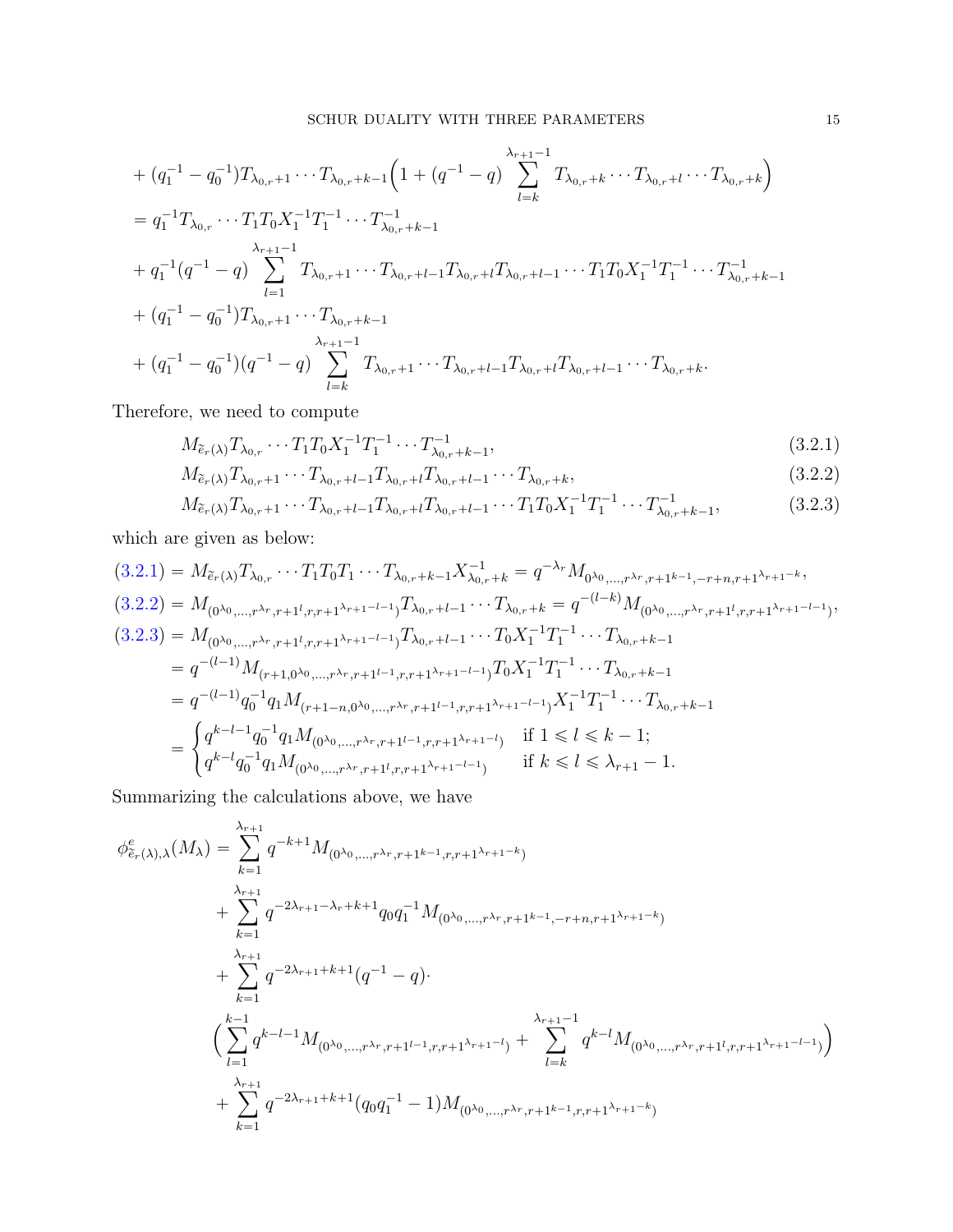$$
+\sum_{k=1}^{\lambda_{r+1}}q^{-2\lambda_{r+1}+k+1}(q_0q_1^{-1}-1)(q^{-1}-q)\sum_{l=k}^{\lambda_{r+1}-1}q^{-l+k}M_{(0^{\lambda_0},\ldots,r^{\lambda_r},r+1^l,r,r+1^{\lambda_{r+1}-l-1})}.
$$

The coefficient for  $M_{(0^{\lambda_0},...,r^{\lambda_r},r+1^{k-1},-r+n,r+1^{\lambda_{r+1}-k})}$  is  $q^{-3(\lambda_{r+1}-1)}q_0q_1^{-1}q^{-1-\lambda_r+\lambda_{r+1}+k-1}$  while that for  $M_{(0^{\lambda_0},...,r^{\lambda_r},r+1^{k-1},r,r+1^{\lambda_{r+1}-k})}$  is

$$
q^{-k+1} + q^{-2\lambda_{r+1}+k+1}(q_0q_1^{-1} - 1) + \sum_{m=k+1}^{\lambda_{r+1}} q^{-2\lambda_{r+1}+k+2m}(q^{-1} - q)
$$
  
+ 
$$
\sum_{m=1}^{k-1} q^{-2\lambda_{r+1}+k+2+2m}(q^{-1} - q) + \sum_{m=1}^{k-1} q^{-2\lambda_{r+1}+k+2+2m}(q^{-1} - q)(q_0q_1^{-1} - 1).
$$

One checks that the latter coincides with  $q^{-2\lambda_{r+1}-k+3}q_0q_1^{-1} = q^{-3(\lambda_{r+1}-1)}q_0q_1^{-1}q^{\lambda_{r+1}-k}$ . Thus, we obtain

$$
\phi_{\tilde{e}_r(\lambda),\lambda}^e(M_\lambda) = q^{-3(\lambda_{r+1}-1)} q_0 q_1^{-1} \Psi(\mathbf{e}_r)(M_\lambda),
$$

which proves the assertion.  $\Box$ 

<span id="page-15-0"></span>**Proposition 3.6.** Assume  $r \geq d$ . Then the Schur algebra  $\mathbb{S}_{n,d}^{\mathfrak{e}}$  is generated by  $\Psi(\mathbf{e}_i)$ ,  $\Psi(\mathbf{f}_i)$ ,  $\Psi(\mathbf{h}_a^{\pm 1})$  for  $0 \leqslant i \leqslant r$  and  $0 \leqslant a \leqslant r + 1$ .

*Proof.* Let S denote the subalgebra of  $\mathbb{S}_{n,d}^{\mathfrak{c}}$  generated by  $\Psi(\mathbf{e}_i), \Psi(\mathbf{f}_i), \Psi(\mathbf{h}_a^{\pm 1}),$  for  $0 \leq i \leq r$ , and for  $0 \le a \le r + 1$ . By Lemma [3.4](#page-12-0) and [3.5,](#page-12-1) for each  $\lambda \in \Lambda_{n,d}$  and  $0 \le i \le r$ , we have  $\phi_{\tilde{e}_i(\lambda),\lambda}^e \in S$  and  $\phi_{\tilde{f}}^e$  $e_{\tilde{f}_i(\lambda),\lambda} \in S.$ 

Take  $\lambda \in \Lambda_{n,d}$  arbitrarily. It is easy to check that there exists a sequence  $(x_1, \ldots, x_l)$  of  $\widetilde{e}_i, f_i$ 's such that  $\lambda = x_1 \cdots x_l(\omega)$  and  $\{e\} = W_{\lambda_0} \subset \cdots \subset W_{\lambda_l} = W_{\lambda}$ , where  $\lambda_0 = \omega$  and  $\lambda_i = x_i(\lambda_{i-1})$ . Then, we have

$$
\phi_{\lambda,\omega}^e = \phi_{\lambda_r,\lambda_{r-1}}^e \cdots \phi_{\lambda_1,\lambda_0}^e \in S.
$$

By the same way, we obtain  $\phi_{\omega,\lambda}^e \in S$ .

Next, for  $0 \le i \le d - 1$ , we have

$$
\phi^e_{\omega,\widetilde{e}_i(\omega)} \cdot \phi^e_{\widetilde{e}_i(\omega),\omega} = \phi^e_{\omega,\omega} + q_{s_i}^{-1} \phi^{s_i}_{\omega,\omega}.
$$

We also have

$$
\phi^e_{\omega,\widetilde{f}_r(\omega)}\cdot \phi^e_{\widetilde{f}_r(\omega),\omega}=\phi^e_{\omega,\omega}+\phi^{s_d}_{\omega,\omega}.
$$

These show that  $\phi_{\omega,\omega}^{s_i} \in S$  for  $0 \leq i \leq d$ . Since  $\phi_{\omega,\omega}^e \mathbb{S}_{n,d}^{\mathfrak{c}} \phi_{\omega,\omega}^e$  is generated by  $\phi_{\omega,\omega}^{s_i} \in S$ ,  $0 \leq i \leq r$ , we have  $\phi_{\omega,\omega}^e \mathbb{S}_{n,d}^{\mathfrak{c}} \phi_{\omega,\omega}^e \subset S$ .

Finally, for each  $\lambda, \mu \in \Lambda_{n,d}$ , we have  $\phi_{\lambda,\omega}^e S_{n,d}^{\mathfrak{e}} \phi_{\omega,\mu}^e = \phi_{\lambda,\omega}^e \phi_{\omega,\omega}^e S_{n,d}^{\mathfrak{e}} \phi_{\omega,\omega}^e \phi_{\omega,\mu}^e \subset S$ . Since  $S_{n,d}^{\mathfrak{e}}$  is the direct sum of  $\phi_{\lambda,\omega}^e S_{n,d}^{\mathfrak{e}} \phi_{\omega,\mu}^e$ , we c

<span id="page-15-1"></span>**Theorem 3.7.** Suppose  $r \geq d \geq 1$ . We have the following Schur  $(\mathbb{U}^{\mathfrak{c}}(\mathfrak{sl}_n), \mathbb{H})$ -duality:

$$
\Psi(\mathbb{U}^{\mathfrak{c}}(\widehat{\mathfrak{sl}}_n)) \simeq \mathrm{End}_{\mathbb{H}}(\mathbb{V}^{\otimes d}),
$$

$$
\mathrm{End}_{\mathbb{U}^{\mathfrak{c}}(\widehat{\mathfrak{sl}}_n)}(\mathbb{V}^{\otimes d}) \simeq \mathbb{H}^{op}.
$$

(To be consistent with the variants in next section, we can refer to this as  $\eta$ -Schur duality.)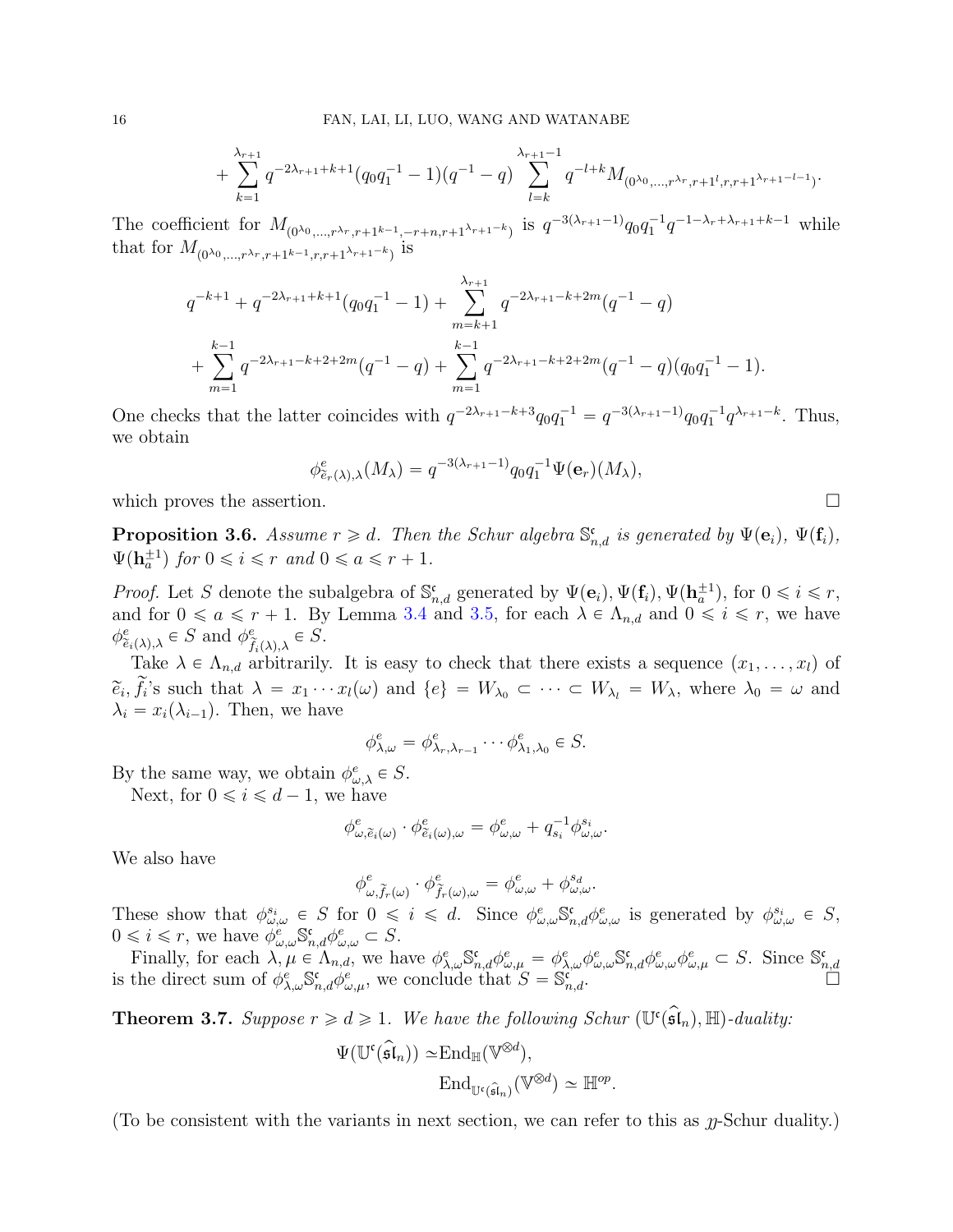*Proof.* It follows by Proposition [3.6](#page-15-0) that  $\Psi(\Psi(\mathfrak{sl}_n)) = \mathbb{S}^{\mathfrak{c}}_{n,d}$ . Hence the first isomorphism follows by Lemma [3.2.](#page-10-1)

Since  $\Psi(\mathbb{U}^{\mathfrak{c}}(\mathfrak{sl}_n)) = \mathbb{S}^{\mathfrak{c}}_{n,d}$  induces an isomorphism  $\text{End}_{\mathbb{U}^{\mathfrak{c}}(\widehat{\mathfrak{sl}}_n)}(\mathbb{V}^{\otimes d}) \simeq \text{End}_{\kappa\mathbb{S}^{\mathfrak{c}}_{n,d}\kappa^{-1}}(\mathbb{V}^{\otimes d})$ , we have

$$
\operatorname{End}_{\mathbb{U}^{\mathfrak{c}}(\widehat{\mathfrak{sl}}_n)}(\mathbb{V}^{\otimes d}) \simeq \operatorname{End}_{\kappa\mathbb{S}^{\mathfrak{c}}_{n,d}\kappa^{-1}}(\mathbb{V}^{\otimes d}) \simeq \operatorname{End}_{\mathbb{S}^{\mathfrak{c}}_{n,d}}(\mathbb{T}^{\mathfrak{c}}_{n,d}) \simeq (\phi^e_{\omega,\omega}\mathbb{S}^{\mathfrak{c}}_{n,d}\phi^e_{\omega,\omega})^{op} \simeq \mathbb{H}^{op}.
$$

<span id="page-16-1"></span>The second isomorphism follows.

3.3. Specializations. When specializing  $\mathbb H$  to the single parameter case by letting  $q_0 = 1$ and  $q_1 = q^2$ , we obtain the affine Hecke algebra of type C over  $\mathbb{Q}(q)$ , denoted here by  $\mathbf{H}_{C_d}$ . This is the Hecke algebra appearing in [\[FLW16a\]](#page-23-12)-[\[FLW16b\]](#page-23-13).

When specializing  $\mathbb{H}$  to  $q_0 = q_1$ , we obtain the extended affine Hecke algebra of type B over  $\mathbb{Q}(q, q_1)$  in 2 parameters q, q<sub>1</sub>. When specializing H to the single parameter case by letting  $q_0 = q_1 = q$ , we obtain the extended affine Hecke algebra of type B over  $\mathbb{Q}(q)$ , denoted here by  $\mathbf{H}_{B_d}$ .

When specializing  $\mathbb H$  to  $q_0 = q_1 = 1$ , we obtain the extended affine Hecke algebra of type D over  $\mathbb{Q}(q)$ , denoted here by  $H_{D_d}$ .

Specializing our main Theorem [3.7](#page-15-1) on the 3-parameter Schur duality to 2-parameter or 1-parameter cases, we obtain several versions of dualities, each of which is meaningful in its own way. In this sense, the duality in Theorem [3.7](#page-15-1) is a master duality which unifies dualities of different types (among which the 1-parameter dualities should admit geometric interpretations using different types of flags).

The framework in [\[FLW16a\]](#page-23-12) provides a geometric setting for the  $(\mathbb{U}^{\mathfrak{c}}(\mathfrak{sl}_n)|_{q_0=1,q_1=q^2}, \mathbf{H}_{C_d})$ duality on  $\mathbb{V}|_{q_0=1,q_1=q^2}^{\otimes d}$ . Both  $\mathbb{U}^{\mathfrak{c}}(\mathfrak{sl}_n)|_{q_0=1,q_1=q^2}$  and  $\mathbf{H}_{C_d}$  are geometrically realized; while not discussed explicitly therein,  $\mathbb{V}|_{q_0=1,q_1=q^2}^{\otimes d}$  can also be geometrically realized in terms of varieties of pairs of an "n-step" partial flag and a complete flag.

Remark 3.8. Our work can lead to several interesting future projects, which are highly nontrivial to carry out. One bonus of carrying out these geometric constructions will be the positivity of the resulting ıcanonical bases.

- (1) A geometric setting in flag variety of affine type B similar to [\[FLW16a\]](#page-23-12) for the  $(\mathbb{U}^{\mathfrak{c}}(\mathfrak{sl}_n)|_{q_0=q_1=q}, \mathbf{H}_{B_d})$ -duality on  $\mathbb{V}|_{q_0=q_1=q}^{\otimes d}$  is expected.
- (2) A geometric setting in flag variety of affine type D similar to [\[FLW16a\]](#page-23-12) for the  $(\mathbb{U}^{\mathfrak{c}}(\widehat{\mathfrak{sl}}_n)|_{q_0=q_1=1}, \mathbf{H}_{D_d})$ -duality on  $\mathbb{V}|_{q_0=q_1=1}^{\otimes d}$  is expected. The finite type version of this duality would be a modification of the construction in [\[FL15\]](#page-23-19).
- (3) The algebraic construction in [\[FLW16b\]](#page-23-13) is expected to generalize to the 3-parameter case or various 2-parameter or equal parameter specializations.
- (4) Classify the finite-dimensional irreducible  $\mathbb{U}^{\mathfrak{c}}(\mathfrak{sl}_n)$ -modules.
- <span id="page-16-0"></span>(5) All remarks in §[3.3](#page-16-1) here are valid for the variants of Schur  $(\mathbb{U}^{\mathfrak{c}}(\mathfrak{sl}_n), \mathbb{H})$ -duality considered in Section [4](#page-16-0) below.

### 4. Variants of Schur dualities

Motivated by [\[FLW16a\]](#page-23-12)–[\[FLW16b\]](#page-23-13), we formulate in this section several variants of the Schur ( $\mathbb{U}^{\mathfrak{c}}(\mathfrak{sl}_n), \mathbb{H}$ )-duality in Theorem [3.7.](#page-15-1) We continue to assume  $r \geq d \geq 1$ . Furthermore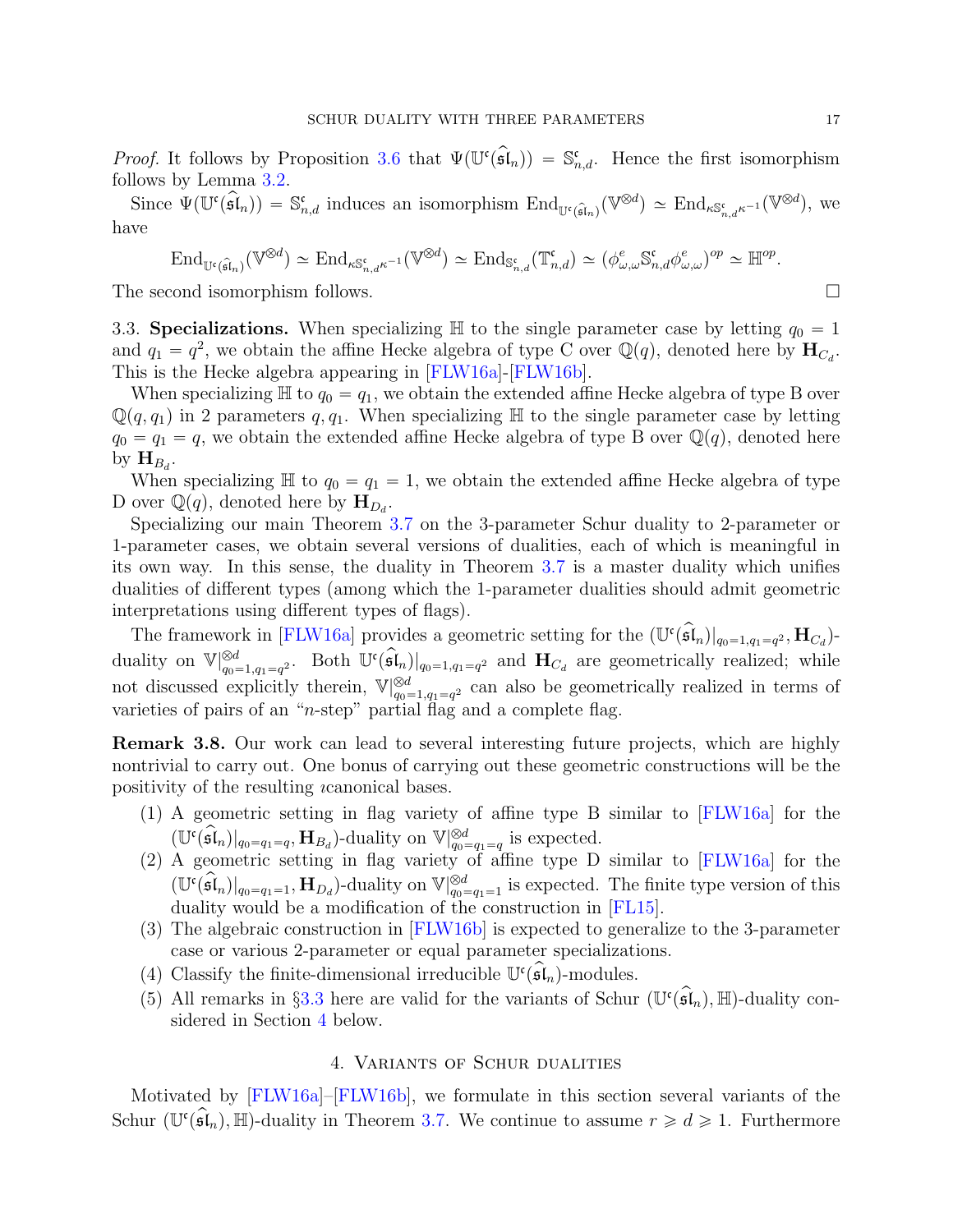we set

$$
n = n - 1 = 2r + 1, \qquad \eta = n - 2 = 2r.
$$

<span id="page-17-1"></span>4.1. The *y*-Schur duality. Let ' $V_n$  be the F-subspace of V spanned by  $v_i$ , for  $i \in \mathbb{Z}$  such that  $i \neq r + 1 \pmod{n}$ . Note that 'V<sub>n</sub> is naturally an H-submodule of V, and moreover, it is a direct sum of permutation modules.

We consider an isomorphic copy of  $\mathbb{U}(\mathfrak{gl}_n)$  (with a different indexing set for generators), denoted by  $\mathbb{U}(\hat{\mathfrak{gl}}_n)$ . The algebra  $\mathbb{U}(\hat{\mathfrak{gl}}_n)$  is generated by  $\mathbf{E}_i$ ,  $\mathbf{F}_i$   $(i \in [0, n-1] \setminus \{r+1\})$ ,  $\mathbf{D}_a^{\pm 1}$   $(a \in$  $[0, n-1] \setminus \{r+1\}$ ; here we regard indices  $r, r+2$  adjacent. Denote by  $\mathbb{U}(\mathbf{F})$  the subalgebra of  $\mathbb{U}(\hat{g})_{\mathfrak{n}}$  generated by  $\mathbf{E}_i$ ,  $\mathbf{F}_i$ ,  $\mathbf{K}_i$  ( $i \in [0, n-1] \setminus \{r+1\}$ ), where  $\mathbf{K}_r = \mathbf{D}_r \mathbf{D}_{r+2}^{-1}$ ,  $\mathbf{K}_i = \mathbf{D}_i \mathbf{D}_{i+1}^{-1}$  $(i \neq r)$ . Then 'V<sub>n</sub> is a natural representation of  $\mathbb{U}(\mathfrak{gl}_n)$ , with the action given by: for  $i \in [0, n - 1] \setminus \{r + 1\}, a \in [0, n] \setminus \{r + 1\},\$ 

<span id="page-17-0"></span>
$$
\mathbf{E}_{i}v_{j+1} = \begin{cases} v_{j} & \text{if } j \equiv i \neq r; \\ v_{j-1} & \text{if } j-1 \equiv i = r; \\ 0 & \text{else,} \end{cases} \mathbf{F}_{i}v_{j} = \begin{cases} v_{j+1} & \text{if } j \equiv i \neq r; \\ v_{j+2} & \text{if } j \equiv i = r; \\ 0 & \text{else,} \end{cases} \mathbf{D}_{a}v_{j} = \begin{cases} qv_{j} & \text{if } j \equiv a; \\ v_{j} & \text{else.} \end{cases}
$$
  
(4.1.1)

Then  $\mathbb{U}(\mathbf{gl}_n)$  and  $\mathbb{U}(\mathbf{gl}_n)$  act on  $\mathbb{V}_n^{\otimes d}$  via iterated comultiplication.

For  $i, j \in [0, r]$ , we denote the Cartan integers by

$$
c_{ij} = 2\delta_{ij} - \delta_{i,j+1} - \delta_{i,j-1}.
$$
\n(4.1.2)

Define  $\mathbb{U}^n(\hat{\mathfrak{sl}}_n)$  (cf. [\[FLW16a,](#page-23-12) Chapter 7]) to be the F-algebra generated by  $\mathbf{e}_i, \mathbf{f}_i$ , and  $\mathbf{k}_i^{\pm 1}$ <br>( $0 \le i \le r - 1$ ) and  $\mathbf{t}_r$ , subject to the following relations: for all  $0 \le i, j \le r - 1$ ,

$$
\mathbf{k}_{0}(\mathbf{k}_{1}^{2}\cdots\mathbf{k}_{r-1}^{2}) = q^{-1}, \quad \mathbf{k}_{i}\mathbf{k}_{i}^{-1} = 1, \quad \mathbf{k}_{i}\mathbf{k}_{j} = \mathbf{k}_{j}\mathbf{k}_{i}, \quad \mathbf{k}_{i}\mathbf{t}_{r} = \mathbf{t}_{r}\mathbf{k}_{i},
$$
\n
$$
\mathbf{k}_{i}\mathbf{e}_{j}\mathbf{k}_{i}^{-1} = q^{c_{ij} + \delta_{i,0}\delta_{j,0}}\mathbf{e}_{j}, \quad \mathbf{k}_{i}\mathbf{f}_{j}\mathbf{k}_{i}^{-1} = q^{-c_{ij} - \delta_{i,0}\delta_{j,0}}\mathbf{f}_{j},
$$
\n
$$
\mathbf{e}_{i}\mathbf{e}_{j} = \mathbf{e}_{j}\mathbf{e}_{i}, \quad \mathbf{f}_{i}\mathbf{f}_{j} = \mathbf{f}_{j}\mathbf{f}_{i}, \quad \forall |i - j| > 1,
$$
\n
$$
\mathbf{e}_{i}\mathbf{f}_{j} - \mathbf{f}_{j}\mathbf{e}_{i} = \delta_{ij}\frac{\mathbf{k}_{i} - \mathbf{k}_{i}^{-1}}{q - q^{-1}}, \quad \forall (i, j) \neq (0, 0),
$$
\n
$$
\mathbf{e}_{i}\mathbf{t}_{r} = \mathbf{t}_{r}\mathbf{e}_{i}, \quad \mathbf{f}_{i}\mathbf{t}_{r} = \mathbf{t}_{r}\mathbf{f}_{i}, \quad \forall i \leq r - 2,
$$
\n
$$
\mathbf{e}_{r-1}^{2}\mathbf{t}_{r} + \mathbf{t}_{r}\mathbf{e}_{r-1}^{2} = (q + q^{-1})\mathbf{e}_{r-1}\mathbf{t}_{r}\mathbf{e}_{r-1}, \quad \mathbf{f}_{r-1}^{2}\mathbf{t}_{r} + \mathbf{t}_{r}\mathbf{f}_{r-1}^{2} = (q + q^{-1})\mathbf{t}_{r}\mathbf{e}_{r-1},
$$
\n
$$
\mathbf{t}_{r}^{2}\mathbf{e}_{r-1} + \mathbf{e}_{r-1}\mathbf{t}_{r}^{2} = (q + q^{-1})\mathbf{t}_{r}\mathbf{e}_{r-1}\mathbf{t}_{r} + q_{0}q_{1}^{-1}\mathbf{e}_{r-1},
$$
\n
$$
\mathbf
$$

<span id="page-17-2"></span>**Proposition 4.1.** There is an injective  $\mathbb{F}\text{-}algebra homomorphism$   $\mu: \mathbb{U}^n(\mathfrak{sl}_n) \to \mathbb{U}(\mathfrak{sl}_n)$  such that

$$
\mathbf{k}_a \mapsto \mathbf{K}_a \mathbf{K}_{-a-1}^{-1}, \quad (0 \leq a \leq r-1)
$$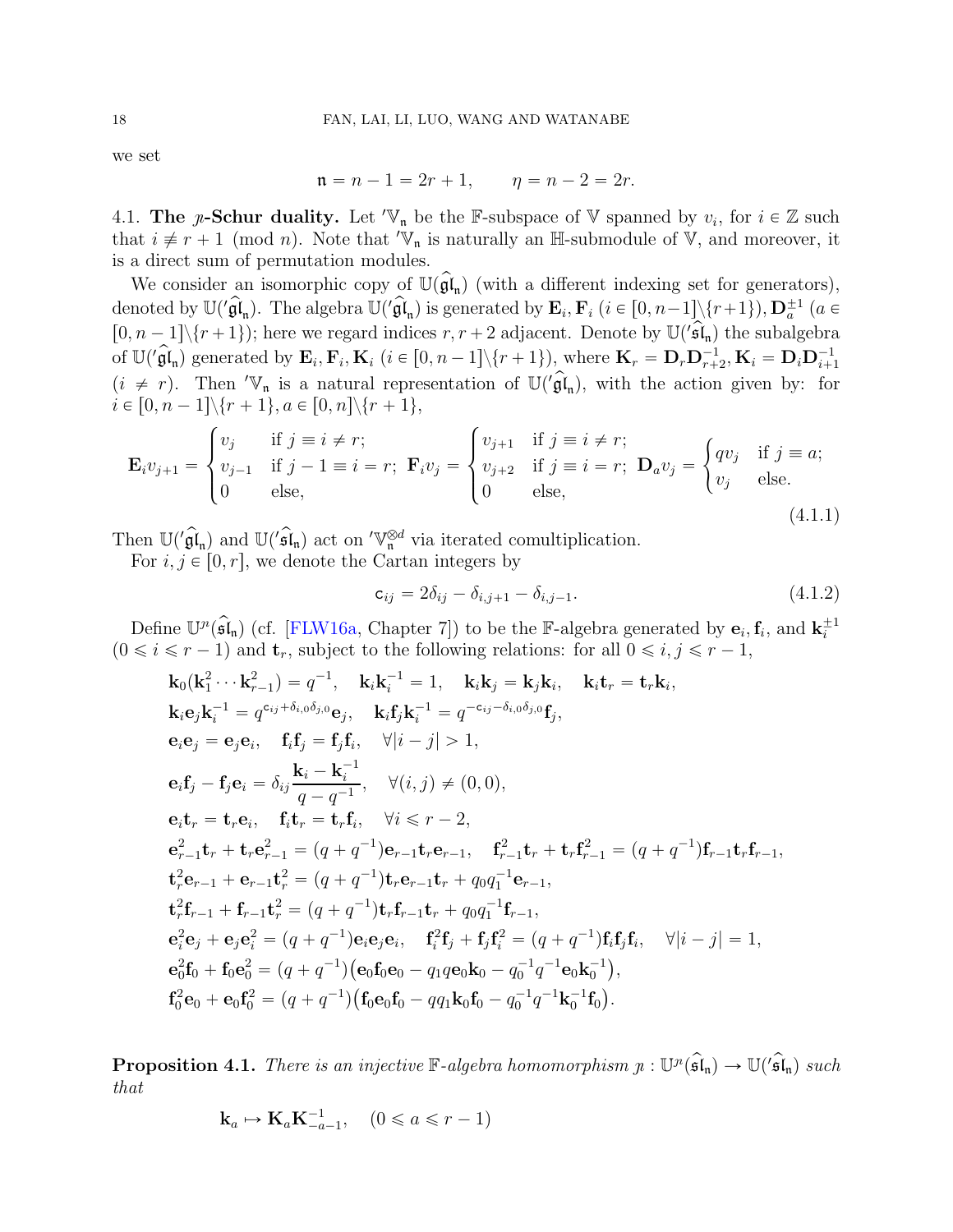$$
\mathbf{e}_{i} \mapsto \mathbf{E}_{i} + \mathbf{F}_{-i-1} \mathbf{K}_{i}^{-1}, \quad \mathbf{f}_{i} \mapsto \mathbf{E}_{-i-1} + \mathbf{F}_{i} \mathbf{K}_{-i-1}^{-1}, \quad (1 \leq i \leq r-1)
$$
  
\n
$$
\mathbf{e}_{0} \mapsto \mathbf{E}_{0} + q_{0}^{-1} \mathbf{F}_{-1} \mathbf{K}_{0}^{-1}, \quad \mathbf{f}_{0} \mapsto \mathbf{E}_{-1} + q_{1} q^{-1} \mathbf{F}_{0} \mathbf{K}_{-1}^{-1},
$$
  
\n
$$
\mathbf{t}_{r} \mapsto \mathbf{E}_{r} + q q_{0} q_{1}^{-1} \mathbf{F}_{r} \mathbf{K}_{r}^{-1} + (1 - q_{0} q_{1}^{-1})/(q - q^{-1}) \mathbf{K}_{r}^{-1}.
$$
\n(4.1.3)

*Proof.* The proof is similar to the proof for Proposition [2.2.](#page-3-2) The subalgebra here is a quantum symmetric pair coideal subalgebra associated with the Dynkin diagram and involution below, and the proposition follows from [\[Ko14,](#page-23-8) Theorem 7.8].  $\Box$ 

FIGURE 2. Dynkin diagram of type  $A_{2r}^{(1)}$  with involution of type  $\jmath\iota$ .

<span id="page-18-0"></span>

Recalling  $\Lambda_{n,d}$  from  $(3.1.1)$ , we define

$$
\Lambda_{\mathfrak{n},d}^{\jmath\mathfrak{n}} = \{\lambda = (\lambda_0, \lambda_1, \dots, \lambda_{r+1}) \in \Lambda_{n,d} \mid \lambda_{r+1} = 0\}.
$$

Note that  $\omega \in \Lambda_{\mathfrak{n},d}^n$ . Define the right H-module

$$
\mathbb{T}^{\jmath\imath}_{\mathfrak{n},d} = \bigoplus_{\lambda \in \Lambda^{\jmath\imath}_{\mathfrak{n},d}} x_{\lambda} \mathbb{H}.
$$

Following [\[FLW16b\]](#page-23-13), we define the *y*-variant of the Schur algebra  $\mathbb{S}_{n,d}^{\mathfrak{c}}$  as follows:

$$
\mathbb{S}^{\jmath\imath}_{\mathfrak{n},d}=\mathrm{End}_{\mathbb{H}}(\oplus_{\lambda\in\Lambda^{\jmath\imath}_{\mathfrak{n},d}}x_{\lambda}\mathbb{H})=\bigoplus_{\lambda,\mu\in\Lambda^{\jmath\imath}_{\mathfrak{n},d}}\mathrm{Hom}_{\mathbb{H}}(x_{\mu}\mathbb{H},x_{\lambda}\mathbb{H}).
$$

It is routine to show that  $\{\phi_{\lambda,\mu}^g \mid \lambda, \mu \in \Lambda_{\mathfrak{n},d}^n, g \in \mathscr{D}_{\lambda,\mu}\}\)$  form an F-basis of  $\mathbb{S}_{\mathfrak{n},d}^n$ . The following is a variant of Lemma [3.2.](#page-10-1)

<span id="page-18-1"></span>**Lemma 4.2.** We have an isomorphism of  $\mathbb{H}$ -modules:  $\mathbb{T}^n_{\mathfrak{n},d} \cong \mathbb{V}_\mathfrak{n}^{\otimes d}$ .

Note  $\mathbb{U}^n(\mathfrak{sl}_n)$  acts on  $\mathbb{V}_n^{\otimes d}$  via the embedding  $p : \mathbb{U}^n(\mathfrak{sl}_n) \to \mathbb{U}(\mathfrak{sl}_n)$ ; we denote this action by  $\Psi^{\jmath}$ .

<span id="page-18-2"></span>**Theorem 4.3.** We have the following Schur  $(\mathbb{U}^n(\mathfrak{sl}_n), \mathbb{H})$ -duality:

$$
\Psi^{\jmath}(\mathbb{U}^{\jmath}(\widehat{\mathfrak{sl}}_n)) \simeq \mathrm{End}_{\mathbb{H}}(^{\prime} \mathbb{V}_n^{\otimes d}),
$$

$$
\mathrm{End}_{\mathbb{U}^{\jmath}(\widehat{\mathfrak{sl}}_n)}(^{\prime} \mathbb{V}_n^{\otimes d}) \simeq \mathbb{H}^{op}.
$$

*Proof.* We first check that the actions of  $\mathbb{U}^n(\mathfrak{sl}_n)$  and H on  $\mathbb{V}_n^{\otimes d}$  commute. As seen in Proposition [3.3,](#page-10-0) it remains to verify that the  $T_0$ -action commutes with the  $t_r$ -action on  $\mathbb{V}_n$ . For the unique expression  $f = k + jn$  such that  $-r \leq k \leq r$ , we combine [\(4.1.3\)](#page-18-0) and [\(4.1.1\)](#page-17-0) and then obtain

$$
\mathbf{t}_r v_f = \frac{1 - q_0 q_1^{-1}}{q - q^{-1}} v_f \quad (f \neq r, r + 2), \tag{4.1.4}
$$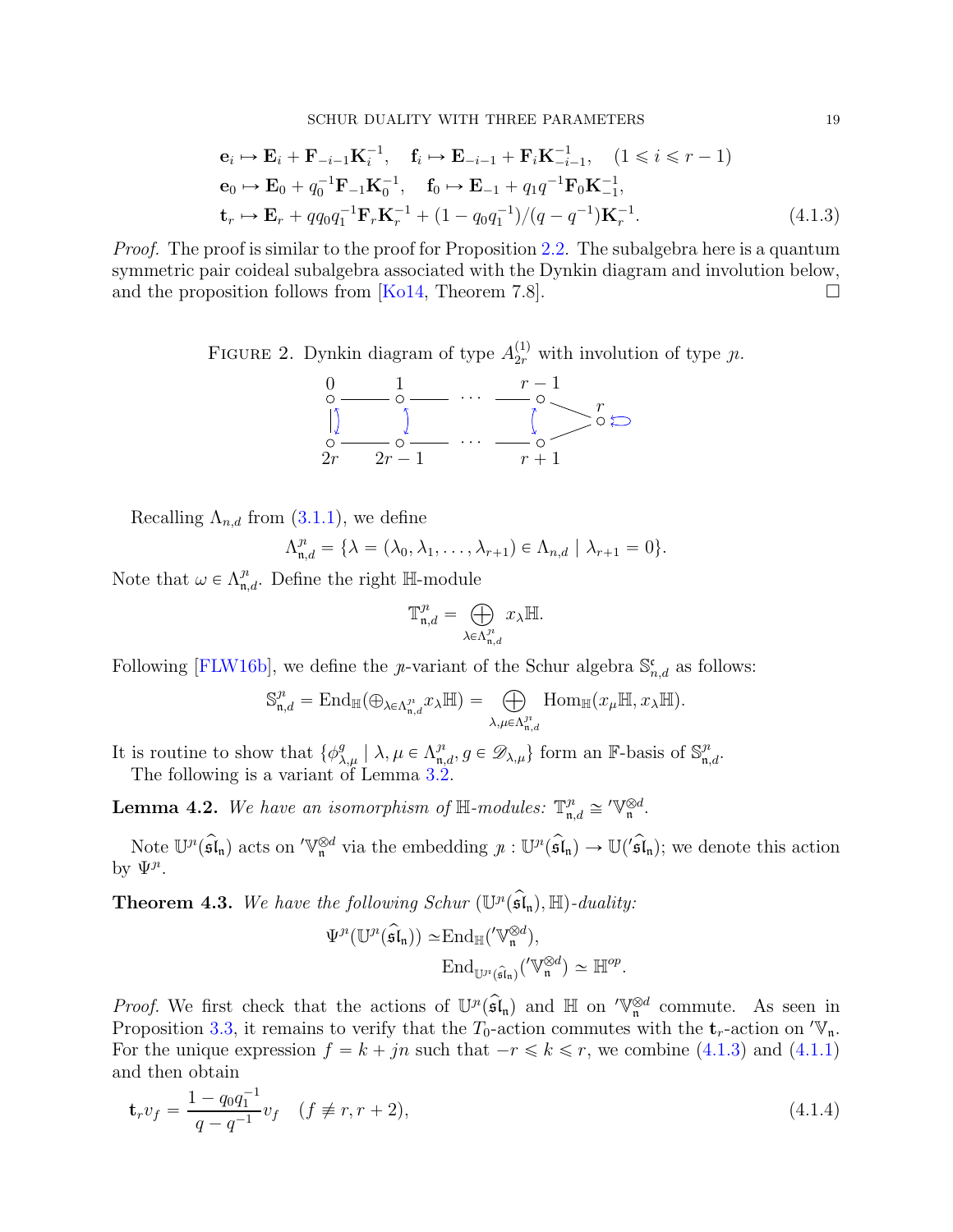$$
\mathbf{t}_r v_r z^j = q_0 q_1^{-1} v_{-r} z^{j+1} + \frac{1 - q_0 q_1^{-1}}{q - q^{-1}} q^{-1} v_r z^j, \quad \mathbf{t}_r v_{-r} z^j = v_r z^{j-1} + \frac{1 - q_0 q_1^{-1}}{q - q^{-1}} q v_{-r} z^j. \tag{4.1.5}
$$

Note that the  $t_r$ -action is a scalar multiplication for  $f \neq r, r + 2$  and hence it commutes with the  $T_0$ -action [\(2.4.5\)](#page-7-0). For  $k = r, j \geq 0$  we have

$$
(\mathbf{t}_{r}v_{r}z^{j})T_{0} = q_{0}q_{1}^{-1}(q_{0}^{-1}q_{1}v_{r}z^{-j-1} + (q_{1} - q_{0}^{-1})\sum_{l=1}^{j}v_{-r}z^{j-2l+1} + (q_{0}^{-1}q_{1} - 1)\sum_{l=1}^{j+1}v_{-r}z^{j-2l+2})
$$
  
+ 
$$
\frac{1 - q_{0}q_{1}^{-1}}{q - q^{-1}}q^{-1}(v_{-r}z^{-j} + (q_{1} - q_{0}^{-1})\sum_{l=1}^{j}v_{r}z^{j-2l} + (q_{0}^{-1}q_{1} - 1)\sum_{l=1}^{j}v_{r}z^{j-2l+1}),
$$
  

$$
\mathbf{t}_{r}(v_{r}z^{j}T_{0}) = v_{r}z^{-j-1} + \frac{1 - q_{0}q_{1}^{-1}}{q - q^{-1}}qv_{-r}z^{-j}
$$
  
+ 
$$
(q_{1} - q_{0}^{-1})\sum_{l=1}^{j}(q_{0}q_{1}^{-1}v_{-r}z^{j-2l+1} + \frac{1 - q_{0}q_{1}^{-1}}{q - q^{-1}}q^{-1}v_{r}z^{j-2l})
$$
  
+ 
$$
(q_{0}^{-1}q_{1} - 1)\sum_{l=1}^{j}(q_{0}q_{1}^{-1}v_{-r}z^{j-2l+2} + \frac{1 - q_{0}q_{1}^{-1}}{q - q^{-1}}q^{-1}v_{r}z^{j-2l+1}).
$$

They are indeed equal. The rest can be checked similarly and the commutivity follows.

For the first isomorphism, it suffices to show that

<span id="page-19-0"></span>
$$
\Psi^{\jmath}(\mathbb{U}^{\jmath}(\widehat{\mathfrak{sl}}_n)) \simeq \mathbb{S}^{\jmath}_{n,d},\tag{4.1.6}
$$

which follows from a variant of Proposition [3.6](#page-15-0) as below. Let 'S be the subalgebra of  $\mathbb{S}_n^n$  $\mathfrak{n},d$ generated by  $\Psi^{\mu}(\mathbf{e}_i), \Psi^{\mu}(\mathbf{f}_i), \Psi^{\mu}(\mathbf{k}_i)$  and  $\Psi^{\mu}(\mathbf{t}_r)$  for  $0 \leq i \leq r - 1$ . Similar to the proof of Proposition [3.6,](#page-15-0) one can show that 'S contains the elements  $\phi_{\omega,\lambda}^e, \phi_{\lambda,\omega}^e$  for all  $\lambda \in \Lambda_{\mathfrak{n},d}^n$  and the elements  $\phi_{\omega,\omega}^{s_i}$  for  $0 \leq i \leq d-1$ . The only difference here is that  $\phi_{\omega,\omega}^{s_i} \in S$  follows from

$$
\Psi^{\jmath}(\mathbf{t}_r) \in \sum_{\lambda \in \Lambda^{\jmath^{\imath}}_{\mathfrak{n},d}} \mathbb{F} \phi_{\lambda,\lambda}^{s_d}.
$$

For the second isomorphism, note that  $(4.1.6)$  together with Lemma [4.2](#page-18-1) induce an isomorphism  $\text{End}_{\mathbb{U}^n(\widehat{\mathfrak{sl}}_n)}(\mathbb{V}_n^{\otimes d}) \simeq \text{End}_{\mathbb{S}_{n,d}^n}(\mathbb{T}_{n,d}^n)$ . The theorem now follows since

$$
\text{End}_{\mathbb{S}^{\jmath\circ}_{\mathfrak{n},d}}(\mathbb{T}^{\jmath\circ}_{\mathfrak{n},d}) \simeq (\phi^e_{\omega,\omega} \mathbb{S}^{\jmath\circ}_{\mathfrak{n},d} \phi^e_{\omega,\omega})^{op} \simeq \mathbb{H}^{op}.
$$

4.2. The y-Schur duality. Let  $\mathbb{V}_n$  be the F-subspace of  $\mathbb{V}$  spanned by  $v_i$ , for  $i \in \mathbb{Z}$  such that  $i \neq 0 \pmod{n}$ . Note that  $\mathbb{V}_n$  is naturally an H-submodule of V, and moreover, it is a direct sum of permutation modules.

Recall  $\mathbb{U}(\widehat{\mathfrak{gl}}_{\mathfrak{n}})$  is generated by  $\mathbf{E}_i, \mathbf{F}_i (0 \leq i \leq \mathfrak{n} - 1), \mathbf{D}_a^{\pm 1} (1 \leq a \leq \mathfrak{n}).$  Denote by  $\mathbb{U}(\widehat{\mathfrak{sl}}_{\mathfrak{n}})$ the subalgebra of  $\mathbb{U}(\widehat{\mathfrak{gl}}_n)$  generated by  $\mathbf{E}_i$ ,  $\mathbf{F}_i$ ,  $\mathbf{K}_i$   $(i \in [0, n-1])$ , where  $\mathbf{K}_0 = \mathbf{D}_{n-1}\mathbf{D}_1^{-1}$ ,  $\mathbf{K}_i =$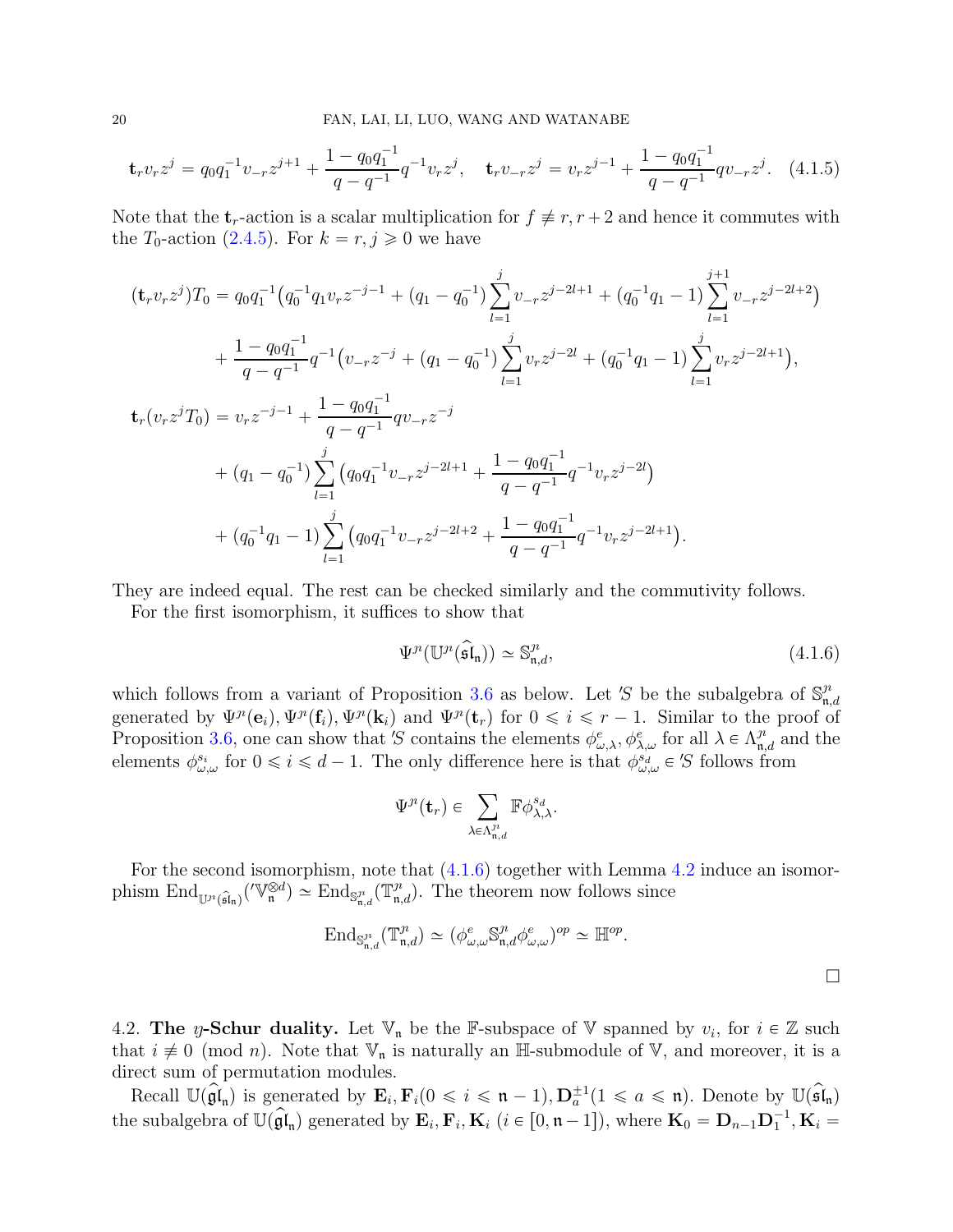$\mathbf{D}_i \mathbf{D}_{i+1}^{-1}$   $(i \neq 0)$ . Then  $\mathbb{V}_n$  is a natural representation of  $\mathbb{U}(\widehat{\mathfrak{gl}}_n)$ , with the action given by

$$
\mathbf{E}_{i}v_{j+1} = \begin{cases} v_{j} & \text{if } j \equiv i \neq 0; \\ v_{j-1} & \text{if } j \equiv i = 0; \\ 0 & \text{else,} \end{cases} \quad \mathbf{F}_{i}v_{j} = \begin{cases} v_{j+1} & \text{if } j \equiv i \neq 0; \\ v_{j+2} & \text{if } j+1 \equiv i = 0; \\ 0 & \text{else,} \end{cases} \quad \mathbf{D}_{a}v_{j} = \begin{cases} qv_{j} & \text{if } j \equiv a; \\ v_{j} & \text{else.} \end{cases}
$$
  
(4.2.1)

Then  $\mathbb{U}(\hat{\mathfrak{gl}}_n)$  and  $\mathbb{U}(\hat{\mathfrak{sl}}_n)$  act on  $\mathbb{V}_n^{\otimes d}$  via iterated comultiplication.

Define  $\mathbb{U}^{ij}(\widehat{\mathfrak{sl}}_n)$  to be an F-algebra generated by  $\mathbf{t}_0, \mathbf{e}_i, \mathbf{f}_i$ , and  $\mathbf{k}_i^{\pm 1}$   $(1 \leq i \leq r)$ . We will not write down all its relations explicitly, as there is a  $\mathbb{Q}(q)$ -algebra isomorphism  $\mathbb{U}^{ij}(\mathfrak{sl}_n) \to$  $\mathbb{U}^n(\mathfrak{sl}_n)$ , which sends  $q_0 \mapsto q_1, q_1 \mapsto q_0, \mathbf{t}_0 \mapsto \mathbf{t}_r, \mathbf{e}_i \mapsto \mathbf{e}_{r-i}, \mathbf{f}_i \mapsto \mathbf{f}_{r-i}, \mathbf{k}_i \mapsto \mathbf{k}_{r-i}$ , for  $1 \leq i \leq r$ . In particular, the Serre relations for  $t_0$  are as follows:

$$
\mathbf{t}_0^2 \mathbf{e}_1 + \mathbf{e}_1 \mathbf{t}_0^2 = (q + q^{-1}) \mathbf{t}_0 \mathbf{e}_1 \mathbf{t}_0 + q_0^{-1} q_1 \mathbf{e}_1, \quad \mathbf{t}_0^2 \mathbf{f}_1 + \mathbf{f}_1 \mathbf{t}_0^2 = (q + q^{-1}) \mathbf{t}_0 \mathbf{f}_1 \mathbf{t}_0 + q_0^{-1} q_1 \mathbf{f}_1. \tag{4.2.2}
$$

We refer to §[4.1](#page-17-1) for the rest of relations of  $\mathbb{U}^n(\mathfrak{sl}_n)$ .

The following proposition is a variant of Proposition [4.1](#page-17-2) associated to the Dynkin diagram below in Figure [3.](#page-20-0)

FIGURE 3. Dynkin diagram of type  $A_{2r}^{(1)}$  with involution of type  $i$ .

<span id="page-20-0"></span>

**Proposition 4.4.** There is an injective  $\mathbb{F}\text{-}algebra homomorphism \ y: \mathbb{U}^{\mathcal{U}}(\widehat{\mathfrak{sl}}_{\mathfrak{n}}) \to \mathbb{U}(\widehat{\mathfrak{sl}}_{\mathfrak{n}}) \ such$ that

$$
\mathbf{k}_{a} \mapsto \mathbf{K}_{a} \mathbf{K}_{-a-1}^{-1}, \quad (1 \leq a \leq r)
$$
\n
$$
\mathbf{e}_{i} \mapsto \mathbf{E}_{i} + \mathbf{F}_{-i-1} \mathbf{K}_{i}^{-1}, \quad \mathbf{f}_{i} \mapsto \mathbf{E}_{-i-1} + \mathbf{F}_{i} \mathbf{K}_{-i-1}^{-1}, \quad (1 \leq i \leq r - 1)
$$
\n
$$
\mathbf{e}_{r} \mapsto \mathbf{E}_{r} + q^{-1} \mathbf{F}_{-r-1} \mathbf{K}_{r}^{-1}, \quad \mathbf{f}_{r} \mapsto \mathbf{E}_{-r-1} + q_{0} q_{1}^{-1} \mathbf{F}_{r} \mathbf{K}_{-r-1}^{-1},
$$
\n
$$
\mathbf{t}_{0} \mapsto \mathbf{E}_{0} + q q_{0}^{-1} q_{1} \mathbf{F}_{0} \mathbf{K}_{0}^{-1} + (q_{1} - q_{0}^{-1})/(q - q^{-1}) \mathbf{K}_{0}^{-1}.
$$
\n(4.2.3)

Recalling  $\Lambda_{n,d}$  from  $(3.1.1)$ , we define

$$
\Lambda_{\mathfrak{n},d}^{ij} = \{\lambda = (\lambda_0, \lambda_1, \dots, \lambda_{r+1}) \in \Lambda_{n,d} \mid \lambda_0 = 0\},\
$$

and define the right H-module

$$
\mathbb{T}^{ij}_{\mathfrak{n},d} = \bigoplus_{\lambda \in \Lambda^{ij}_{\mathfrak{n},d}} x_{\lambda} \mathbb{H}.
$$

Following [\[FLW16b\]](#page-23-13), we define the *y* variant of the Schur algebra  $\mathbb{S}_{n,d}^{\mathfrak{c}}$  as follows:

$$
\mathbb{S}_{\mathfrak{n},d}^{ij}=\mathrm{End}_{\mathbb{H}}(\oplus_{\lambda\in\Lambda_{\mathfrak{n},d}^{ij}}x_{\lambda}\mathbb{H})=\bigoplus_{\lambda,\mu\in\Lambda_{\mathfrak{n},d}^{ij}}\mathrm{Hom}_{\mathbb{H}}(x_{\mu}\mathbb{H},x_{\lambda}\mathbb{H}).
$$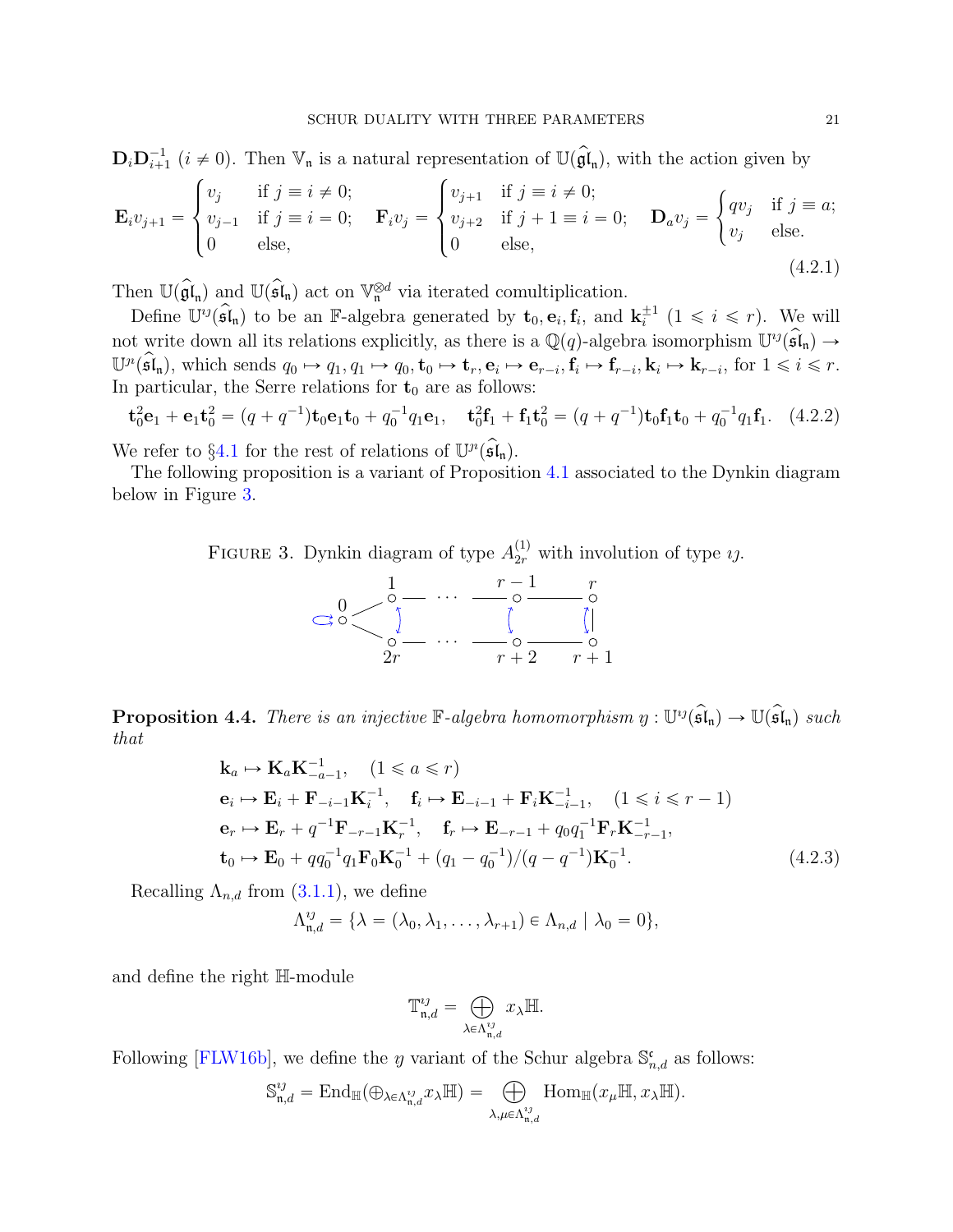The following is a variant of Lemma [3.2.](#page-10-1)

**Lemma 4.5.** We have an isomorphism of  $\mathbb{H}$ -modules:  $\mathbb{T}^{ij}_{n,d} \cong \mathbb{V}^{\otimes d}_{n}$ .

Note  $\mathbb{U}^{ij}(\mathfrak{sl}_n)$  acts on  $\mathbb{V}_n^{\otimes d}$  via the embedding  $y : \mathbb{U}^{ij}(\mathfrak{sl}_n) \to \mathbb{U}(\mathfrak{sl}_n)$ ; we denote this action by  $\Psi^{ij}$ . In particular, we give the  $t_0$ -action on  $V_n$  for record in the following: for  $f \neq 0$ , we have

$$
\mathbf{t}_0 v_f = \begin{cases} v_{f-2} + \frac{q_1 - q_0^{-1}}{q - q^{-1}} q v_f & \text{if } f \equiv 1; \\ q_0^{-1} q_1 v_{f+2} + \frac{q_1 - q_0^{-1}}{q - q^{-1}} q^{-1} v_f & \text{if } f \equiv -1; \\ \frac{q_1 - q_0^{-1}}{q - q^{-1}} v_f & \text{otherwise.} \end{cases}
$$

The following is a variant of Theorem [4.3,](#page-18-2) and can be proved similarly.

<span id="page-21-0"></span>**Theorem 4.6.** We have the following Schur  $(\mathbb{U}^{ij}(\mathfrak{sl}_n), \mathbb{H})$ -duality:

$$
\Psi^{\imath\jmath}(\mathbb{U}^{\imath\jmath}(\widehat{\mathfrak{sl}}_n)) \simeq \mathrm{End}_{\mathbb{H}}(\mathbb{V}_n^{\otimes d}),
$$

$$
\mathrm{End}_{\mathbb{U}^{\imath\jmath}(\widehat{\mathfrak{sl}}_n)}(\mathbb{V}_n^{\otimes d}) \simeq \mathbb{H}^{op}.
$$

**Remark 4.7.** Starting with a natural  $\mathbb{U}(\mathfrak{sl}_n)$ -module  $\mathbb{V}_{n,\frac{1}{2}}$  with a basis parametrized by  $\frac{1}{2} + \mathbb{Z}$  of periodicity **n**, we can reformulate the Schur  $(\mathbb{U}^n(\hat{\mathfrak{sl}}_n), \mathbb{H})$ -duality in Theorem [4.3](#page-18-2) on  $\mathbb{V}_{n-1}^{\otimes d}$  $\int_{\mathfrak{n},\frac{1}{2}}^{\infty}$  accordingly. Similarly, starting with a natural  $\mathbb{U}(\mathfrak{sl}_n)$ -module  $\mathbb{V}_{\mathfrak{n},0}$  with a basis parametrized by  $\mathbb{Z}$  of periodicity **n**, we can reformulate the Schur  $(\mathbb{U}^{ij}(\mathfrak{sl}_n), \mathbb{H})$ -duality in Theorem [4.6](#page-21-0) on  $\mathbb{V}_{\mathfrak{n},0}^{\otimes d}$  accordingly.

4.3. The *u*-Schur duality. We shall assume  $r \geq 2$  in this subsection. Let  $V_n$  be the Fsubspace of V spanned by  $v_i$ , for  $i \in \mathbb{Z}$  such that  $i \not\equiv 0 \pmod{n}$  and  $i \not\equiv r + 1 \pmod{n}$ . Note  $\mathbb{V}_\eta = \mathbb{V}_{\mathfrak{n}} \cap {}'\mathbb{V}_{\mathfrak{n}}$  is naturally an H-submodule of  $\mathbb{V}$ , and moreover, it is a direct sum of permutation modules.

We consider the F-algebra  $\mathbb{U}(\mathfrak{gl}_{n})$  (with an unusual indexing set of generators). The algebra  $\mathbb{U}(\widehat{\mathfrak{gl}}_{\eta})$  is generated by  $\mathbf{E}_i$ ,  $\mathbf{F}_i$   $(i \in [0, \mathfrak{n} - 1] \setminus \{r+1\})$ ,  $\mathbf{D}_a^{\pm 1}$   $(a \in [1, \mathfrak{n}] \setminus \{r+1\})$ ; here we regard indices  $r, r + 2$  adjacent. Denote by  $\mathbb{U}(\mathfrak{sl}_\eta)$  the subalgebra of  $\mathbb{U}(\mathfrak{gl}_\eta)$  generated by  $\mathbf{E}_i, \mathbf{F}_i, \mathbf{K}_i \; (i \in [0, n-1] \setminus \{r+1\}),$  where  $\mathbf{K}_0 = \mathbf{D}_{-1} \mathbf{D}_1^{-1}, \mathbf{K}_r = \mathbf{D}_r \mathbf{D}_{r+2}^{-1}, \mathbf{K}_i = \mathbf{D}_i \mathbf{D}_{i+1}^{-1}$  $(i \neq 0, r)$ . Then  $\mathbb{V}_\eta$  is a natural representation of  $\mathbb{U}(\mathfrak{gl}_\eta)$ , with the action given by: for  $i \in [0, \mathfrak{n} - 1] \backslash \{r + 1\}, a \in [0, \mathfrak{n}] \backslash \{r + 1\},\$ 

$$
\mathbf{E}_{i}v_{j+1} = \begin{cases} v_{j} & \text{if } j \equiv i \neq 0, r; \\ v_{j-1} & \text{if } j \equiv i = 0; \\ v_{j-1} & \text{if } j-1 \equiv i = r; \\ 0 & \text{else,} \end{cases}
$$
  
\n
$$
\mathbf{F}_{i}v_{j} = \begin{cases} v_{j+1} & \text{if } j \equiv i \neq 0, r; \\ v_{j+2} & \text{if } j+1 \equiv i = 0; \\ v_{j+2} & \text{if } j \equiv i = r; \\ 0 & \text{else,} \end{cases}
$$
  
\n
$$
\mathbf{D}_{a}v_{j} = \begin{cases} qv_{j} & \text{if } j \equiv a; \\ v_{j} & \text{else.} \end{cases}
$$
  
\n(4.3.1)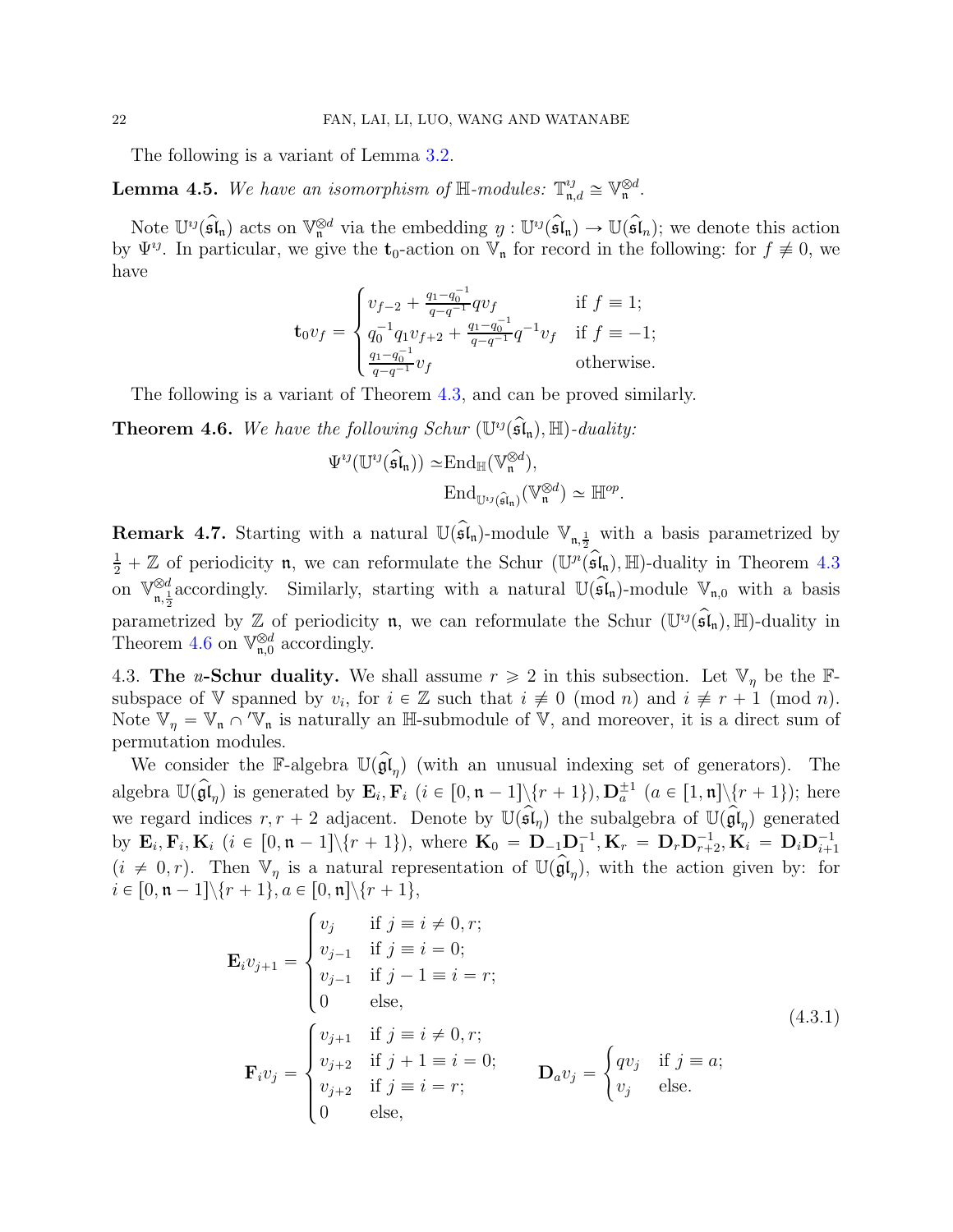Then  $\mathbb{U}(\hat{\mathfrak{gl}}_{\eta})$  acts on  $\mathbb{V}_{\eta}^{\otimes d}$  via iterated comultiplication.

Define  $\mathbb{U}^n(\widehat{\mathfrak{sl}}_{\eta})$  to be the F-algebra generated by  $\mathbf{t}_0, \mathbf{t}_r, \mathbf{e}_i, \mathbf{f}_i, \mathbf{k}_i^{\pm 1}$   $(1 \leq i \leq r-1)$ , subject to the relation  $t_0t_r = t_rt_0$ , and other defining relations which can be found in the algebras  $\mathbb{U}^n(\widehat{\mathfrak{sl}}_n)$  and  $\mathbb{U}^{\imath j}(\widehat{\mathfrak{sl}}_n)$ . (The relations would be different in case  $r = 1$  as  $\mathbf{t}_0$  and  $\mathbf{t}_r$  no longer commute.)

**Proposition 4.8.** There is an injective  $\mathbb{F}\text{-}algebra homomorphism \, u: \, \mathbb{U}^u(\mathfrak{sl}_\eta) \to \, \mathbb{U}(\mathfrak{sl}_\eta)$ defined by

$$
\mathbf{k}_{i} \mapsto \mathbf{K}_{i} \mathbf{K}_{-i-1}^{-1},
$$
\n
$$
\mathbf{e}_{i} \mapsto \mathbf{E}_{i} + \mathbf{F}_{-i-1} \mathbf{K}_{i}^{-1}, \quad \mathbf{f}_{i} \mapsto \mathbf{E}_{-i-1} + \mathbf{F}_{i} \mathbf{K}_{-i-1}^{-1}, \quad (1 \leq i \leq r - 1)
$$
\n
$$
\mathbf{t}_{0} \mapsto \mathbf{E}_{0} + qq_{0}^{-1}q_{1}\mathbf{F}_{0}\mathbf{K}_{0}^{-1} + (q_{1} - q_{0}^{-1})/(q - q^{-1})\mathbf{K}_{0}^{-1},
$$
\n
$$
\mathbf{t}_{r} \mapsto \mathbf{E}_{r} + qq_{0}q_{1}^{-1}\mathbf{F}_{r}\mathbf{K}_{r}^{-1} + (1 - q_{0}q_{1}^{-1})/(q - q^{-1})\mathbf{K}_{r}^{-1}.
$$

Proof. The proof is similar to the proof for Proposition [2.2.](#page-3-2) The subalgebra here is a quantum symmetric pair coideal subalgebra associated with the Dynkin diagram and involution below, and the proposition follows from [\[Ko14,](#page-23-8) Theorem 7.8].  $\Box$ 

FIGURE 4. Dynkin diagram of type  $A_{2r-1}^{(1)}$  with involution of type u.



Recalling  $\Lambda_{n,d}$  from  $(3.1.1)$ , we define

$$
\Lambda_{\eta,d}^u = \{\lambda = (\lambda_0, \lambda_1, \dots, \lambda_{r+1}) \in \Lambda_{n,d} \mid \lambda_0 = \lambda_{r+1} = 0\} (= \Lambda_{\mathfrak{n},d}^{\mathfrak{n}} \cap \Lambda_{\mathfrak{n},d}^{\mathfrak{v}_1}).
$$

Define the right H-module

$$
\mathbb{T}^n_{\eta,d} = \bigoplus_{\lambda \in \Lambda^n_{\eta,d}} x_{\lambda} \mathbb{H}.
$$

Following [\[FLW16b\]](#page-23-13), we define the *u*-variant of the Schur algebra  $\mathbb{S}_{n,d}^{\mathfrak{c}}$  as follows:

$$
\mathbb{S}^n_{\eta,d} = \mathrm{End}_{\mathbb{H}}(\oplus_{\lambda \in \Lambda^n_{\eta,d}} x_{\lambda} \mathbb{H}) = \bigoplus_{\lambda,\mu \in \Lambda^n_{\eta,d}} \mathrm{Hom}_{\mathbb{H}}(x_{\mu} \mathbb{H}, x_{\lambda} \mathbb{H}).
$$

The following is a variant of Lemma [3.2.](#page-10-1)

**Lemma 4.9.** We have an isomorphism of  $\mathbb{H}$ -modules:  $\mathbb{T}^n_{\eta,d} \cong \mathbb{V}_{\eta}^{\otimes d}$ .

Note  $\mathbb{U}^n(\mathfrak{sl}_\eta)$  acts on  $\mathbb{V}_{\eta}^{\otimes d}$  via the embedding  $u : \mathbb{U}^n(\mathfrak{sl}_\eta) \to \mathbb{U}(\mathfrak{sl}_\eta)$ ; we denote this action by  $\Psi^n$ . The following theorem can be established similarly as for Theorem [4.3.](#page-18-2)

**Theorem 4.10.** Let  $r \geq d \geq 2$ . We have the following Schur  $(\mathbb{U}^u(\mathfrak{sl}_\eta), \mathbb{H})$ -duality:

$$
\Psi^{i}(\mathbb{U}^{i}(\widehat{\mathfrak{sl}}_{\eta})) \simeq \text{End}_{\mathbb{H}}(\mathbb{V}_{\eta}^{\otimes d}),
$$

$$
\text{End}_{\mathbb{U}^{i}(\widehat{\mathfrak{sl}}_{\eta})}(\mathbb{V}_{\eta}^{\otimes d}) \simeq \mathbb{H}^{op}.
$$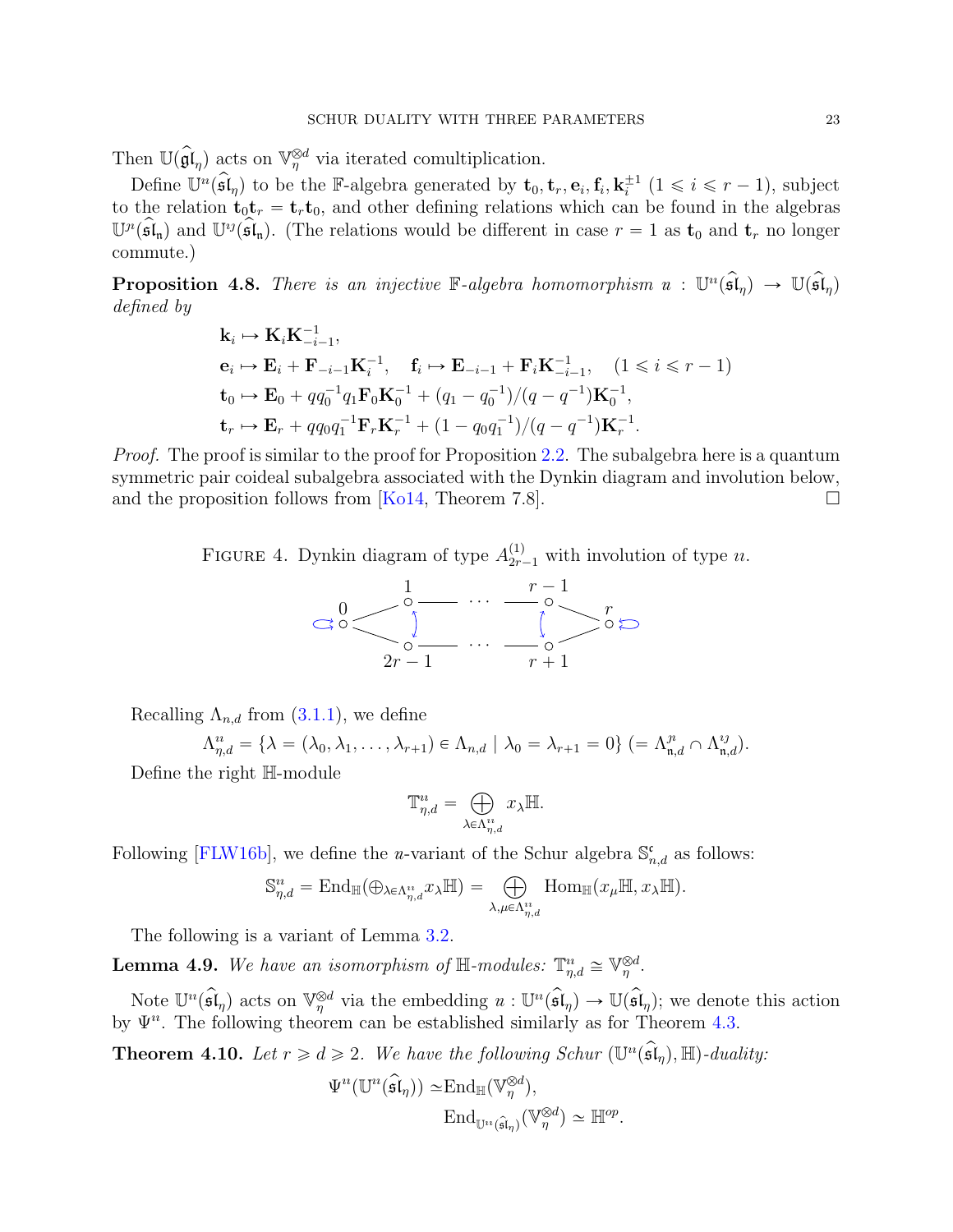Proof. The proof is similar to the previous counterparts except that we need the following formulas for the images of  $t_0$ ,  $t_r$  which follow from a direct computation:

$$
\Psi^u(\mathbf t_0)\in\sum_{\lambda\in\Lambda_{\eta,d}^u}\mathbb F\phi_{\lambda,\lambda}^{s_0},\quad \Psi^u(\mathbf t_r)\in\sum_{\lambda\in\Lambda_{\eta,d}^u}\mathbb F\phi_{\lambda,\lambda}^{s_d}.
$$

The theorem is proved.  $\square$ 

#### <span id="page-23-0"></span>**REFERENCES**

- <span id="page-23-5"></span>[Bao17] H. Bao, Kazhdan-Lusztig theory of super type D and quantum symmetric pairs, Represent. Theory 21 (2017), 247–276.
- <span id="page-23-14"></span>[BKLW18] H. Bao, J. Kujawa, Y. Li and W. Wang, Geometric Schur duality of classical type, Transform. Groups 23 (2018), no. 2, 329–389.
- <span id="page-23-4"></span> $|BW18|$  H. Bao and W. Wang, A new approach to Kazhdan-Lusztig theory of type B via quantum symmetric pairs, Astérisque, no.  $402$ , 2018, vii $+134$  pp.
- <span id="page-23-6"></span>[BWW18] H. Bao, W. Wang and H. Watanabe, Multiparameter quantum Schur duality of type B, Proc. Amer. Math. Soc. 146 (2018), 3203–3216.
- <span id="page-23-15"></span>[CGM14] H. Chen, N. Guay and X. Ma, Twisted Yangians, twisted quantum loop algebras and affine Hecke algebras of type  $BC$ , Trans. Amer. Math. Soc. **366** (2014), 2517–2574.
- <span id="page-23-2"></span>[CP94] V. Chari and A. Pressley, A guide to quantum groups, Cambridge University Press, Cambridge, 1994.
- <span id="page-23-18"></span>[DDF12] B. Deng, J. Du and Q. Fu, A double Hall algebra approach to affine quantum Schur-Weyl theory. London Math. Soc. Lect. Note Series, 401, Cambridge University Press, Cambridge, 2012.
- <span id="page-23-17"></span>[DJ89] R. Dipper and G. James, *The q-Schur algebra*, Proc. London Math. Soc. 59 (1989), 23–50.
- <span id="page-23-19"></span>[FL15] Z. Fan and Y. Li, Geometric Schur duality of classical type, II, Trans. Amer. Math. Soc., Series B. 2 (2015), 51–92.
- <span id="page-23-12"></span>[FLW16a] Z. Fan, C. Lai, Y. Li, L. Luo and W. Wang, Affine flag varieties and quantum symmetric pairs, Mem. Amer. Math. Soc. (to appear), [arXiv:1602.04383.](https://arxiv.org/abs/1602.04383)
- <span id="page-23-13"></span>[FLW16b] Z. Fan, C. Lai, Y. Li, L. Luo and W. Wang, Affine Hecke algebras and quantum symmetric pairs, [arXiv:1609.06199v2.](https://arxiv.org/abs/1609.06199)
- <span id="page-23-3"></span> $[Gr99]$  R. Green, The affine q-Schur algebra, J. Algebra 215 (1999), 379–411.
- <span id="page-23-1"></span>[Jim86] M. Jimbo, A q-analogue of  $U(\mathfrak{gl}(N + 1))$ , Hecke algebra, and the Yang-Baxter equation, Lett. Math. Phys. 11 (1986), 247–252.
- <span id="page-23-10"></span>[Ka09] S. Kato, An exotic Deligne-Langlands correspondence for symplectic groups, Duke Math. J. 248 (2009), 305–371.
- <span id="page-23-8"></span>[Ko14] S. Kolb, Quantum symmetric Kac-Moody pairs, Adv. in Math. 267 (2014), 395–469.
- <span id="page-23-16"></span>[KMS95] M. Kashiwara, T. Miwa and E. Stern, Decomposition of q-deformed Fock spaces, Selecta Math.  $(N.S.)$  1 (1995), 787–805.
- <span id="page-23-7"></span>[Le99] G. Letzter, Symmetric pairs for quantized enveloping algebras, J. Algebra 220 (1999), 729–767.
- <span id="page-23-9"></span>[Lu89] G. Lusztig, Affine Hecke algebras and their graded version, J. Amer. Math. Soc. 2 (1989), 599– 635.
- <span id="page-23-11"></span>[VV11] M. Varagnolo and E. Vasserot, Canonical bases and affine Hecke algebras of type B, Invent. Math., **185** (2011), 593–693.

School of science, Harbin Engineering University, Harbin 150001, China E-mail address: fanz@math.ksu.edu (Fan)

Department of Mathematics, University of Georgia, Athens, GA 30605 E-mail address: cjlai@uga.edu (Lai)

Department of Mathematics, University at Buffalo, The State University of New York, Buffalo, NY 14260

E-mail address: yiqiang@buffalo.edu (Li)